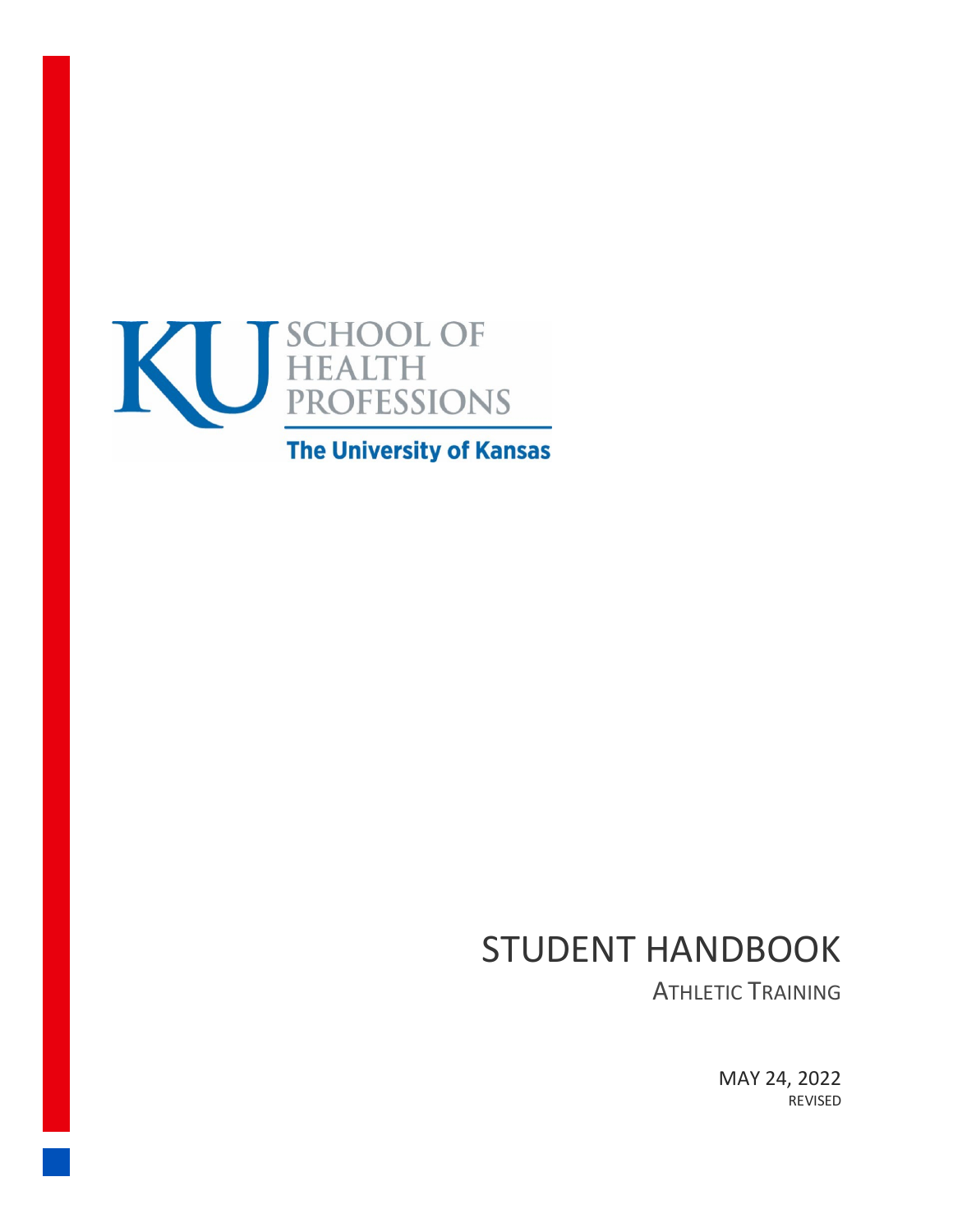# Table of Contents

#### Section I: Introduction

# Section II: KUMC, SHP, PTRSAT Information

| School of Health Professions Student Handbook      |  |
|----------------------------------------------------|--|
| Athletic Training, MSAT Student Handbook           |  |
| <b>KU Medical Center Graduate Studies</b>          |  |
| <b>KU Medical Center Student Handbook</b>          |  |
| KU Lawrence Campus Graduate Studies Policy Library |  |
|                                                    |  |
|                                                    |  |
|                                                    |  |
|                                                    |  |
|                                                    |  |
|                                                    |  |
|                                                    |  |
|                                                    |  |
|                                                    |  |
|                                                    |  |
|                                                    |  |
|                                                    |  |
|                                                    |  |
|                                                    |  |
|                                                    |  |
|                                                    |  |
|                                                    |  |
|                                                    |  |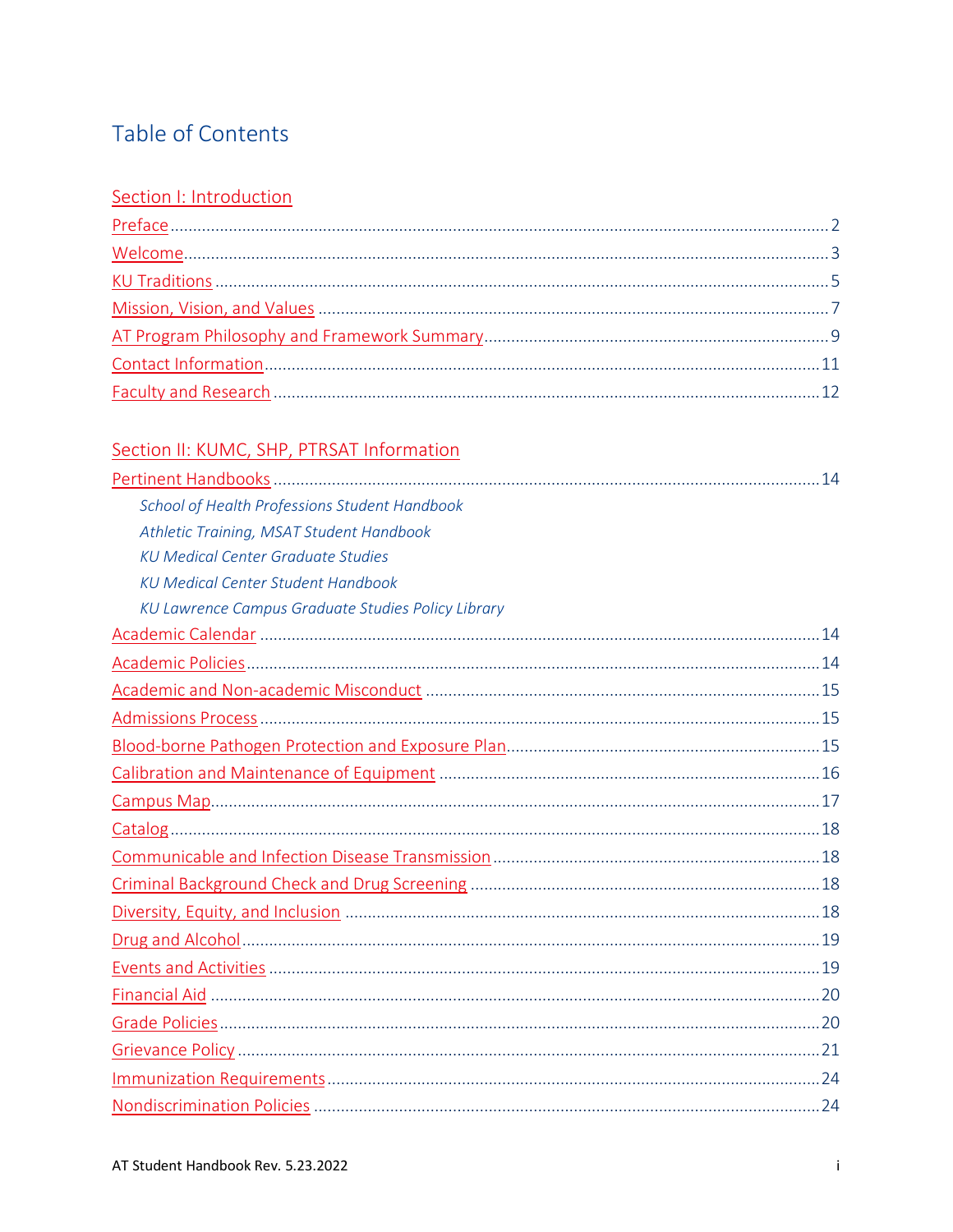| Religious Accommodation29<br>Title IX and Sexual Violence/Sexual Harassment                                                                     |  |
|-------------------------------------------------------------------------------------------------------------------------------------------------|--|
|                                                                                                                                                 |  |
| Jayhawk Tech Clinic<br><b>Office of Information Security</b><br><b>Technology Services Catalog</b><br><b>Teaching &amp; Learning Technology</b> |  |
|                                                                                                                                                 |  |
|                                                                                                                                                 |  |
| Office of the Student Ombudsman                                                                                                                 |  |
| Registrar's Office                                                                                                                              |  |
| <b>Office of Admissions</b><br><b>Student Financial Aid</b>                                                                                     |  |
| <b>Student Health Services</b>                                                                                                                  |  |
| <b>Counseling and Educational Support Services</b>                                                                                              |  |
| <b>Concerning Behavior Reporting Tool</b>                                                                                                       |  |
| Office of Student Life                                                                                                                          |  |
| Kirmayer Fitness Center                                                                                                                         |  |
| <b>Student Health Insurance</b>                                                                                                                 |  |
| <b>Academic Accommodation Services</b>                                                                                                          |  |
|                                                                                                                                                 |  |
|                                                                                                                                                 |  |
| <b>Clery Act Information</b>                                                                                                                    |  |
| <b>Emergency Warning and Communication</b>                                                                                                      |  |
| ID Badge/Card Access Information                                                                                                                |  |
|                                                                                                                                                 |  |
|                                                                                                                                                 |  |
|                                                                                                                                                 |  |
|                                                                                                                                                 |  |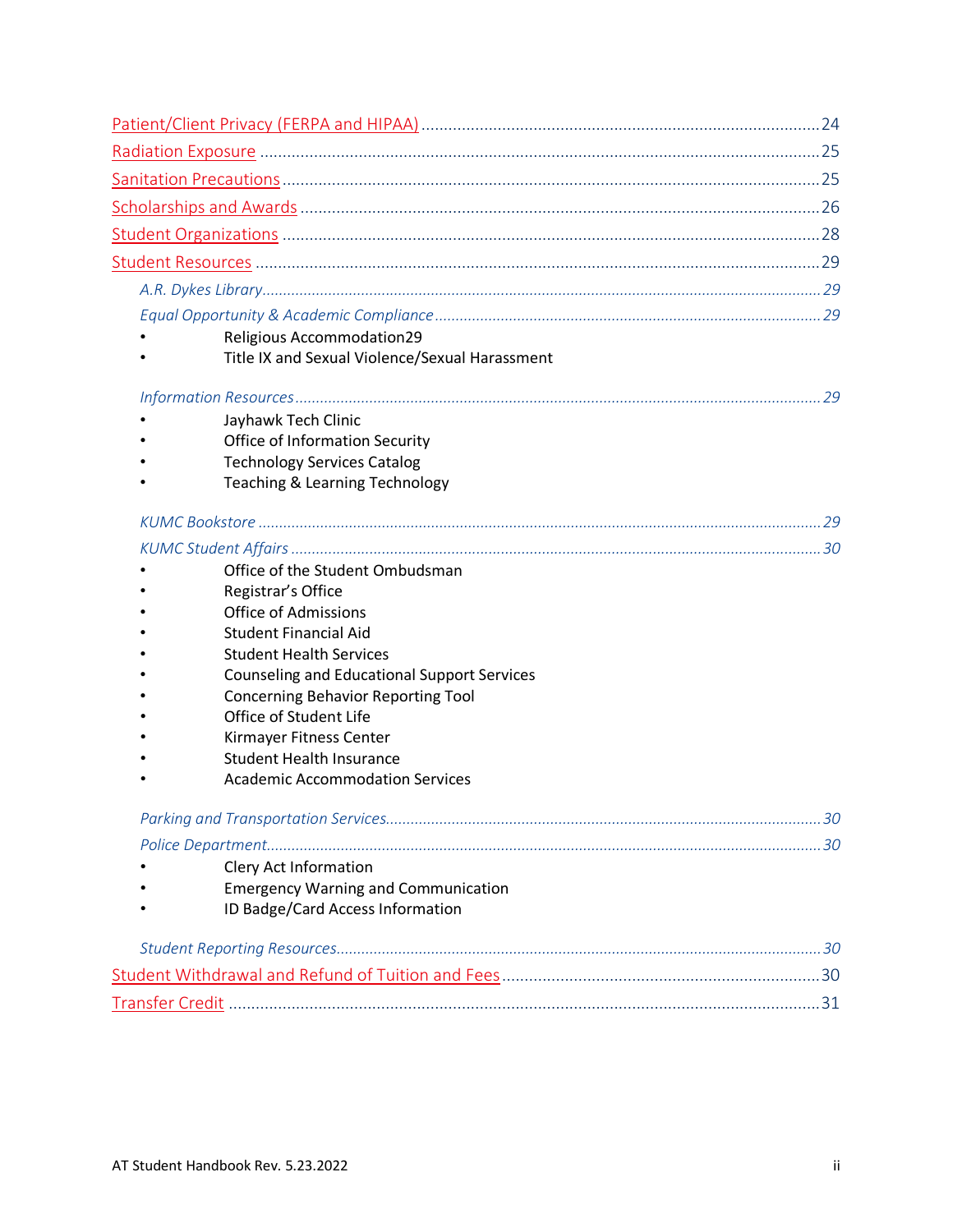| <b>Section III: Athletic Training Program</b> |  |
|-----------------------------------------------|--|
|                                               |  |
| <b>HLC</b>                                    |  |
| <b>CAATE</b>                                  |  |
|                                               |  |
| <b>NATA Code of Ethics</b>                    |  |
| <b>BOC Standards of Professional Practice</b> |  |
| Core Competencies                             |  |
| <b>Generic Abilities</b>                      |  |
| <b>AT Milestones</b>                          |  |
|                                               |  |
| <b>BOC Certification Exam</b>                 |  |
| <b>State Credentials</b>                      |  |
| <b>Felony Conviction</b>                      |  |
|                                               |  |
|                                               |  |
| Probation                                     |  |
|                                               |  |
| Course Sequence                               |  |
| <b>Course Descriptions</b>                    |  |
|                                               |  |
| Exposure or Workplace Injury Plan             |  |
|                                               |  |
| <b>Remediation: Skill Assessment</b>          |  |
| Deceleration                                  |  |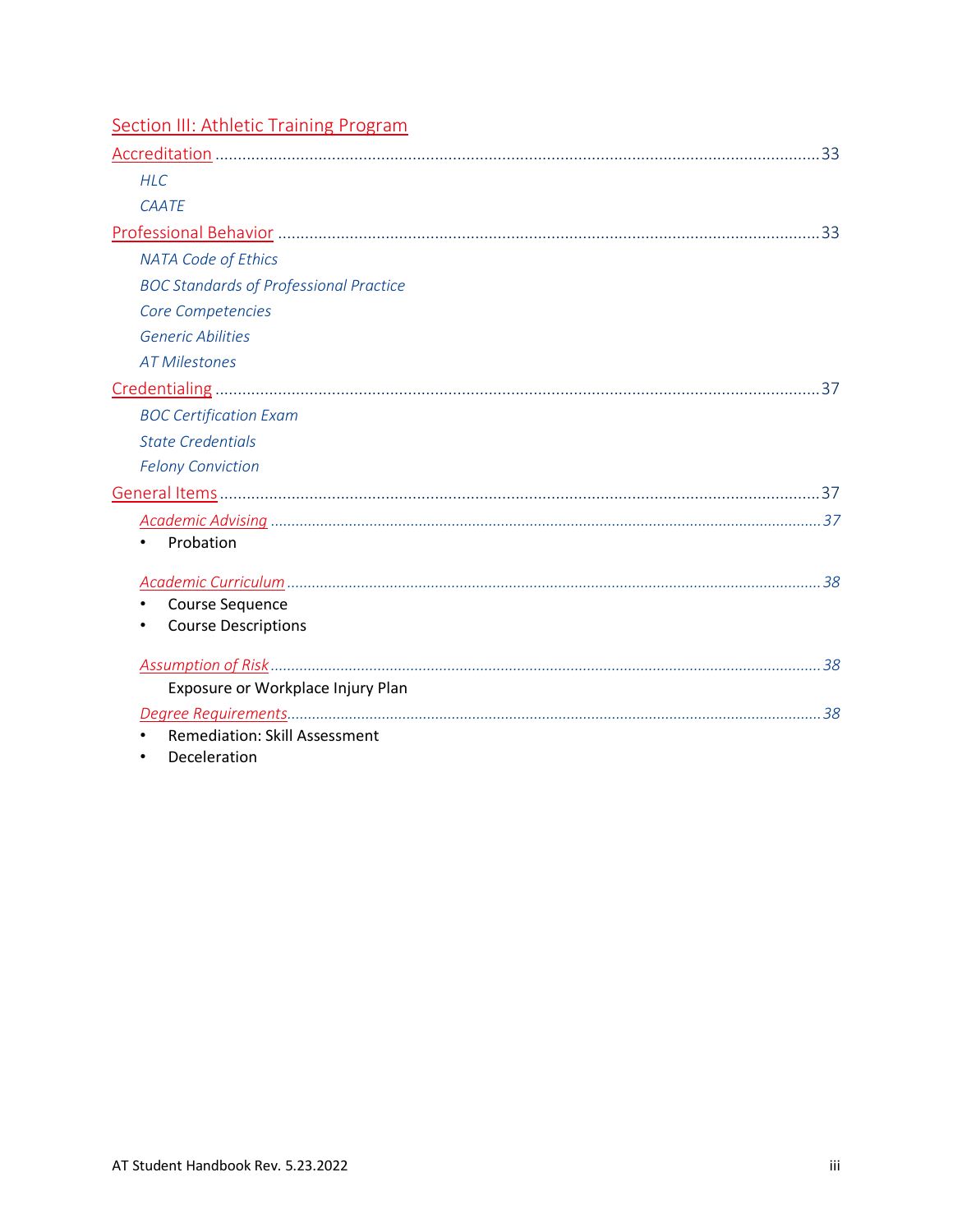| Critical Incident Response (EAP)                        |  |
|---------------------------------------------------------|--|
| <b>Emergency Management Updates</b><br>$\bullet$        |  |
| <b>Clinical Education Expectations</b><br>$\bullet$     |  |
| <b>Section IV: Athletic Training Clinical Education</b> |  |
|                                                         |  |
|                                                         |  |
|                                                         |  |
|                                                         |  |
|                                                         |  |
| COVID-19 Vaccine Status Impact on Student Activities    |  |
| <b>ICE Assignments</b><br>$\bullet$                     |  |
| <b>CE Assignments</b><br>٠                              |  |
| <b>Travel and Expense Expectations</b>                  |  |
|                                                         |  |
|                                                         |  |
|                                                         |  |
|                                                         |  |
| <b>Excused Absences</b>                                 |  |
| <b>Unexcused Absences</b>                               |  |
| <b>Tardiness</b>                                        |  |
| <b>Clinical Readiness after Leave of Absence</b>        |  |
|                                                         |  |
| AT Program Evaluation of Clinical Site                  |  |
| <b>Student Evaluation of Clinical Education</b>         |  |
|                                                         |  |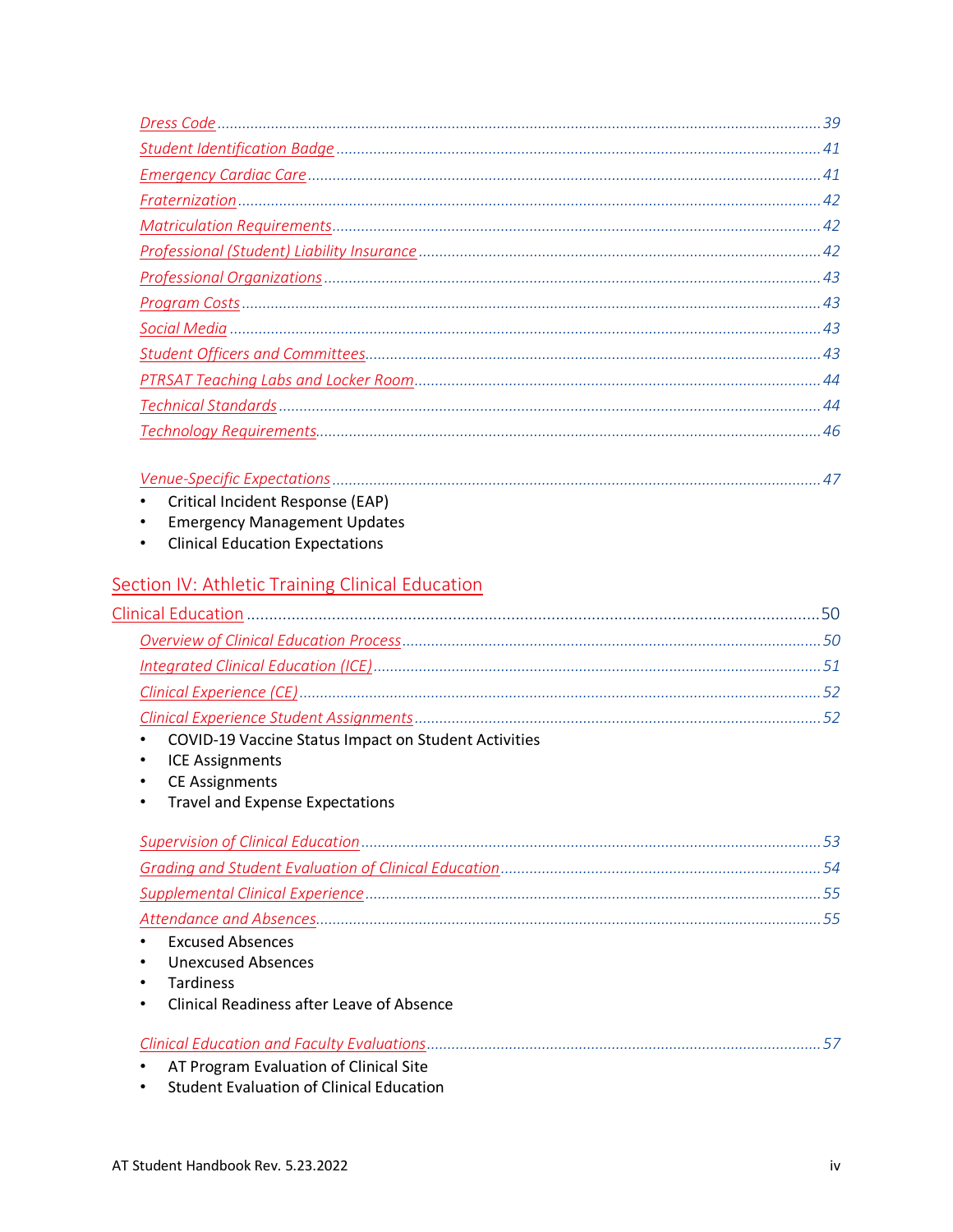### [Section V: Forms](#page-63-0)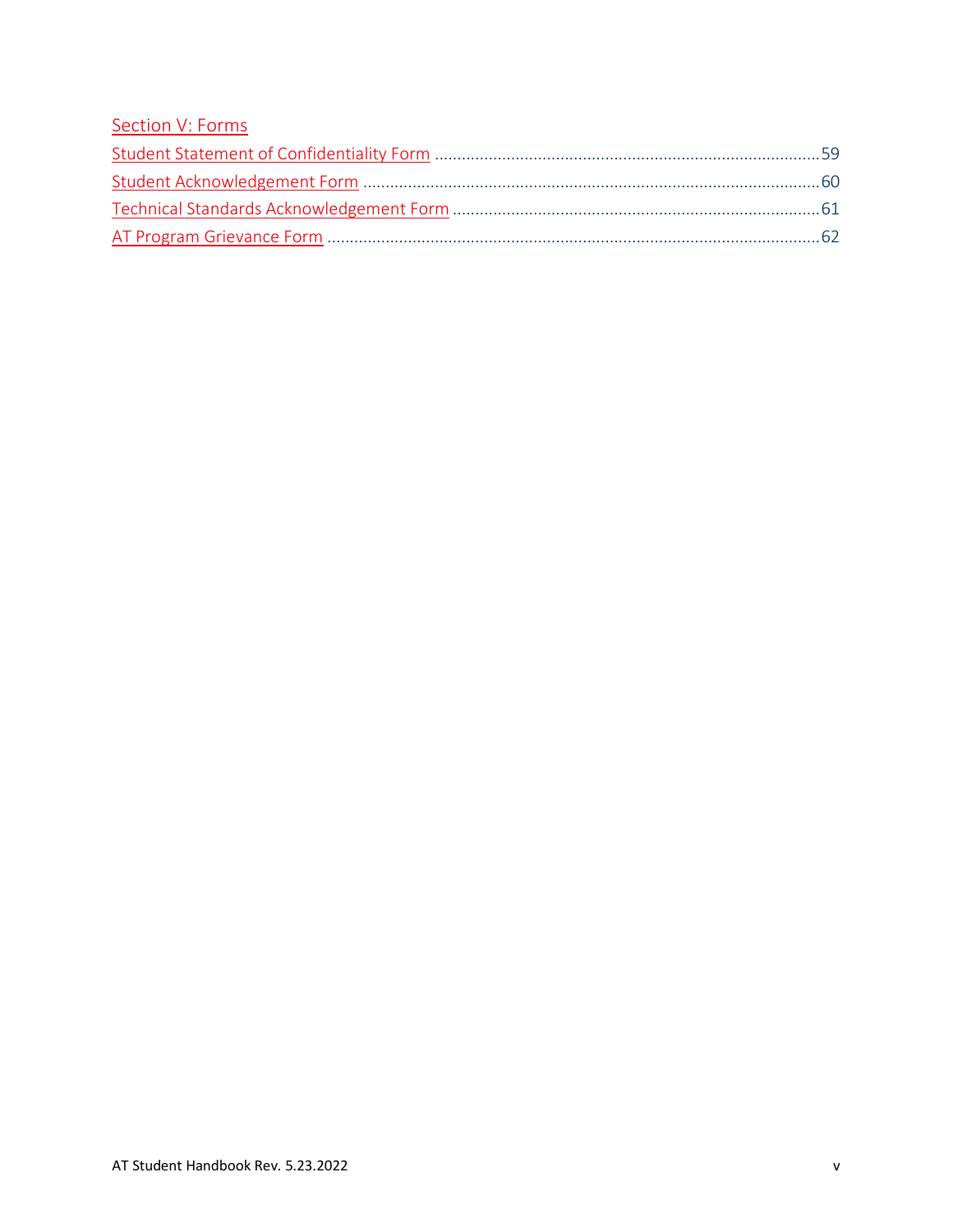### *Introduction*

<span id="page-6-0"></span>*The University of Kansas Medical Center School of Health Professions Department of Physical Therapy, Rehabilitation Science, and Athletic Training*

> *Athletic Training Program Student Handbook*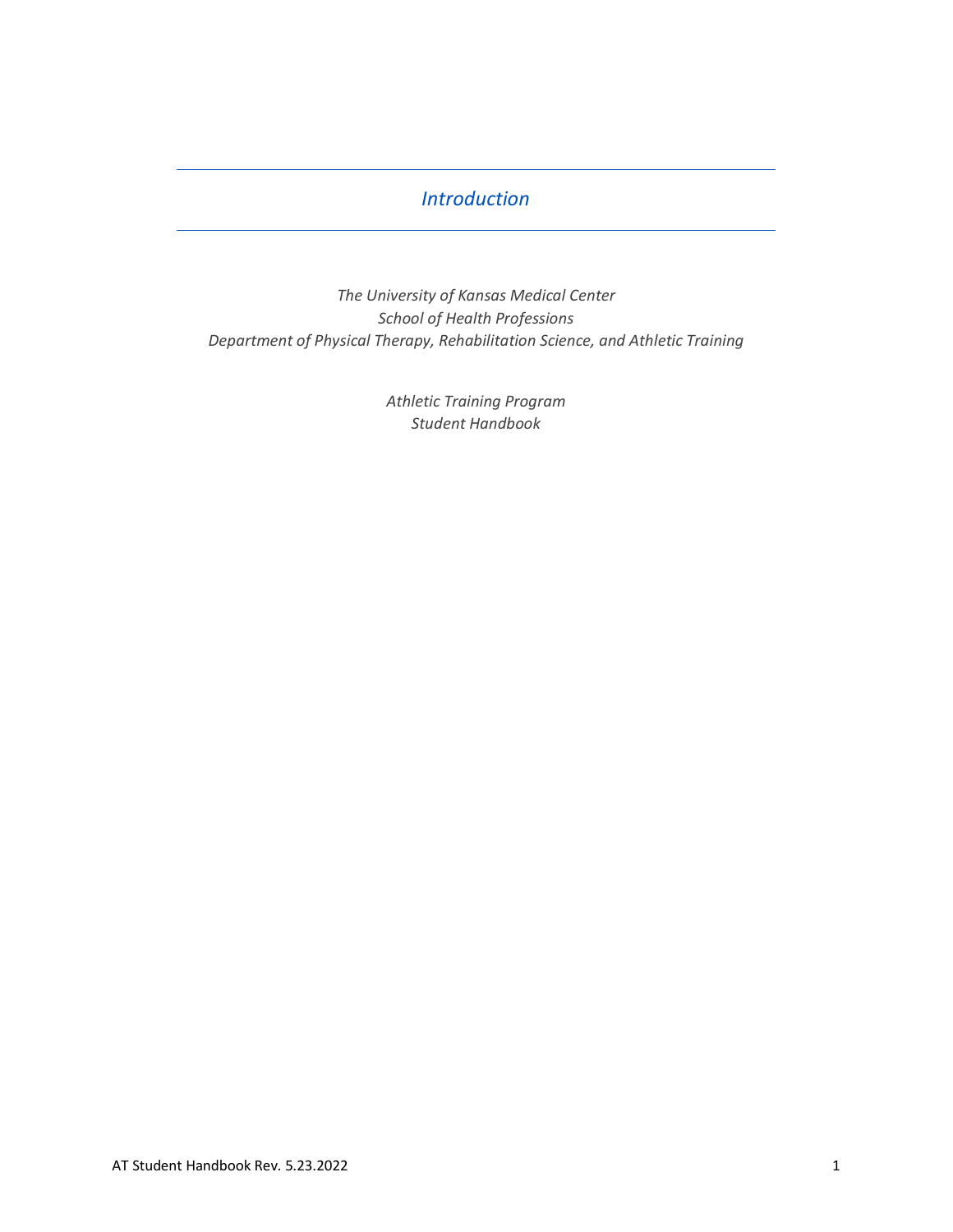# <span id="page-7-0"></span>Preface

This document contains policy and procedure statements that are designed to define expectations of students. The University of Kansas Medical Center (KUMC), KUMC Graduate School, and the School of Health Professions (SHP) also have many policies and procedures that govern each student. Links to these can be found on the [KUMC Student Handbook website](http://www.kumc.edu/studenthandbook/) or at the links below.

- [KUMC Policies, Procedures, and Operational Protocols](https://kumc-publicpoliciesandprocedures.policystat.com/)
- [Office of Graduate Studies, KU Medical Center \(Academic Catalog\)](https://catalog.ku.edu/graduate-studies/kumc/#regulationstext)
- [Student Handbook, School of Health Professions](https://www.kumc.edu/school-of-health-professions/academics/student-handbook.html)

All students must sign the *Student Statement of Confidentiality Form* and the *Student Acknowledgement Form.* These forms are included as appendices at the end of the Athletic Training Student Handbook (this document). These signed documents serve as verification that each student has read through the Student Handbook and related policies, and the confidentiality policy, understands them, and agrees to abide by them. Return the signed pages to the AT program director (electronic versions are preferred). These signed notification pages will be maintained in the respective student's file.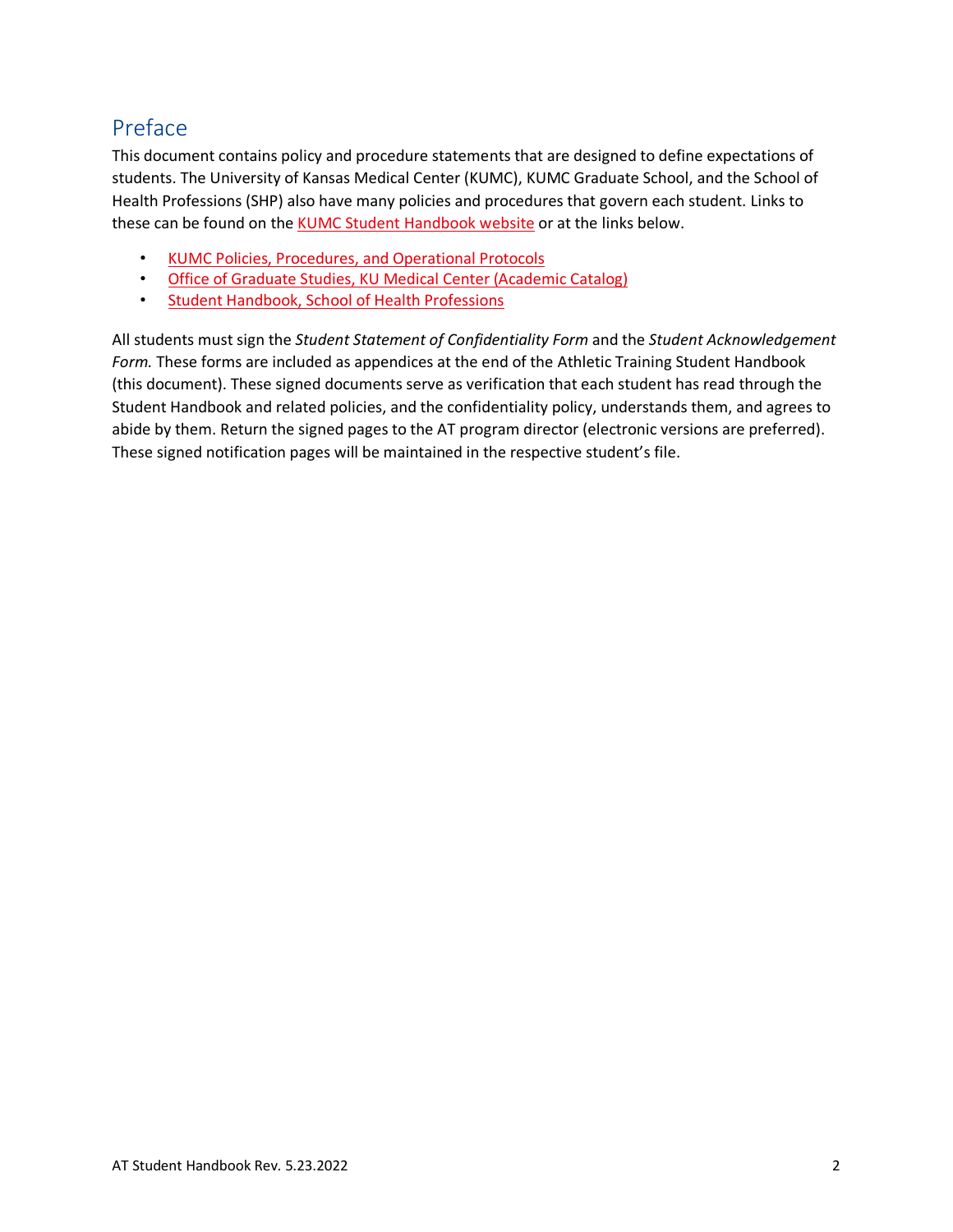# <span id="page-8-0"></span>Welcome to The University of Kansas Medical Center!

#### The Athletic Training Program

The [Master of Science in Athletic Training](https://www.kumc.edu/school-of-health-professions/academics/departments/physical-therapy-rehabilitation-science-and-athletic-training/academics/master-of-science-in-athletic-training.html) is building on the long history of the athletic training program in Lawrence, Kansas.

The Department of Physical Therapy, Rehabilitation Science, and Athletic Training The [Department of Physical Therapy, Rehabilitation Science, and Athletic Training](https://www.kumc.edu/school-of-health-professions/academics/departments/physical-therapy-rehabilitation-science-and-athletic-training.html) houses a nationally recognized Doctor of Physical Therapy, a PhD in Rehabilitation Science, and the Master of Science in Athletic Training. The location and environment at the KU Medical Center provide excellent opportunities for interdisciplinary and interprofessional research collaborations.

#### The School of Health Professions

The [School of Health Professions](http://www.kumc.edu/school-of-health-professions.html) is one of the country's largest schools of health professional education in an academic medical center in terms of number of programs, number of students enrolled in its graduate programs, and total enrollment. Health professionals provide 60% of health care service and continue to be in increasing demand. The other departments in the School of Health Professions are: Clinical Laboratory Sciences, Dietetics and Nutrition, Health Information Management, Hearing and Speech, Nurse Anesthesia Education, Occupational Therapy Education, and Respiratory Care and Diagnostic Science.

#### The Medical Center

The [University of Kansas Medical Center](http://www.kumc.edu/) offers educational programs in the Schools of Medicine, Nursing, Health Professions, and Graduate Studies. Clinical services include a full-service, independently managed, tertiary-care hospital th[e University of Kansas Hospital](https://www.kansashealthsystem.com/) that serves a wide region including Kansas, Missouri, Oklahoma, Arkansas and Nebraska. Recognized as a leader in research in the health sciences, the Medical Center was founded in 1905. Today, the Medical Center covers 41 acres and includes almost 7,000 employees (including nearly 1,500 full-time faculty), just under 3,800 students, and thousands of patients and visitors.

#### The University

The [University of Kansas](http://www.ku.edu/) is a major education and research institution with more than 28,500 students and 2,600 faculty members, and a member of the prestigious American Association of Universities. The university includes the main campus in Lawrence; the Medical Center in Kansas City; the Edwards Campus in Overland Park; campuses of the School of Medicine in Wichita and Salina; a School of Nursing campus in Salina; and educational and research facilities throughout the state.

#### Kansas City

[Kansas City](http://www.visitkc.com/) combines the best of urban living with Midwest hospitality. An estimated 2 million people live in the bi-state metropolitan area, enjoying the region's temperate climate. Metropolitan Kansas City boasts several tourist attractions, including the downtown business district and Power and Light entertainment district, Nelson-Atkins Museum of Art, Kemper Museum of Contemporary Art and Design, City Market, the Country Club Plaza, Crown Center, the historic Westport area, the Kansas City Crossroads Art District, Truman Center and Library, the Kansas City Zoo, and Worlds of Fun/Oceans of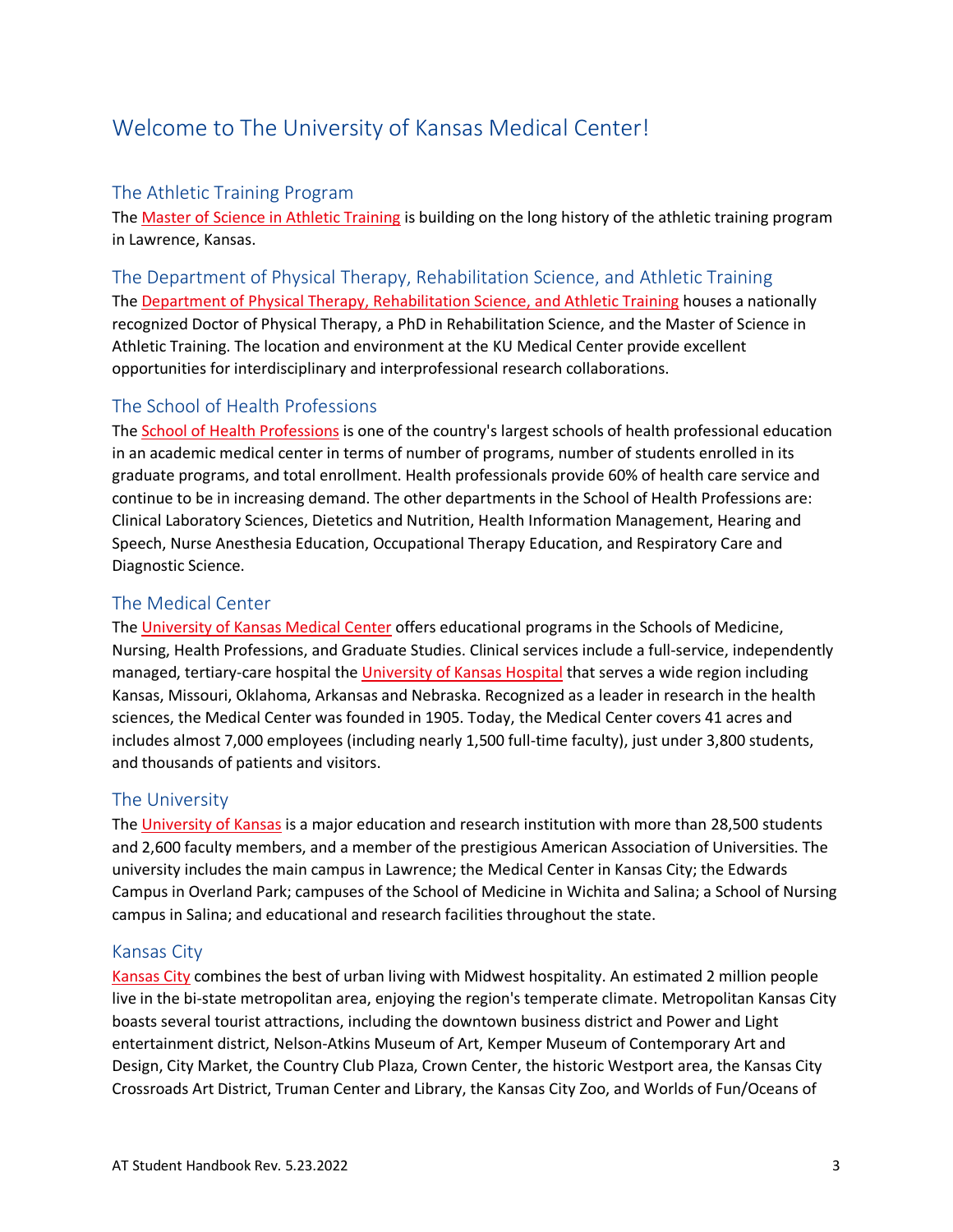Fun. Professional sports teams, an integral part of the community, include the 2020 National Champion Kansas City Chiefs and Kansas City Storm (football), 2015 World Champion KC Royals (baseball), Sporting KC and KC Current (outdoor soccer), Kansas City Mavericks (ice hockey), Kansas City Comets (arena soccer), and the Kansas City Monarchs (minor league baseball). Dining ranges from international cuisine to Kansas City's famous barbecue, including the perennial favorite and award winning, Joe's Kansas City BBQ in the University of Kansas Medical Center neighborhood. Kansas City is home to Boulevard Brewery and is enjoying expansion of microbreweries and distilleries. The Kansas City community is busy throughout the year with a wide range of activities, and of course, fountains are everywhere.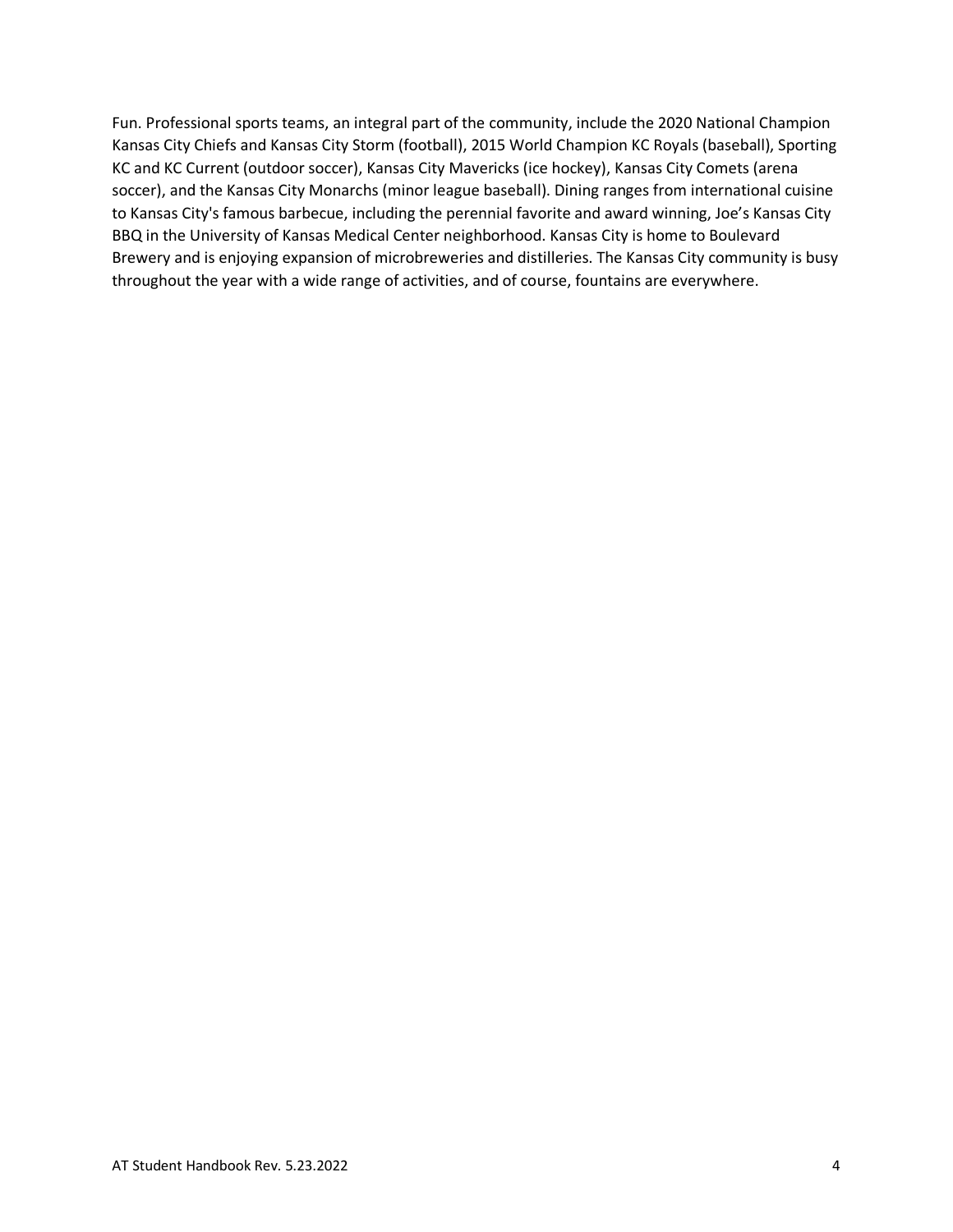# <span id="page-10-0"></span>**Traditions**

#### University of Kansas

Like any university with a long history, the University of Kansas (KU) has several fascinating stories and traditions. The following web sites provide information about KU's history, such as the history of the Kansas Jayhawk, and traditions including the Rock Chalk Chant, the Fight Song Clap, and Waving the Wheat!

- [KU Traditions](https://kuathletics.com/traditions/)
- [The College: The Heart of KU Traditions](https://blog-college.ku.edu/generations-of-traditions/)

### Department of Physical Therapy, Rehabilitation Science, and Athletic Training Jessie M. Ball Lecture (1922-2004)

The Jessie M. Ball annual lecture is held in conjunction with alumni weekend each fall. The event is funded by the Jessie M. Ball endowment which was established upon her retirement in 1988.

Miss Jessie Ball was a respected and beloved member of the faculty in the Department of Physical Therapy Education. She joined the faculty of the Department of Physical Medicine at the University of Kansas Medical Center in 1960 as an Assistant Professor. She retired in 1988 from the Department of Physical Therapy Education. During her 28 years as a member of the Department, she taught a generation of physical therapists who fondly remember her stories, philosophy, and unusual gait patterns. She served as Interim Chair from 1979-1981. She was a dedicated teacher and received great satisfaction from her relationship with her students. During her many years of service, she was awarded the Chancellor's Teaching Award from the University of Kansas and the Stata Norton Distinguished Teaching Award from the University of Kansas School of Allied Health. In 1994, she received the Distinguished Alumna Award from the University of Kansas School of Allied Health.

#### Hooding Ceremony

The completion of the athletic training program is marked with a Departmental Ceremony, a School of Health Professions Recognition Ceremony, and culminates in a walk through the campanile and down the hill prior to the University Commencement Ceremony in Lawrence, KS.

The Departmental Hooding Ceremony is held during the week prior to graduation weekend. Graduates may invite a guest hooder who can be anyone holding an earned doctoral degree. The ceremony includes a message from the Department Chair (or designee), student remarks, graduate awards, and the ceremonial hooding (unofficial) of graduates.

#### Master of Science in Athletic Training

#### Jayhawk Challenge Coin

In 2013 the KU athletic training program began the tradition of providing a Jayhawk Challenge Coin to students upon graduation. Challenge coins have a long-standing tradition in military history and are used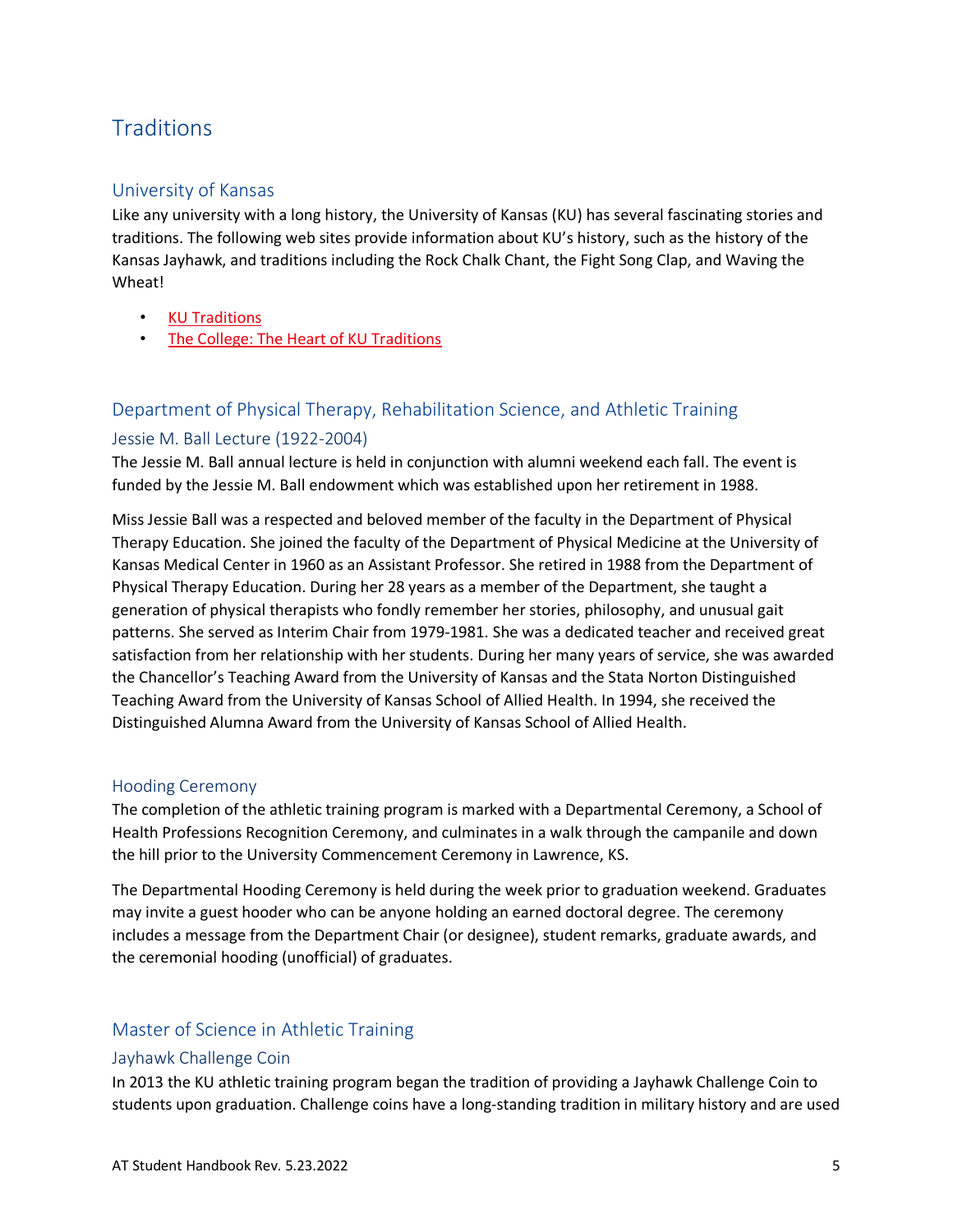in civilian groups to recognize accomplishments. Challenge coins are specially designed and given to confirm membership in an organization or group or to honor an individual for a special achievement. The KU athletic training challenge coin is given to students to acknowledge their completion of the program and welcome them into a group of distinguished KU athletic training alumni.

#### Awards Ceremony

The athletic training program recognizes graduating athletic training students during an award ceremony, typically held at the end of the spring semester. During the ceremony, we also recognize athletic training program preceptors and present student, faculty, and preceptor awards.

More traditions are sure to come as the program evolves.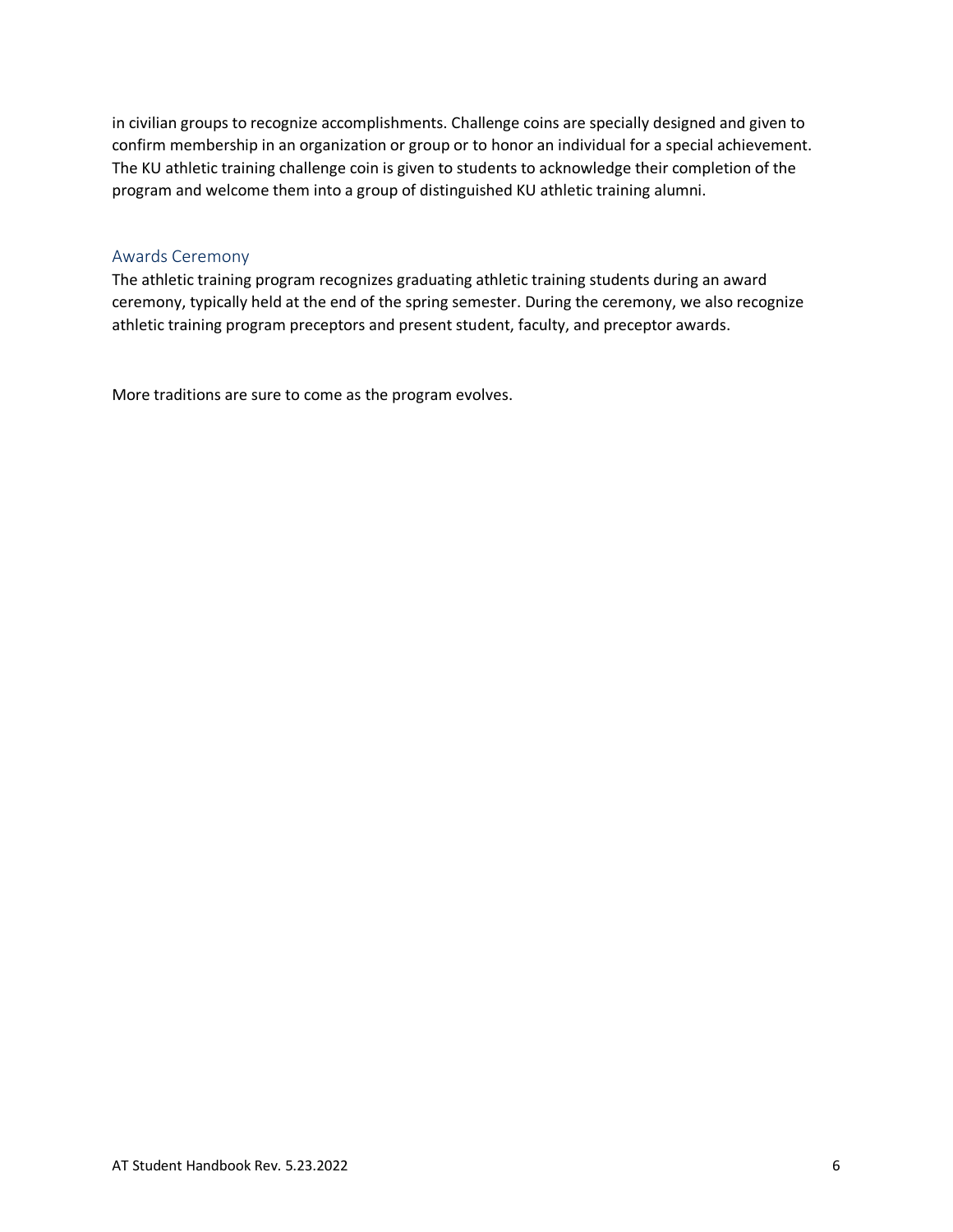# <span id="page-12-0"></span>Mission, Vision, and Values

#### University of Kansas

#### [Mission](https://jayhawksrising.ku.edu/)

We educate leaders, build healthy communities, and make discoveries that change the world.

#### [Vision](https://jayhawksrising.ku.edu/)

To be an exceptional learning community that lifts each other and advances society.

#### [Values](https://chancellor.ku.edu/mission)

The university is committed to excellence. It fosters a multicultural, inclusive environment in which the dignity and rights of the individual are respected. Intellectual diversity, integrity and disciplined inquiry in the search for knowledge are of paramount importance.

#### University of Kansas Medical Center

#### [Mission](https://www.kumc.edu/about/leadership/strategic-plan.html)

To improve lives and communities in Kansas and beyond through innovation in education, research and health care.

#### [Vision](https://www.kumc.edu/about/leadership/strategic-plan.html)

To lead the nation in caring, healing, teaching and discovering.

#### [Values](https://www.kumc.edu/about/leadership/strategic-plan.html)

**I**nnovation **L**eadership **E**xcellence **A**uthenticity **D**iversity

#### School of Health Professions

#### [Mission](https://www.kumc.edu/school-of-health-professions/about/history.html)

To serve the citizens of Kansas, the region, the nation and to develop tomorrow's leaders through exemplary education, research and service.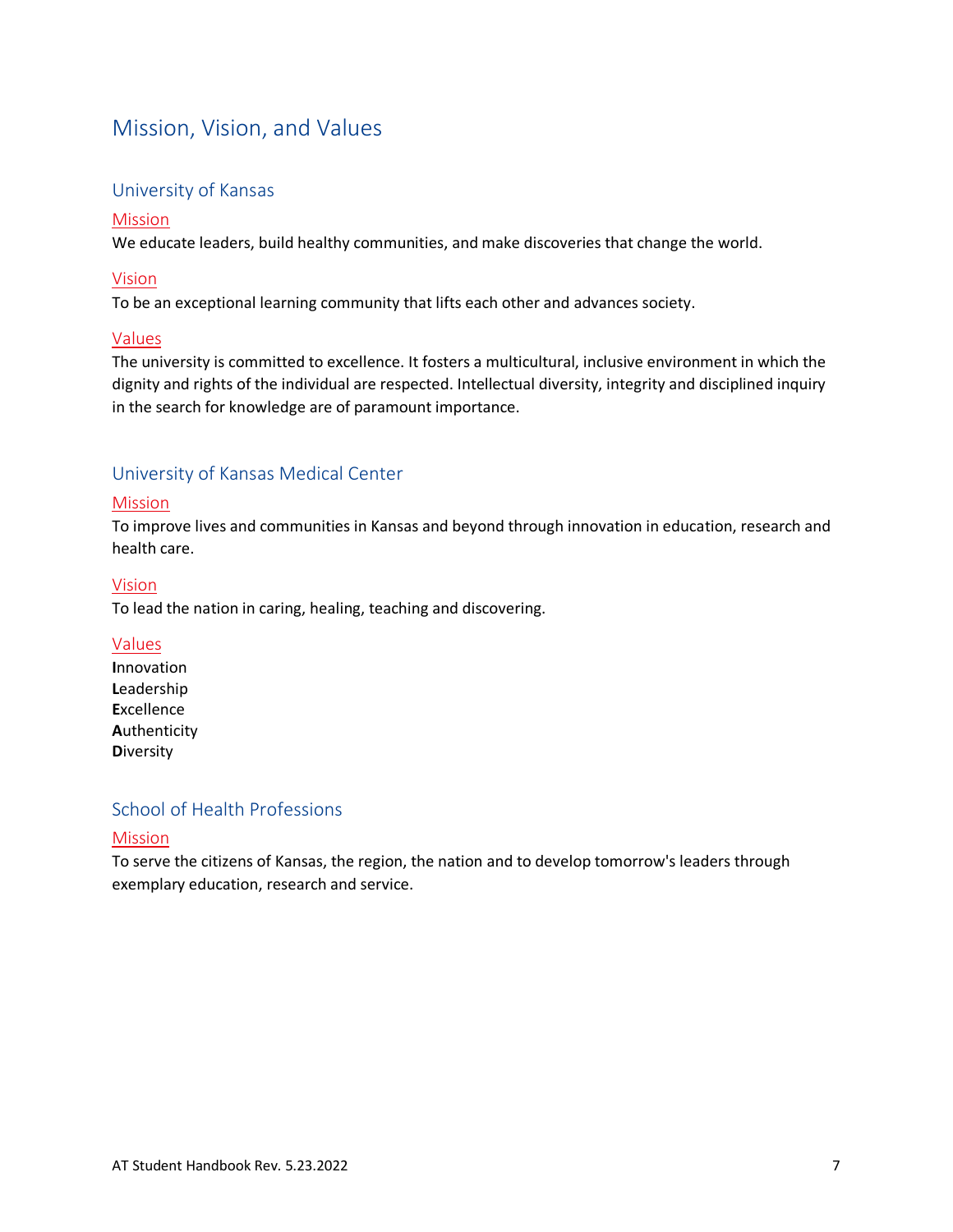# Department of Physical Therapy, Rehabilitation Science, and Athletic Training

#### [Mission](https://www.kumc.edu/school-of-health-professions/academics/departments/physical-therapy-rehabilitation-science-and-athletic-training.html)

The mission of Department of Physical Therapy, Rehabilitation Science, and Athletic Training is to achieve excellence and leadership in education, research, and healthcare through a collaborative, innovative, and evidence-based approach, while integrating diversity, equity, and inclusion.

#### Core Values

Leadership Social responsibility Patient-centered care Innovation Knowledge / expertise

#### Athletic Training Program

#### [Mission](https://www.kumc.edu/school-of-health-professions/academics/departments/physical-therapy-rehabilitation-science-and-athletic-training/academics/master-of-science-in-athletic-training.html)

The athletic training program strives to develop excellence in the next generation of clinicians, scholars, and leaders by providing a collaborative, interprofessional, innovative and evidence-informed education.

#### Core Principles

The athletic training program core principles are:

- Diversity, equity, inclusion, and social justice
- Interprofessional education and practice
- Leadership and professional development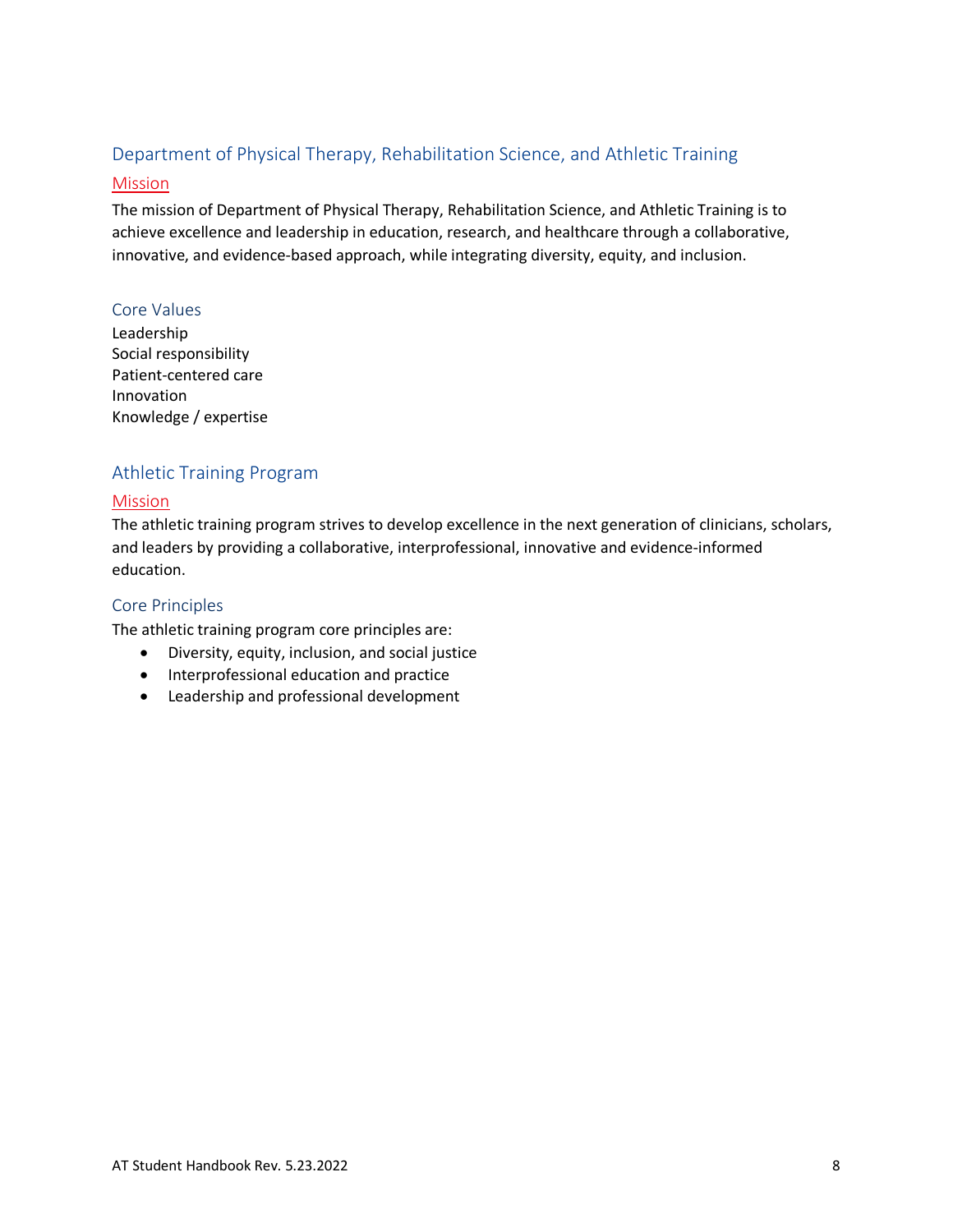# <span id="page-14-0"></span>AT Program Philosophy and Framework Summary

The University of Kansas Medical Center's athletic training program is thoughtful in structuring and implementing a curriculum with classroom and clinical education. All aspects of the program tie to the mission, core principles, goals, and expected outcomes. The core principles of the athletic training program are 1) diversity, equity, inclusion, and social justice (DEI-SJ), 2) interprofessional education and practice, and 3) leadership and professional development. Each core principle is threaded across the curriculum and implemented both in the classroom and clinically. The athletic training program core faculty want students to gain value-add skills and experiences, as part of the program (e.g., mental health first aid, clinical education opportunity in a pro-bono clinic, a certificate in telehealth). These skills exceed the minimum identified in the standards.

With the athletic training program being housed with the Doctor of Physical Therapy program, there is an opportunity to capitalize on interprofessional education. Over the first 4 semesters of the athletic training program, 10 courses are shared in all or part with the physical therapy program. Faculty and students in both programs work together and develop a healthy respect for each other.

The clinical education thread consists of athletic training and supplemental clinical experiences as well as simulation. Four integrated clinical education (ICE) courses are offered concurrently with other courses in semesters 2 through 4. Three clinical experience (CE) courses provide immersion opportunities of increasing lengths (i.e., 4, 8, and 16 weeks). Classroom expectations during the immersive experiences are limited. Across the clinical education thread, a progression occurs where preceptors initially provide close supervision over students to supervised autonomy and independence.

#### Comprehensive Assessment Plan

The athletic training program has a comprehensive assessment plan that includes program-specific outcomes that are defined by the program and include measures of student learning, quality of instruction, quality of clinical education, and overall program effectiveness. Collected data is used to develop improvement plans that include targeted goals and action plans for communicating and implementing the plan.

#### Goals

The athletic training program has identified 4 overarching goals. Each goal and outcome fall into one or more of the following categories: 1) student learning, 2) quality of instruction, 3) quality of clinical education, 4) overall program effectiveness, and 5) student achievement.

The program goals include:

- 1. The athletic training program develops excellence in students as clinicians, scholars, and leaders. *(Program Excellence)*
- 2. The athletic training program promotes a culture of collaboration and innovation. *(Program Culture)*
- 3. Athletic training students are prepared to enter the athletic training profession. *(Profession Entry)*
- 4. The athletic training program instills a culture of diversity, equity, and inclusion (DEI). (*DEI*)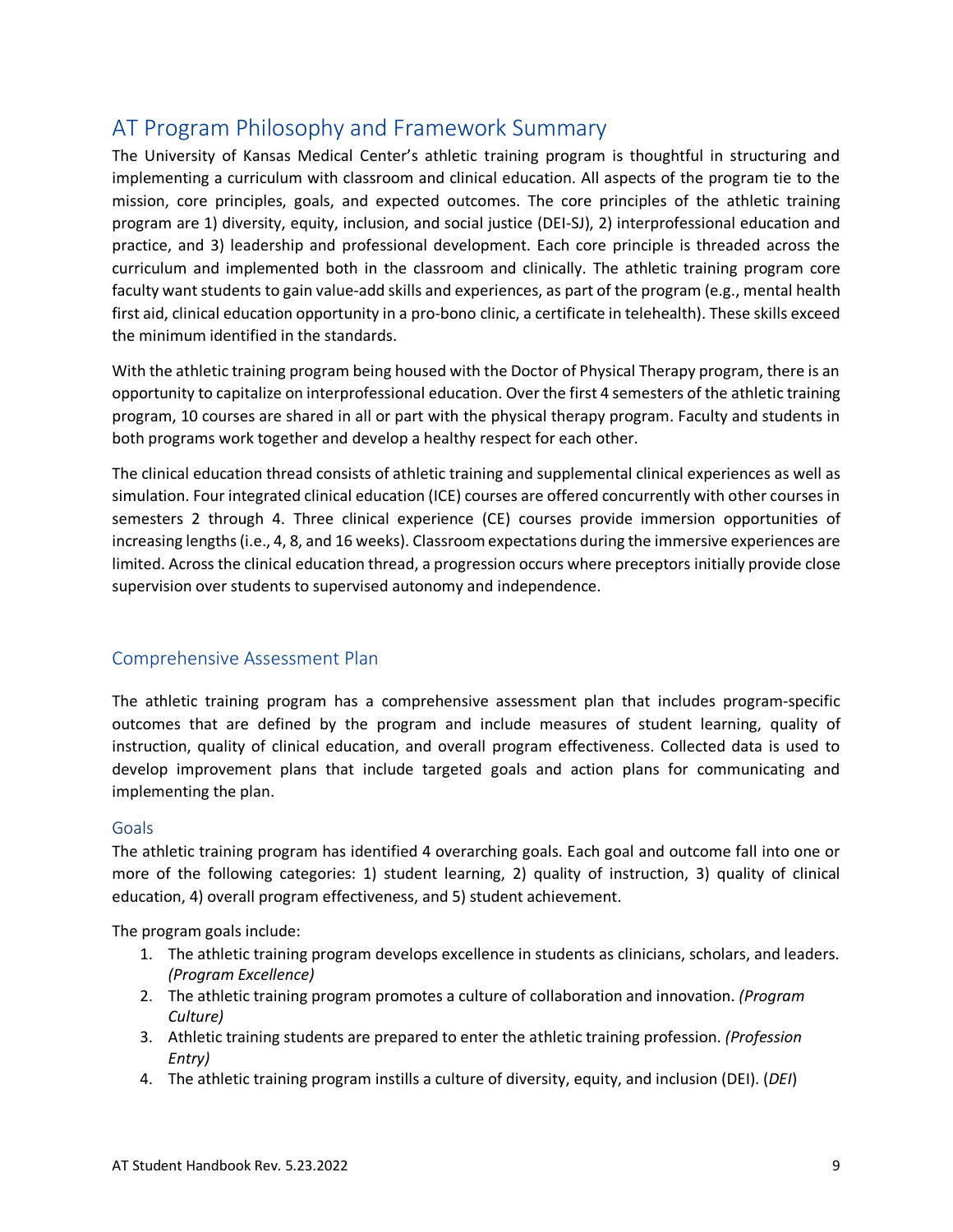#### Expected Outcomes

The athletic training program has identified 14 expected outcomes. Each expected outcome falls into one or more of the following categories: 1) student learning, 2) quality of instruction, 3) quality of clinical education, and 4) overall program effectiveness.

The program outcomes include:

- 1. Students will find value in the education they receive. *(Educational Value)*
- 2. Students will use an evidence-based approach when making decisions about the care of individual patients. *(Evidence Informed Practice)*
- 3. Students will accept responsibility for personal and professional growth by participating in activities to promote life-long learning and professional development. *(Personal & Professional Development)*
- 4. Students will exhibit qualities related to professional ethics and legal issues as outlined by athletic training profession (National Athletic Trainers' Association Code of Ethics, Board of Certification [BOC] Standards of Professional Practice, Commission on Accreditation of Athletic Training Education [CAATE] Code of Ethics and Code of Professional Conduct, and Kansas Board of Healing Arts State Practice Act for Athletic Trainers). *(Ethical & Legal Practice)*
- 5. Students will be competent and safe health care practitioners. *(Competent & Safe Practitioners)*
- 6. Students will demonstrate entry-level mastery of the curricular content related to the profession of athletic training. *(Professional Mastery)*
- 7. Students will promote, support, and participate in interprofessional education and practice. *(Interprofessional Education & Interprofessional Practice)*
- 8. Students will demonstrate appropriate oral and written communication skills. *(Communication)*
- 9. Faculty and staff will exhibit excellence in teaching and professional involvement. *(Faculty Excellence)*
- 10. Alumni will use their athletic training credential in a variety of settings throughout Kansas, the nation, and the world. *(Employment)*

The following measures of student achievement are included in the comprehensive assessment plan:

- 11. Program graduation rate
- 12. Program retention rate
- 13. Graduate placement rate
- 14. First-time pass rate on the BOC examination

A complete copy of the athletic training program framework is available to students in Blackboard via the PTRSAT Students organization[, AT Students folder.](https://bb.kumc.edu/ultra/organizations/_30758_1/cl/outline)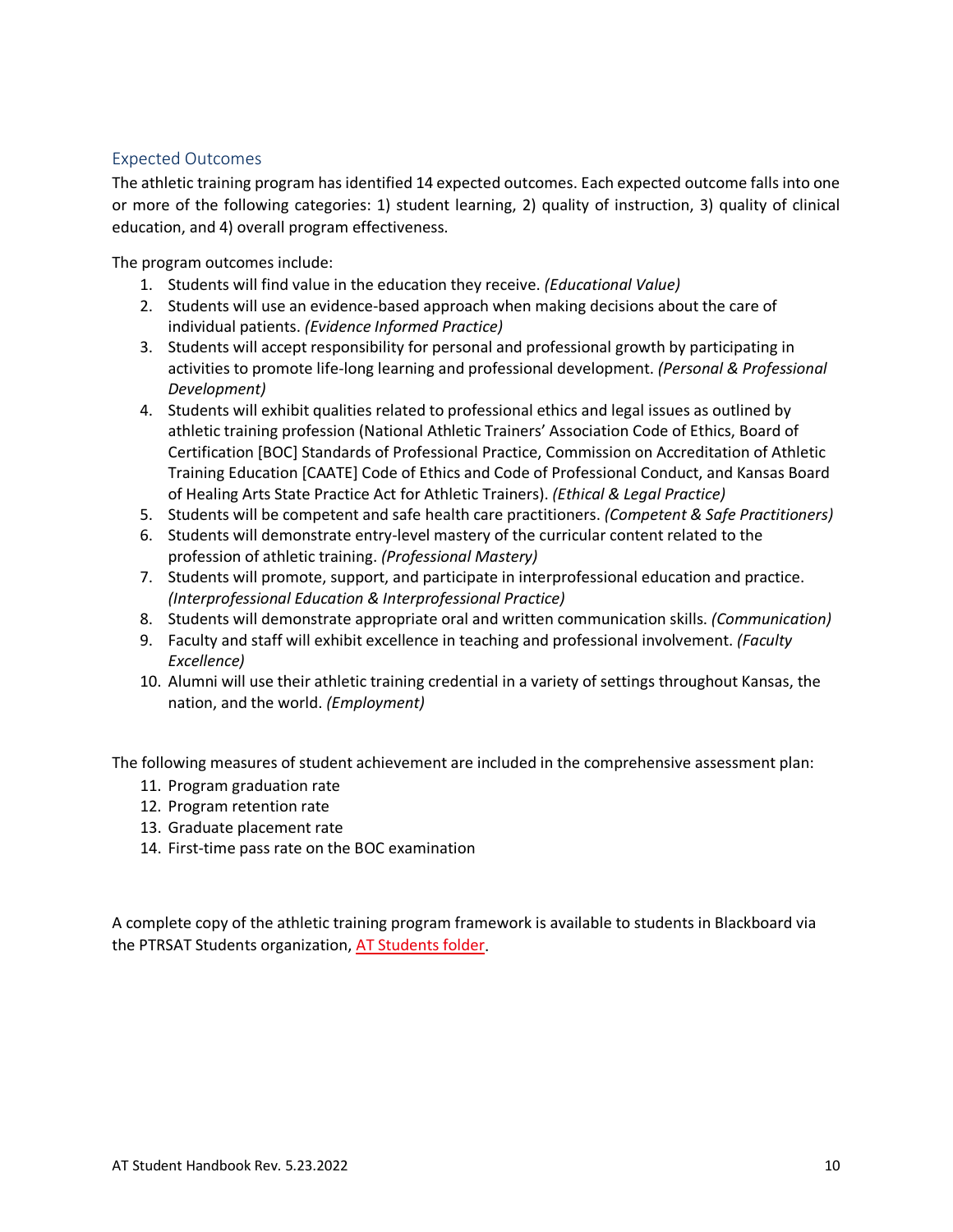### Contact Information

#### Master of Science in Athletic Training

#### Mailing Address

Master of Science in Athletic Training University of Kansas Medical Center 3901 Rainbow Blvd., MS 2002 Kansas City, KS 66160

#### **Other**

Office Location: 3003 Orr-Major Mailstop 2002 Voice: (913) 945-5187 Fax: (913) 588-6910 Website[: at.kumc.edu](https://www.kumc.edu/school-of-health-professions/physical-therapy-and-rehabilitation-science/ms-in-athletic-training.html)

#### Department of Physical Therapy, Rehabilitation Science, and Athletic Training

#### Mailing Address

Physical Therapy, Rehabilitation Science, and Athletic Training University of Kansas Medical Center 3901 Rainbow Blvd., MS 2002 Kansas City, KS 66160

#### **Other**

Office Location: 4012 Student Center Mailstop 2002 Voice: (913) 588-6799 Fax: (913) 588-6910 Website[: ptrsat.kumc.edu](https://www.kumc.edu/school-of-health-professions/academics/departments/physical-therapy-rehabilitation-science-and-athletic-training/academics/doctor-of-physical-therapy.html) 

#### Social Media Links

MSAT Instagram: [@kumcmsat](https://www.instagram.com/kumcmsat/) MSAT Facebook: [KUMC Athletic Training Program](https://www.facebook.com/kumcmsat) PTRS Facebook: [KUMCPT](https://www.facebook.com/KUMCPT)

To access contact information for other University of Kansas Medical Center (KUMC) individuals or departments, use the **KUMC Directory Search**.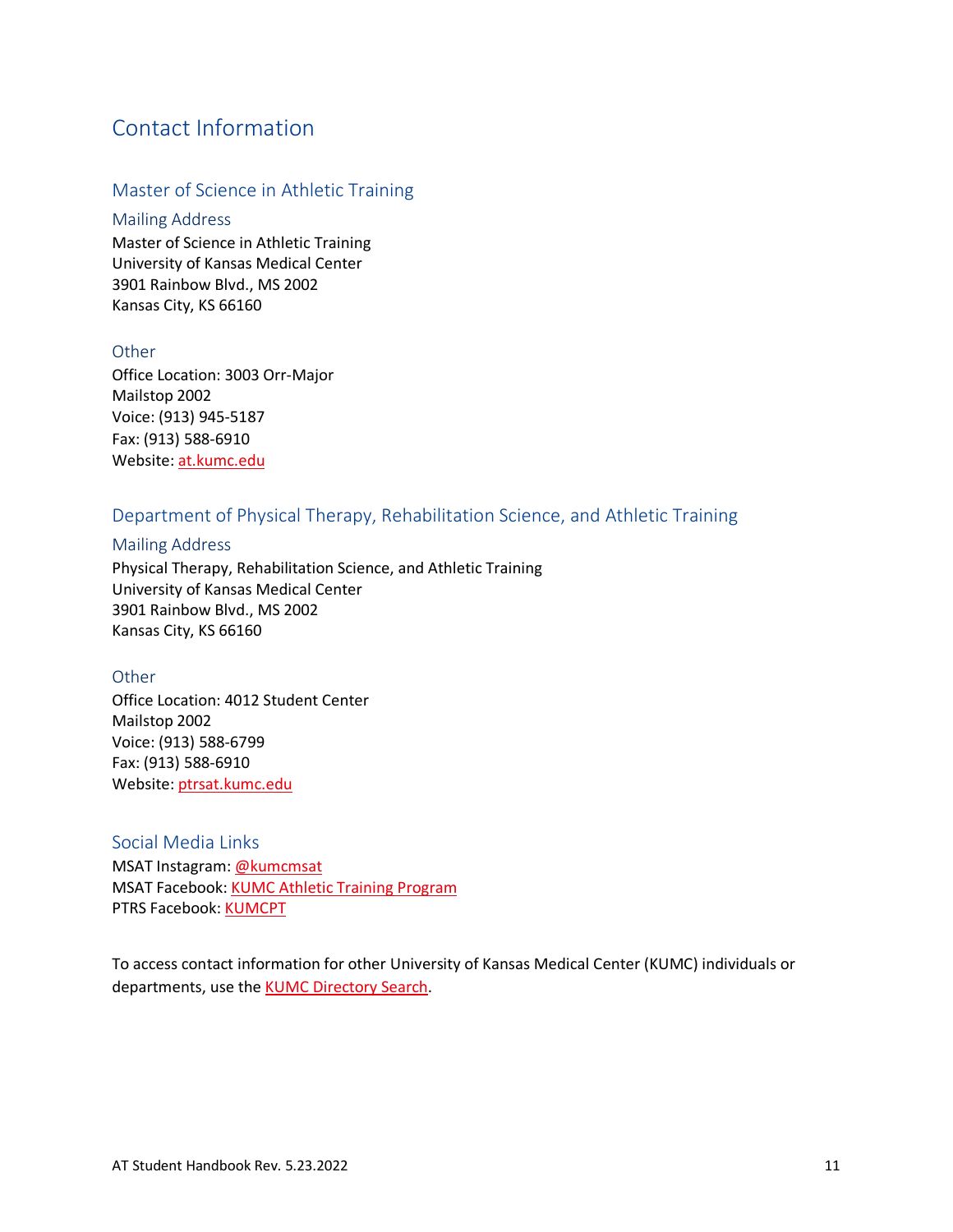# <span id="page-17-0"></span>Faculty and Research

#### Academic Faculty

Please visit the **Faculty Page** of the department's website to view the most recent information on faculty in the Master of Science in Athletic Training program and the Department of Physical Therapy, Rehabilitation Science, and Athletic Training (PTRSAT).

#### Research Laboratories

The University of Kansas is regarded as one of the premier research institutions in the country, and researchers in the PTRSAT department are at the forefront of advancing knowledge in health care. Students not only learn from accomplished clinicians, but also from scientists striving to expand our knowledge base in a variety of health and science areas. Summaries of current research by PTRSAT department faculty are found on the **PTRSAT Research** webpage.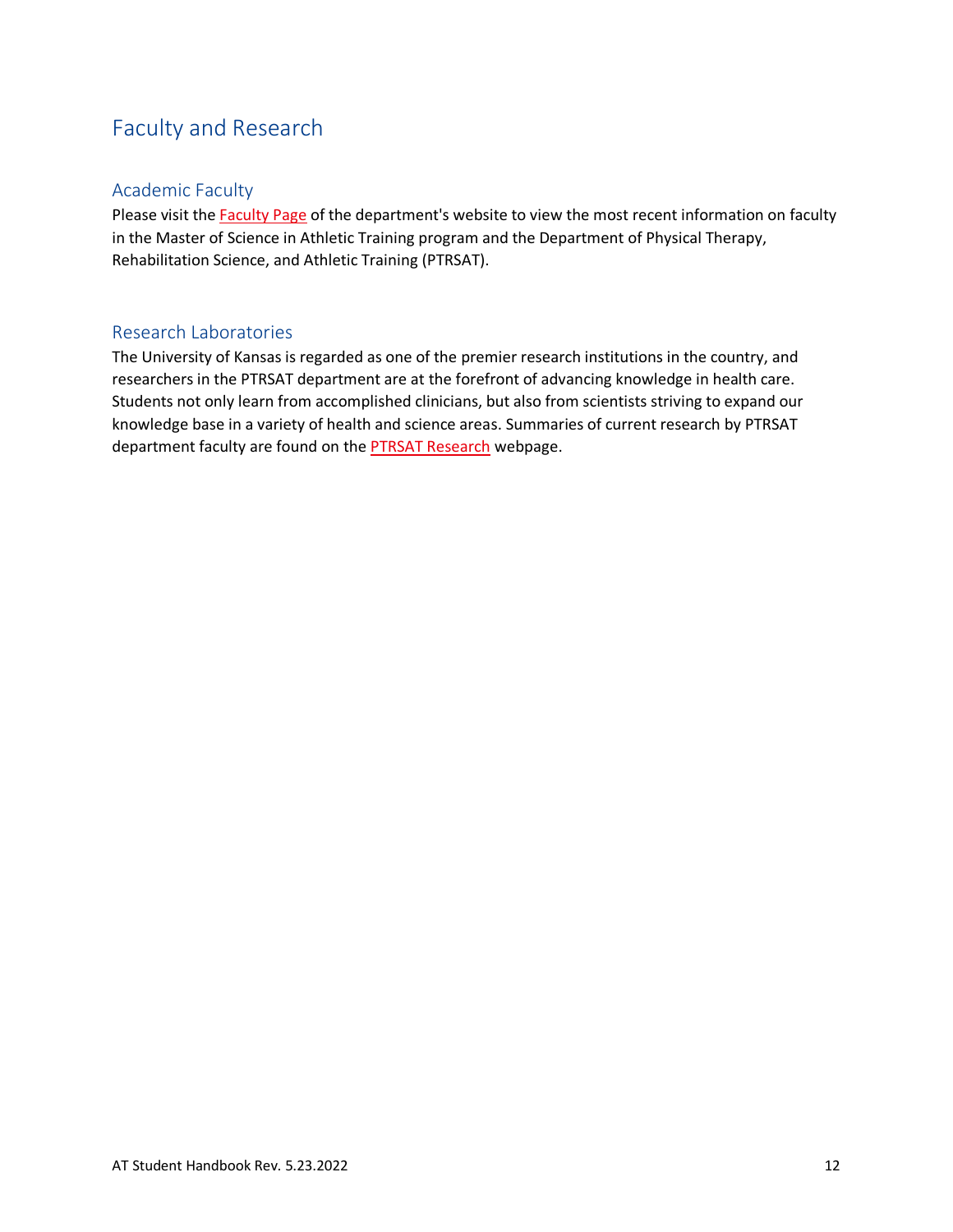### *Section II*

*University of Kansas Medical Center*

*School of Health Professions*

<span id="page-18-0"></span>*Department of Physical Therapy, Rehabilitation Science, and Athletic Training*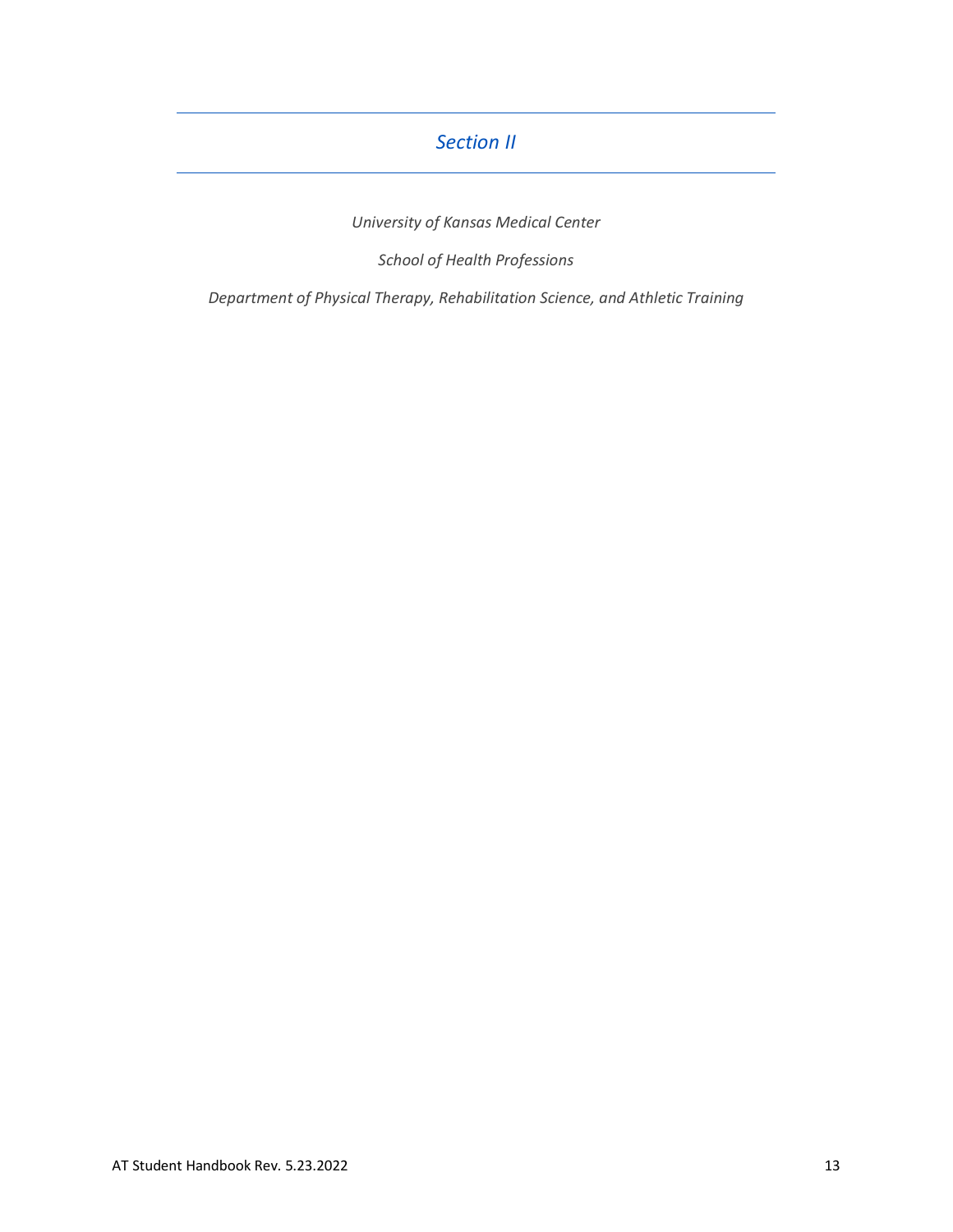## <span id="page-19-0"></span>Pertinent Handbooks

The following handbooks provide relevant and useful information to students in the athletic training program at the University of Kansas Medical Center:

Athletic Training Student Handbook (this document) [KU Medical Center Graduate Studies](https://catalog.ku.edu/graduate-studies/kumc/) [KU Medical Center Student Handbook](https://www.kumc.edu/student-handbook.html) [KU Lawrence Campus Graduate Studies Policy Library](https://policy.ku.edu/office/Graduate-Studies) [School of Health Professions Student Handbook](https://www.kumc.edu/school-of-health-professions/academics/student-handbook.html)

### <span id="page-19-1"></span>Academic Calendar

The athletic training program typically follows the University of Kansas Medical Center [Academic](http://www.kumc.edu/student-affairs/registrars-office/current-students/academic-calendar.html)  [Calendar.](http://www.kumc.edu/student-affairs/registrars-office/current-students/academic-calendar.html) Exceptions surrounding clinical education courses (i.e., Integrated Clinical Education and Clinical Experience), or other occurrences will be communicated to students by the program or department (faculty and staff) using students' University of Kansas Medical Center email address and course materials/instructors.

A more detailed calendar including course times, locations, and exams is in the Master of Science in athletic training Shared Outlook Calendars (one per cohort).

# <span id="page-19-2"></span>Academic Policies

The athletic training program follows the academic regulations outlined in the University of Kansas Academic Catalog.

The following regulations may be found under the **Office of Graduate Studies, University of Kansas** [Medical Center.](https://catalog.ku.edu/graduate-studies/kumc/#regulationstext) (This is not an exhaustive list of information available.)

- Academic Calendar
- Academic Misconduct
- Academic Probation
- Academic Standing
- Definitions
- Discontinuance (Withdrawal)
- Dismissal
- Enrollment Definitions
- Enrollment Policy
- Grading
- Graduate Credit
- Grievance Policy and Procedures for Graduate Students
- Leave of Absence
- Progress to Degree Policy
- Student Responsibilities
- Transfer Credit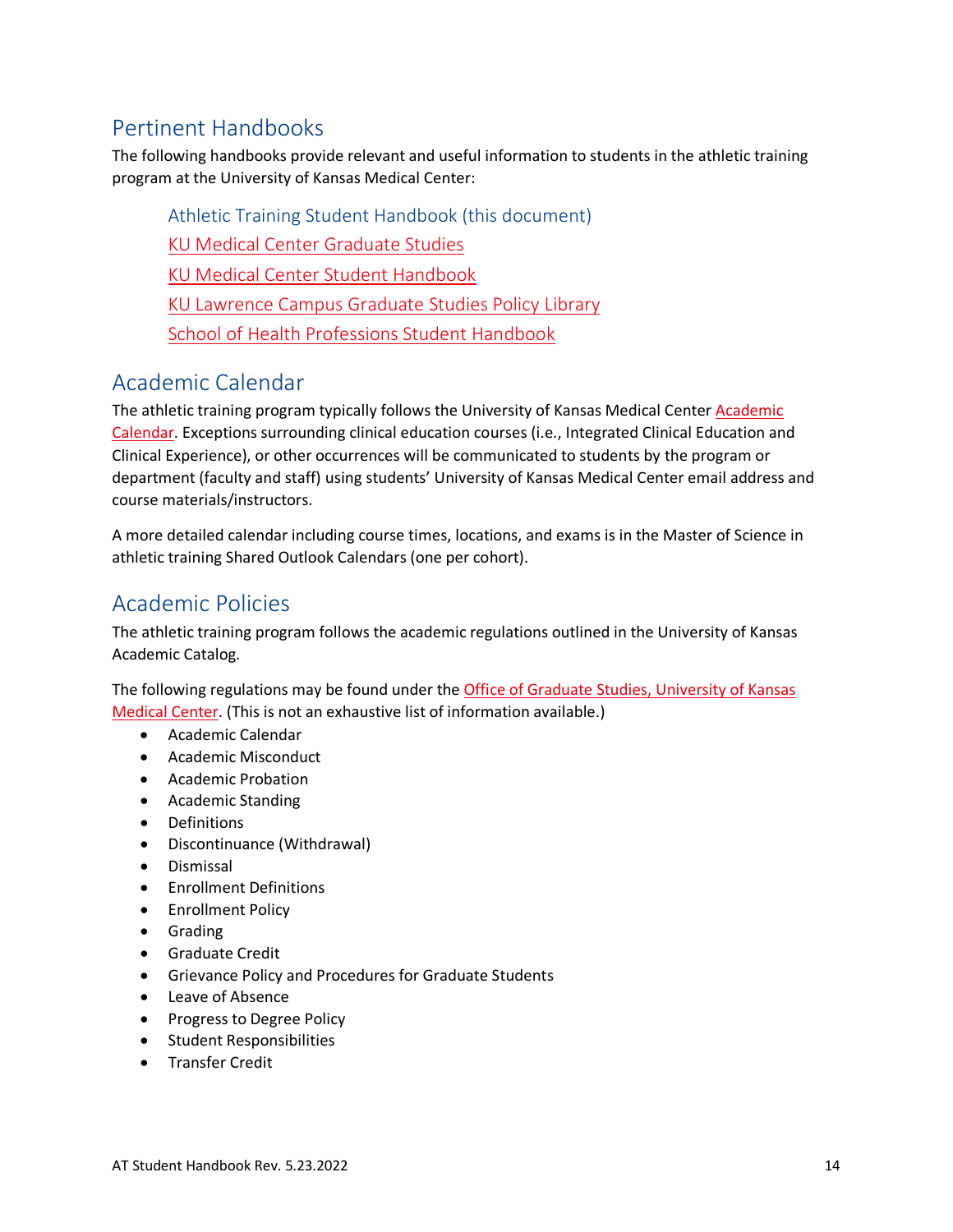# <span id="page-20-0"></span>Academic and Non-Academic Misconduct

The athletic training program and Department of Physical Therapy, Rehabilitation Science, and Athletic Training follow the policy and procedures related to academic and non-academic misconduct that is provided by the School of Health Professions.

#### Academic and Non-academic Misconduct Policy

The student should refer to the [School of Health Professions Student Handbook](https://www.kumc.edu/school-of-health-professions/academics/student-handbook.html#acadmisconduct) for detailed information including what constitutes academic and nonacademic misconduct.

#### Actions Related to Academic or Non-academic Misconduct

The student should refer to the [School of Health Professions Student Handbook](https://www.kumc.edu/school-of-health-professions/academics/student-handbook.html#misconductactions) for information outlining the actions related to academic and/or non-academic misconduct.

#### School Appeals Procedure for Academic and Non-academic Misconduct

The student should refer to the [School of Health Professions Student Handbook](https://www.kumc.edu/school-of-health-professions/academics/student-handbook.html#appealprocedure) for the procedure for filing a Notice of Appeal and associated information.

### <span id="page-20-1"></span>Admissions Process

Applications for the athletic training (AT) program are submitted online through the Athletic Training [Centralized Application System](https://atcas.liaisoncas.com/applicant-ux/#/login) (ATCAS). Students accepted into the program must submit a secondary application to the University of Kansas Medical Center using the [online application portal.](https://gograd.ku.edu/apply/?sr=ca7d45b3-1f3c-471c-89d2-5abe042c93bb) Instructions for the secondary application are provided to students in their letter of offer.

Detailed information abou[t how to apply](http://www.kumc.edu/school-of-health-professions/physical-therapy-and-rehabilitation-science/ms-in-athletic-training/how-to-apply.html) as well as the [eligibility and requirements](https://www.kumc.edu/school-of-health-professions/academics/departments/physical-therapy-rehabilitation-science-and-athletic-training/academics/master-of-science-in-athletic-training/admission-requirements.html) are available on the AT webpage and in the [University of Kansas Catalog.](https://catalog.ku.edu/health-professions/physical-therapy-rehabilitation-science/mat/#admissionstext)

#### Additional links:

- [Registrar's Office](http://www.kumc.edu/student-affairs/registrars-office.html)
- [Information for Current Students](https://www.kumc.edu/current-students.html)
- [Academic Catalog, Office of Graduate Studies KU Medical Center](https://catalog.ku.edu/graduate-studies/kumc/#admissiontext)

### <span id="page-20-2"></span>Blood-borne Pathogen Protection and Exposure Plan

#### Protection

To protect against exposure to bloodborne pathogens, the athletic training (AT) program adheres to the University of Kansas Medical Center policy titled [Bloodborne Pathogens Exposure Control Plan.](https://kumc.policystat.com/policy/5603373/latest/)

#### **Training**

• Students in the AT program annually complete online Bloodborne Pathogens training and review the institution [Guidelines for Handling Sharps.](https://kumc.policystat.com/policy/8816579/latest/)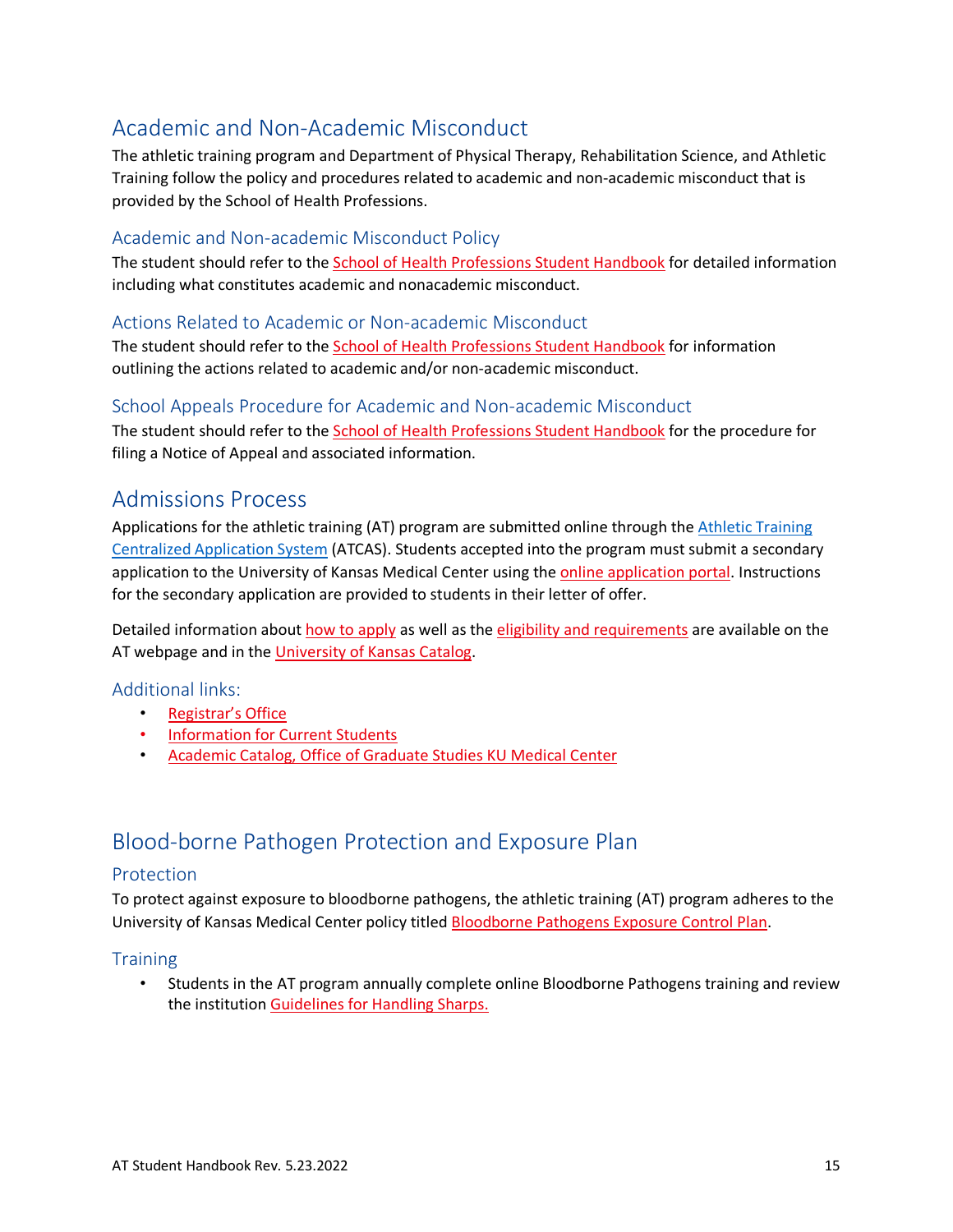#### Exposure

If a bloodborne pathogen exposure occurs, the AT program adheres to the University of Kansas Medical Center policy title[d Student Exposure to Blood Borne Pathogens](https://kumc-publicpoliciesandprocedures.policystat.com/policy/8326540/latest/) and the Student Health Services [Student Exposure Protocol.](https://www.kumc.edu/academic-and-student-affairs/departments/student-health-services/policies-and-procedures/needle-stick-or-other-exposure.html)

### <span id="page-21-0"></span>Calibration and Maintenance of Equipment

The Department of Physical Therapy, Rehabilitation Science, and Athletic Training (PTRSAT), which includes the athletic training (AT) program, enforces the following policies related to calibration and maintenance of equipment.

#### Equipment Safety Check

All electrical equipment used for student learning experiences will be checked on an annual basis.

#### Teaching Lab Maintenance

At least once each year, either directly before or after the summer semester, the faculty that use the teaching labs (1010 SON and 1020 SON) spend time cleaning and organizing these labs and the closets associated with these labs.

#### Clinical Site Maintenance

It is the responsibility of each AT clinical site to ensure the calibration and maintenance of equipment at their facility(ies).

Documentation of equipment safety checks will be uploaded to each clinical site profile in EXXAT and verified during onsite visits by an AT faculty member.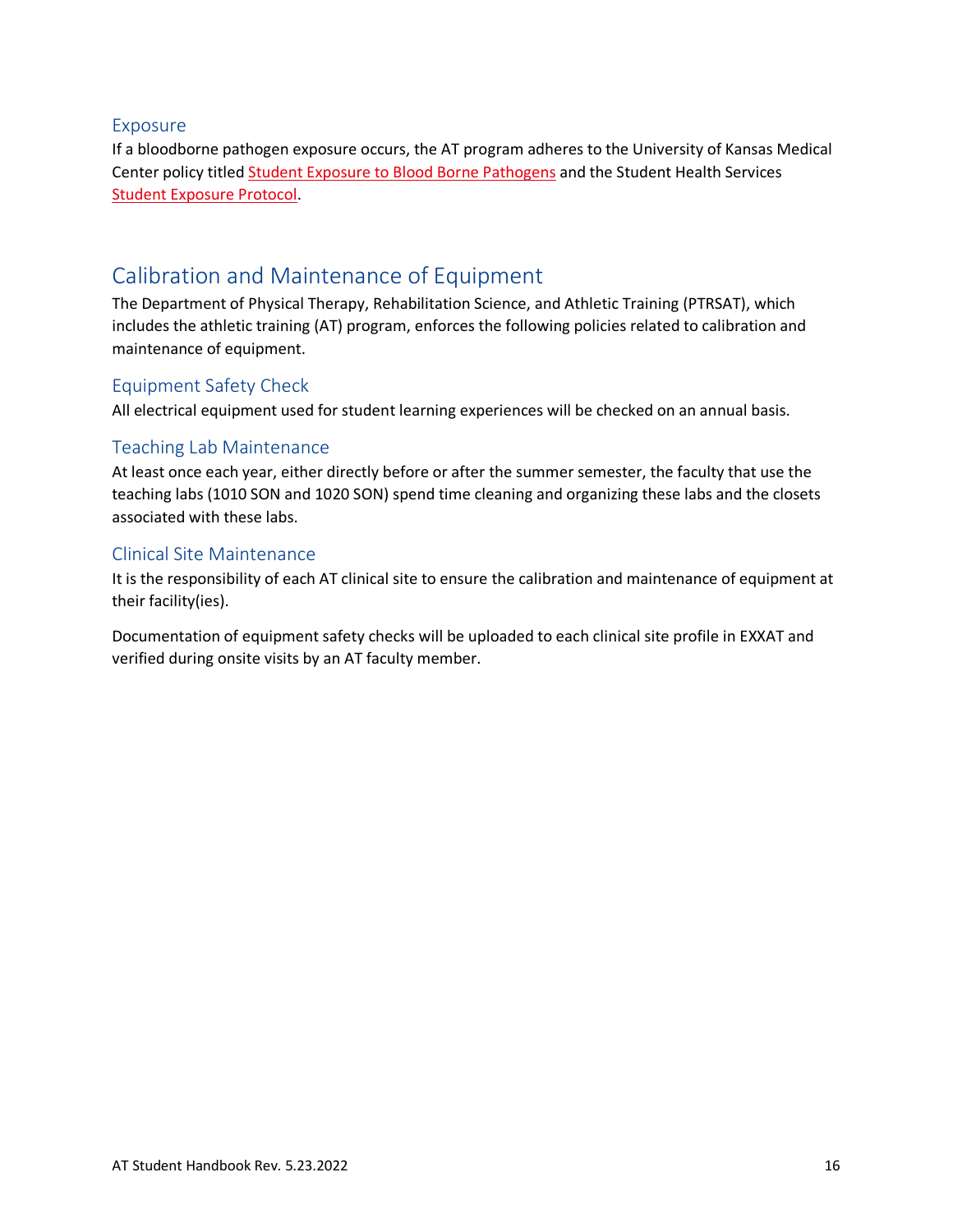# <span id="page-22-0"></span>The University of Kansas Medical Center Campus Maps and Contact Information

Various up-to-date maps for buildings, parking, and event spaces may be found on the University of [Kansas Medical Center](http://www.kumc.edu/about-us/maps-and-contact-information.html) website.

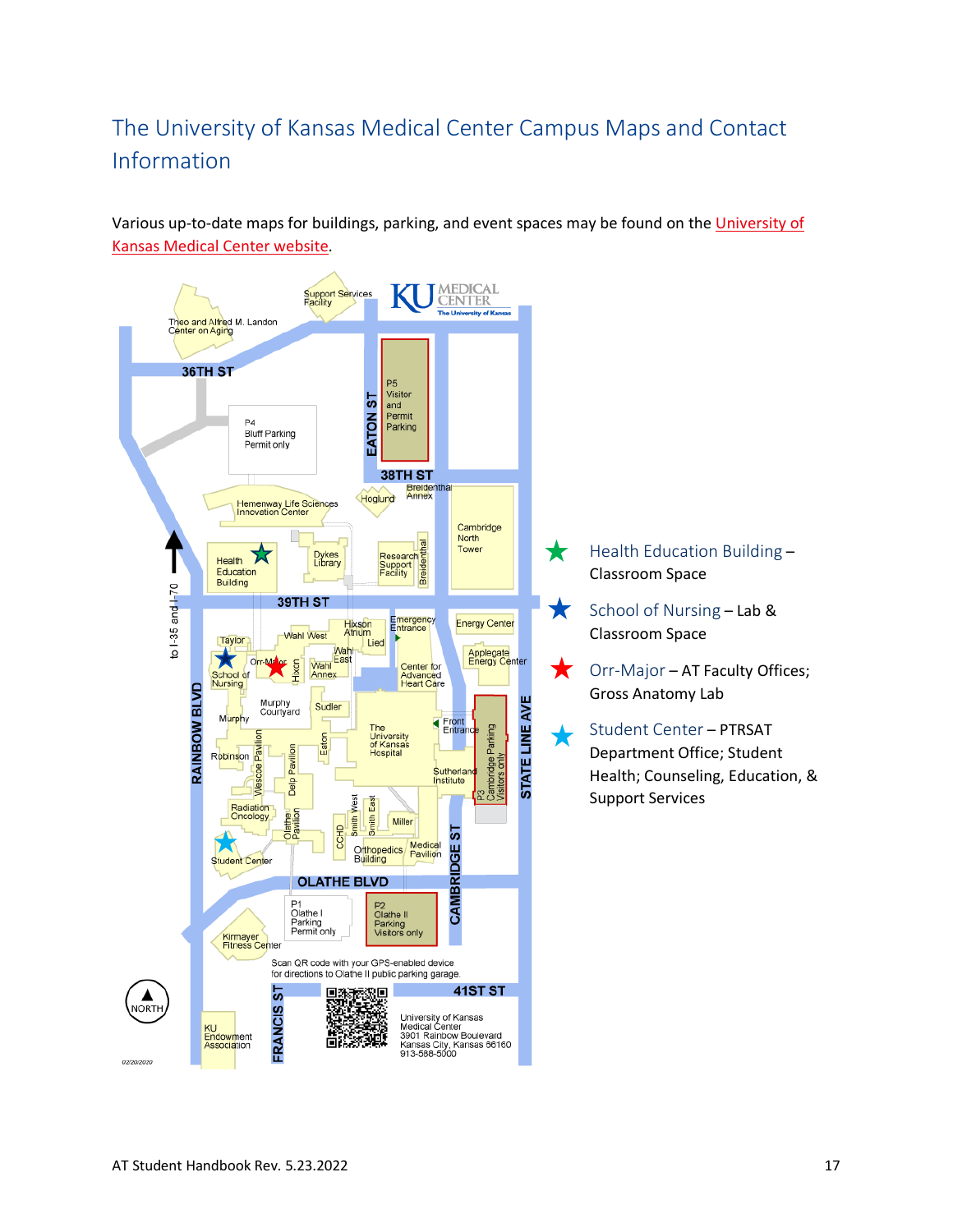# <span id="page-23-0"></span>Catalog

Information on the athletic training (AT) program is located in the [University of Kansas Academic](https://catalog.ku.edu/)  [Catalog.](https://catalog.ku.edu/)

- Direct link to the [Office of Graduate Studies, KU Medical Center](https://catalog.ku.edu/graduate-studies/kumc/)
- Direct link to the [School of Health Professions](https://catalog.ku.edu/health-professions/)
- Direct link to the [AT program catalog](https://catalog.ku.edu/health-professions/physical-therapy-rehabilitation-science/mat/#text) page

### <span id="page-23-1"></span>Communicable and Infection Disease Transmission

The athletic training program follows the University of Kansas Medical Center policies related to Communicable and Infection Disease.

- [Communicable Disease and Infection Control Policy](https://kumc-publicpoliciesandprocedures.policystat.com/policy/8409685/latest/#autoid-j79g3)
- [Communicable Diseases and Infection Control Policy](https://www.kumc.edu/academic-and-student-affairs/departments/student-health-services/policies-and-procedures/communicable-disease-and-infection-control-policy.html) (Student Health Services)
- [Personal Protective Equipment Program Description and Policy](https://kumc-publicpoliciesandprocedures.policystat.com/policy/8197461/latest/)

### <span id="page-23-2"></span>Criminal Background Check and Drug Screening

In compliance with the Joint Commission regulations, all employees, volunteers, and students are required to have a background check. The athletic training program adheres to the requirement and process outlined by the School of Health Professions. This information is available on the School of Health Profession[s Background Checks and Drug Screening for Students](http://www.kumc.edu/school-of-health-professions/background-checks-and-drug-screening-for-students.html) webpage.

# <span id="page-23-3"></span>Diversity, Equity, and Inclusion

#### [University of Kansas Medical Center](https://www.kumc.edu/diversity.html)

The University of Kansas Medical Center (KUMC) is committed to creating and maintaining a diverse and inclusive learning and working environment that nurtures the growth and development of our students, faculty, staff, and patients.

KUMC defines diversity as a state of being in which the variety of cultures, experiences, expertise, and viewpoints are valued and incorporated into the fabric of our community. Diversity encompasses age, education level, ethnicity and race, gender expression and identity, nationality, national origin, physical and mental ability, political and religious perspectives, sex, sexual orientation, socioeconomic status, veteran status, and other human differences.

By embracing diversity, our University will attract and retain skilled and talented employees and students dedicated to excellence in education, research, patient care, community and global initiatives. A diverse and inclusive community that fosters mutual respect requires the engagement of the University at all levels.

• [KU Medical Center DEI Strategic Initiatives](https://www.kumc.edu/diversity/about/strategic-initiatives.html)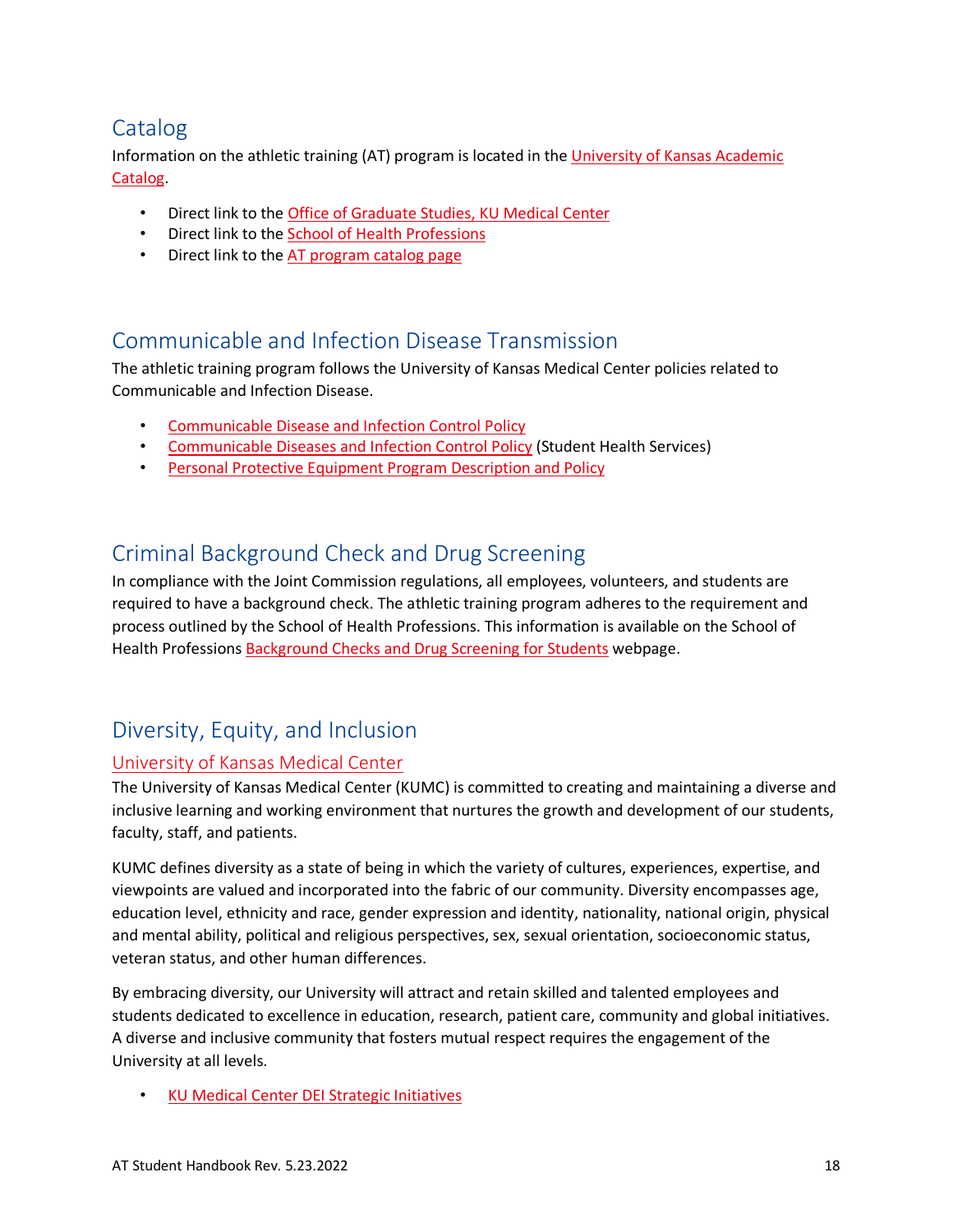### School of Health Professions

The [School of Health Professions](https://www.kumc.edu/school-of-health-professions/about/diversity-equity-and-inclusion.html) (SHP) affirms the KUMC [DEI Core Value Statement.](https://www.kumc.edu/school-of-health-professions/about/diversity-equity-and-inclusion.html) Information and activities offered by the SHP related to DEI are available on the [SHP DEI Website.](https://www.kumc.edu/school-of-health-professions/about/diversity-and-inclusion.html)

#### Athletic Training Program

The athletic training (AT) program encourages and supports diversity in all forms. The AT program affirms the KUMC Core Value Statement on DEI. Students and faculty in the athletic training program are encouraged to participate in the variety of activities related to DEI and social justice offered at the program, school, university, and community level.

#### Additional Resources

- [Office for Diversity, Equity, and Inclusion](https://www.kumc.edu/diversity.html)
- [Office of Student Life, Diversity Education](https://www.kumc.edu/about/diversity-and-inclusion.html)
- [School of Medicine Office of Diversity and Inclusion](https://www.kumc.edu/school-of-medicine/office-of-diversity-and-inclusion.html)
- [SHP Diversity, Equity, and Inclusion Committee](https://www.kumc.edu/school-of-health-professions/about/diversity-and-inclusion.html)
- [University of Kansas Office of Multicultural Affairs](http://oma.ku.edu/)

### <span id="page-24-0"></span>Drug and Alcohol Use

The athletic training program adheres to the University of Kansas and University of Kansas Medical Center policies on drug and alcohol use and abuse. Applicable policies are available on the following websites:

- [SHP Handbook Alcohol and Drug Use](https://www.kumc.edu/school-of-health-professions/academics/student-handbook.html#alcohol)
- [Employee and Student Drug Use and Alcohol Abuse Assistance Program](https://kumc.policystat.com/policy/4905320/latest/)
- [Policy on Prevention of Illegal Drug and Alcohol Use on Campus and in the Workplace](https://kumc.policystat.com/policy/5825628/latest/)

### <span id="page-24-1"></span>Events and Activities

#### University of Kansas Medical Center Community

Faculty, staff, and students in the Department of Physical Therapy, Rehabilitation Science, and Athletic Training (PTRSAT), which includes the athletic training program, participate in many activities throughout the year. One benefit of being a member of the University of Kansas Medical Center (KUMC) community is taking advantage of the numerous activities and events on this campus. These events include seminars provided by internationally recognized scholars, as well as exposure to the broad expertise of the KUMC scholars and researchers. Student attendance and assistance in preparation for many of these events is encouraged. Additional information regarding these activities is provided throughout the school year. Examples of activities include but are not limited to:

- PTRSAT departmental events
- School of Health Professions sponsored seminars
- KUMC campus sponsored events
- Student Research Day (spring)
- Faculty Research Day (fall)
- New Student Orientation (first year students)
- Pinning Ceremony (first year students)
- Student & Faculty Recruitment events
- Alumni events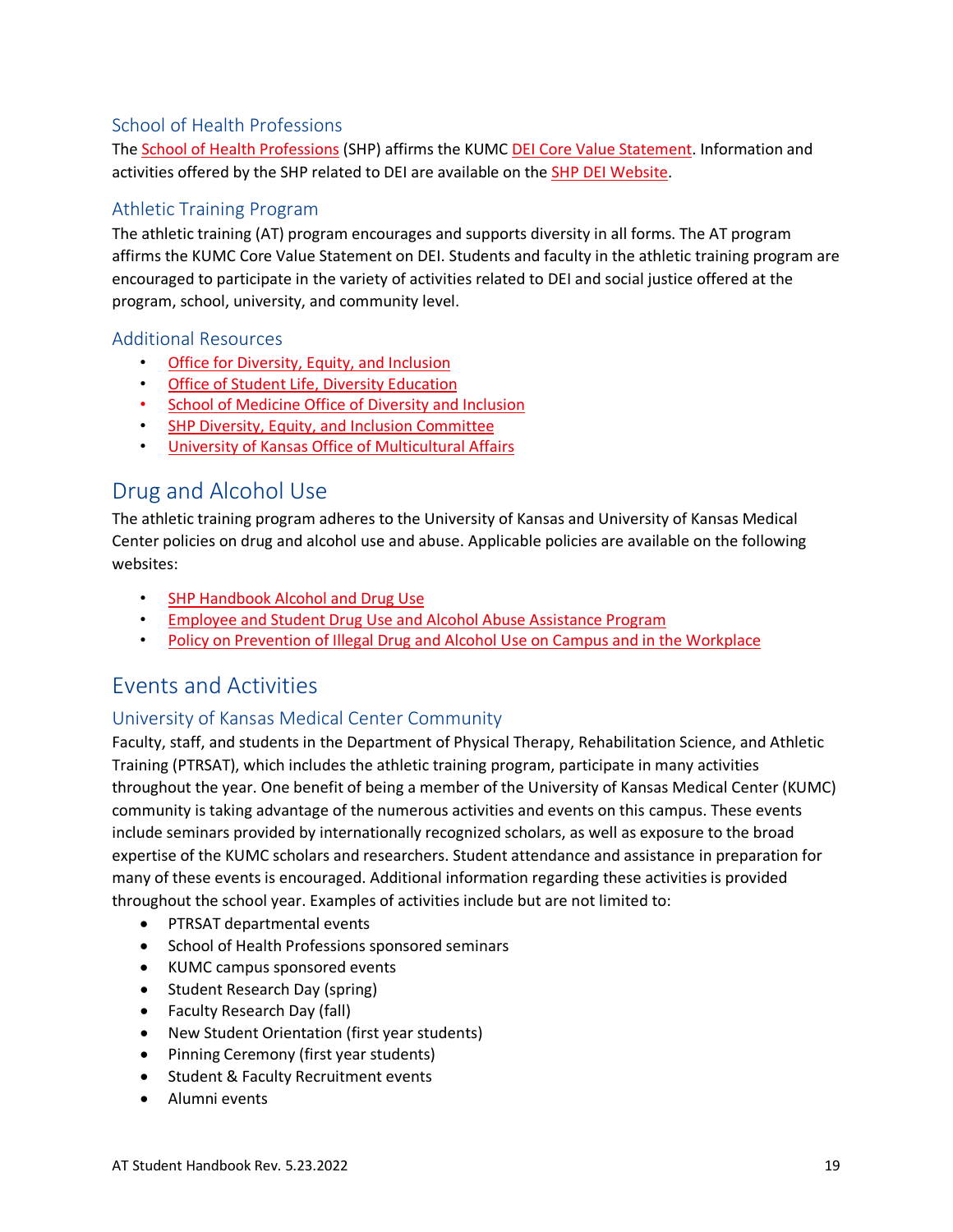- PTRSAT Recognition Ceremony (May, graduating students)
- School of Health Professions Recognition Ceremony (May, graduating students)
- University of Kansas Commencement Ceremony (May, graduating students)

Check out the [KUMC Events](https://www.kumc.edu/events-calendar.html) webpage.

#### Professional Activities

Students are encouraged to attend and/or participate in profession related events. Consideration should be made related to how attendance would impact or interfere with academic and clinical commitments. Additionally, the financial resources necessary should be considered. Examples of professional activities include but are not limited to:

#### National Athletic Trainers' Association [\(NATA\)](https://www.nata.org/)

- [Student members](https://www.nata.org/membership/about-membership/join-or-renew) may [benefit](https://www.nata.org/benefits-nata-membership) from:
- Online professional development activities
- Attend the annual [clinical symposia](https://www.nata.org/career-education/education/events/convention) (June)
- Participate in *iLead*, NATA's student leadership conference (usually in January)
- Access the NATA Career Center
- Participate in national and local advocacy initiatives
- Network with peers and athletic training leaders
- Volunteer with or serve on various committees, including the [Student Leadership Committee](https://www.nata.org/professional-interests/students)
- Participate in the NATA Research and Education Foundation [Student Writing Contest](https://www.natafoundation.org/education/writing-contest/)

#### Mid-America Athletic Trainers' Association [\(MAATA;](https://www.maatad5.org/) NATA District 5)

- Volunteer with or serve on the [Athletic Training Student Leadership Council](https://www.maatad5.org/student-section/)
- Attend the [annual meeting and symposium](https://www.maatad5.org/annual-meeting-and-symposium/) (March)

#### Kansas Athletic Trainers' Society [\(KATS\)](https://ksathletictrainers.org/)

- Attend the [annual symposium](https://ksathletictrainers.org/events/annual-symposium.html) (November)
- Participate in Hit the Hill Day (spring)
- Volunteer with or serve on the College/University Athletic Training Students Committee

### <span id="page-25-0"></span>Financial Aid

The **Office of Student Financial Aid** has a comprehensive menu of available services.

### <span id="page-25-1"></span>Grade Policies

The athletic training (AT) program follows the grading system published in th[e University of Kansas](https://catalog.ku.edu/graduate-studies/kumc/#Grading)  [Graduate Catalog](https://catalog.ku.edu/graduate-studies/kumc/#Grading) under Grading. The AT program uses a traditional grading scale which includes A, B, C, D, F, and I for didactic courses and integrated clinical education (ICE I - IV) courses. Clinical Experience (CE I-III) courses use a Satisfactory (S) / Unsatisfactory (U) grading scale. The AT program does not include +/- designations. Further information regarding the minimum criteria for grading is outlined in the University of Kansas [Medical Center Handbook for Faculty.](https://www.kumc.edu/academic-and-student-affairs/faculty-resources.html) An additional link to the Handbook for Faculty is located under Grade Policies in the [School of Health Professions Student Handbook.](https://www.kumc.edu/school-of-health-professions/academics/student-handbook.html)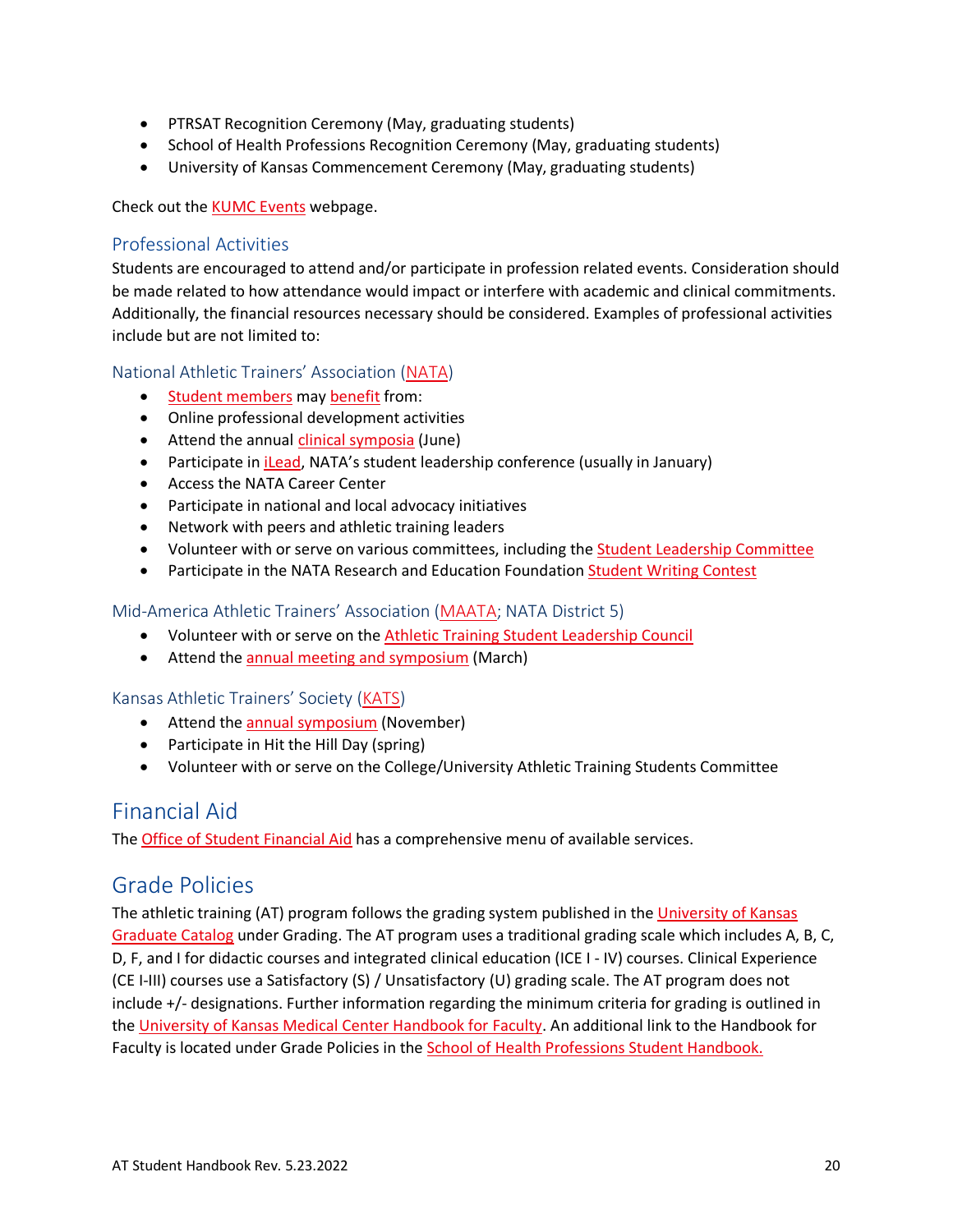# <span id="page-26-0"></span>Grievance Policies

#### General Student Grievance

#### **Policy**

Should a grievance arise between a student and a faculty member or other person pertinent to the student's program of study (e.g., preceptor), the student should follow the grievance procedure outlined below. Issues involving grades of a particular class should be resolved between the student and the instructor of the course, and course grades will not be considered as grounds for grievance.

#### Procedure

- 1. The student (Complainant) must make a good faith effort to resolve the matter with the party involved (Respondent) before proceeding any further with this procedure.
- 2. If the Complainant is unable to resolve the matter after discussion with the Respondent, and if the Complainant wishes to pursue the grievance further, the Complainant needs to complete a AT Program Grievance Form and submit it via the online management system. This form will be directed to the designated individual to address the student's concerns.
- 3. If the Complainant is unable to resolve the matter after discussion with the designated program faculty (i.e., program director, director of clinical education), and if the Complainant wishes to pursue the grievance further, the Complainant will bring the issue through the following Grievance process:

A meeting is convened between involved student/faculty, program director, department chair and vice chair. The involved student/faculty can present written documentation and provide factual information in support of statements. There may be follow up meetings individually or in groups as needed. If the problem cannot be resolved among the involved parties, the Department Chair will decide the issue. If the student or faculty is dissatisfied with the resolution, they may pursue the appeals procedure in the [SHP Student Handbook.](https://www.kumc.edu/school-of-health-professions/academics/student-handbook.html)

#### Clinical Education Grievance

#### Student Clinical Education Grievance

If a clinical problem or conflict arises from the student's perspective (supervision, professionalism, academic preparation), the student should take the following steps:

- 1. First discuss the problem immediately with the supervising preceptor.
- 2. If the situation is not improved in a reasonable amount of time, complete an AT Program Grievance Form and submit it via the online management system. The director of clinical education (DCE) will be notified and provide assistance in resolving the problem.
- 3. If the situation is still not improved, complete an additional AT Program Grievance Form to notify the DCE immediately. If it is an immediate concern, an email may be sent to the DCE. Alternative strategies for resolving the problem may be implemented; a telephone conversation and/or onsite visit may be arranged.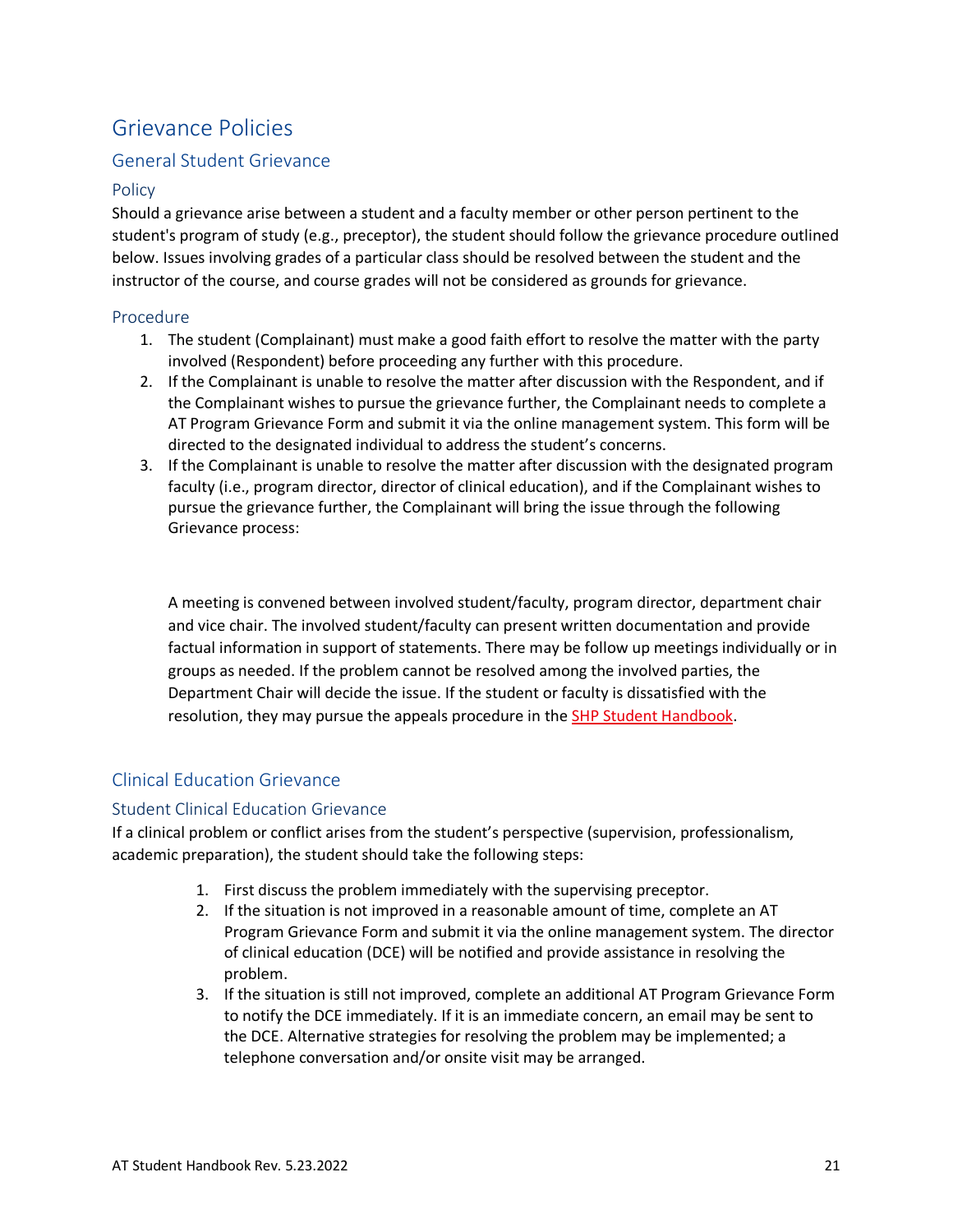It is required that the student complete an AT Program Grievance Form in EXXAT for all grievances, especially if the situation is not resolved on time and at a satisfactory level. If the conflict/situation is egregious in nature (e.g., sexual harassment, violence, illegal activity), the DCE should be contacted immediately for consultation on how the student should proceed in addition to completing the AT Program Grievance Form.

#### Preceptor Clinical Education Grievance

Formal advisement between the preceptor and DCE is warranted if the student conduct, in any way, disrupts safety or services to patients or relationships at the clinical site. The student may also initiate advisement with the DCE.

If a clinical problem or conflict arises from the preceptor's and/or patient's perspective, they should take the following steps:

- 1. The preceptor should immediately discuss the problem with the student and formulate a plan for resolution. If the situation is not improved, the preceptor should complete an AT Program Grievance Form in EXXAT and contact the DCE to discuss alternatives in resolving the problem. Before the DCE becomes involved, a resolution attempt must be made between the student and preceptor to address identified issues.
- 2. The preceptor and student must document the nature and disposition of the problem, as well as the resolution attempt, and provide this documentation to the DCE.
- 3. The DCE will provide written confirmation of the documented problem and the course of action.
- 4. The DCE's role is to serve as a mediator between the student and the preceptor ensuring the best interests of the public safety, the student, the clinical site, the university, and the profession are met.
- 5. An onsite visit or virtual meeting may be arranged with the preceptor, student, and DCE. The DCE, student, and preceptor will share perceptions, define the problem, and document a corrective action plan.
- 6. The DCE will determine whether the student can be successful with continuation of the clinical education course at the current clinical site. The student will be removed from the clinical site if the problem appears irresolvable or detrimental to patient safety, the student's learning, or clinical site business. At this time, the student will be reassigned for completion of the remaining duration of the clinical education opportunity or the entirety of the clinical education opportunity at the discretion of the DCE.
- 7. An action plan will be devised outlining specific behavioral expectations, time frames, and the evaluation process. The action plan will be signed and dated by the student, preceptor, and DCE.
- 8. The DCE will communicate with the student and preceptor at the completion date specified in the action plan.
- 9. At the completion date, student performance may result in:
	- a. Resolution of the problem with successful completion of the clinical education course (ICE or CE).
	- b. Partial or unsuccessful resolution of the problem with "unsatisfactory" grade of the clinical education course (ICE and CE) and full remediation or dismissal from the program.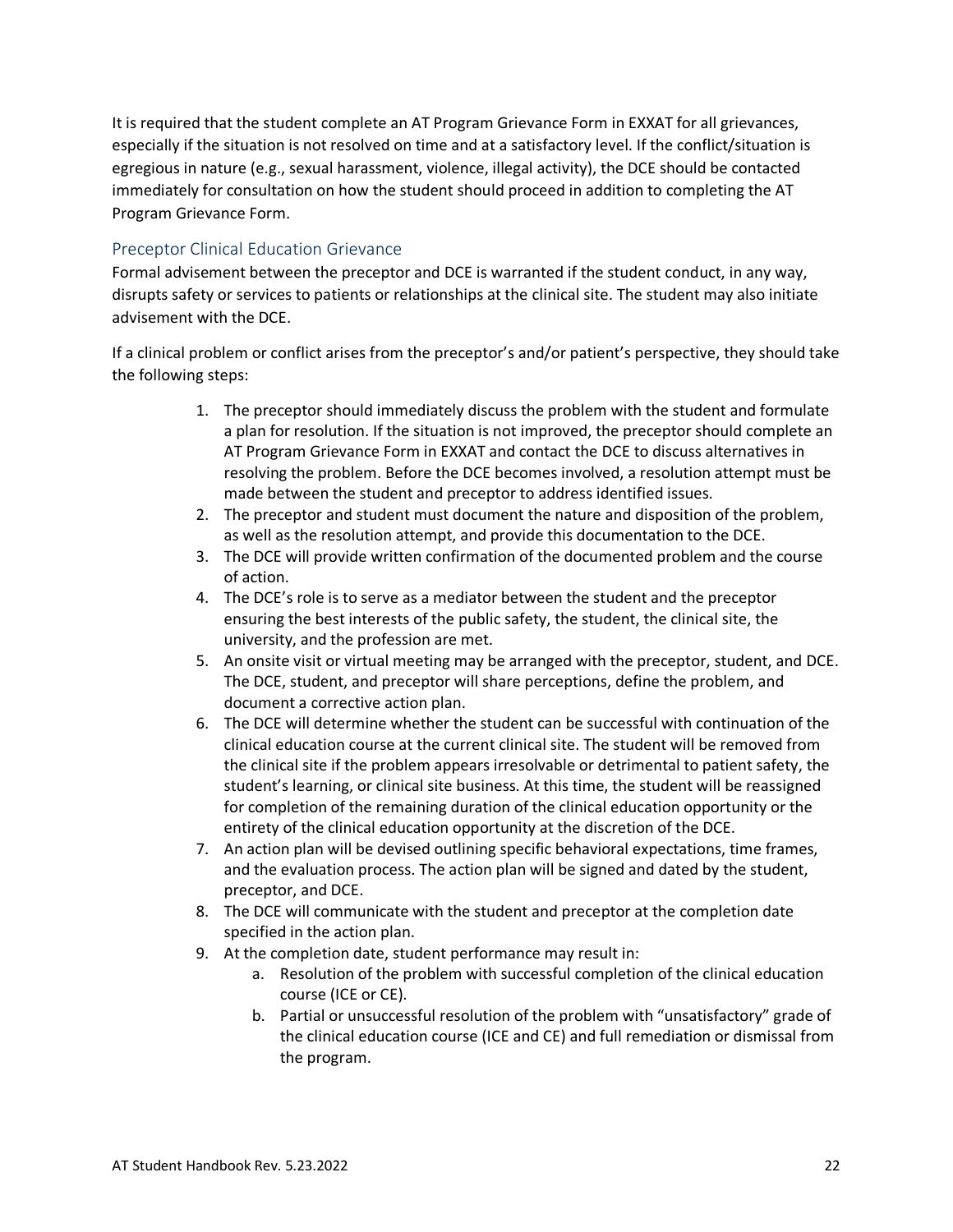#### Clinical Site Grievance

The preceptor and/or clinical site may find it necessary to file a grievance with the AT program. This may be necessary if issues are not student-specific but involve issues with general academic preparedness, communication with academic faculty and/or DCE, or clinical education policies. The preceptor should document the specific problem using the AT Program Grievance Form and submit it on EXXAT. An email may also be sent to the DCE, AT program director, and/or department chair. All documentation will be shared with the AT program director and PTRSAT chair and vice-chair and will be forwarded to appropriate faculty. The AT program will provide the preceptor and clinical site a written response documenting the planned course of action.

#### Termination of Clinical Education Opportunity due to Student Performance

If a student's conduct or performance, in any way, disrupts services to patients or relationships at the clinical site, the preceptor may dismiss the student or the DCE may immediately terminate the student's clinical site placement. Areas of conduct may include but are not limited to technical skills or academic preparation, commitment to learning, effective interpersonal skills, effective communication skills, effective use of time and resources, acceptance of feedback with adjustment in targeted behavior, professionalism, problem solving, and stress management.

The following examples may be grounds for immediate termination. This list of examples is provided for clarification but is not an exhaustive list of all unprofessional behaviors that may warrant termination:

- 1. Student does not exercise sound judgment placing a patient, or themselves, at risk for injury.
- 2. Student behavior undermines the positive relationship between the university and the clinical site.
- 3. Student performance jeopardizes relationships between employees at the clinicalsite.
- 4. Student fails to adhere to department, program, or university policies andprocedures.
- 5. Student uses poor professional judgment lending to unsafe or inadequate patient care orhas unethical conduct.
- 6. Student fails to remediate unacceptable behavior that has been addressed.
- 7. Student misrepresents level of competency or practices beyond abilities.
- 8. Student has unreasonable absences or tardiness.
- 9. Student dates a patient currently undergoing any form of treatment at the clinicalsite or a part of the sports teams the student is interacting with.
- 10. Student dates a clinician, coach, and/or staff member employed at the clinical site.
- 11. Student dates or has a physical relationship (consensual or otherwise) with a minor.
- 12. Student deceives the preceptor or clinical staff.
- 13. Student informs the patient and/or family of personal disagreement with an aspect of care.

If the student is dismissed from the clinical site or if the clinical education opportunity associated with a clinical education course (ICE or CE) is terminated:

- 1. The student will fail [grade of 'D/F' (ICE) or 'unsatisfactory (CE)] for the clinical education course they are enrolled.
- 2. The student may not return to the clinical site for a future clinical education opportunity.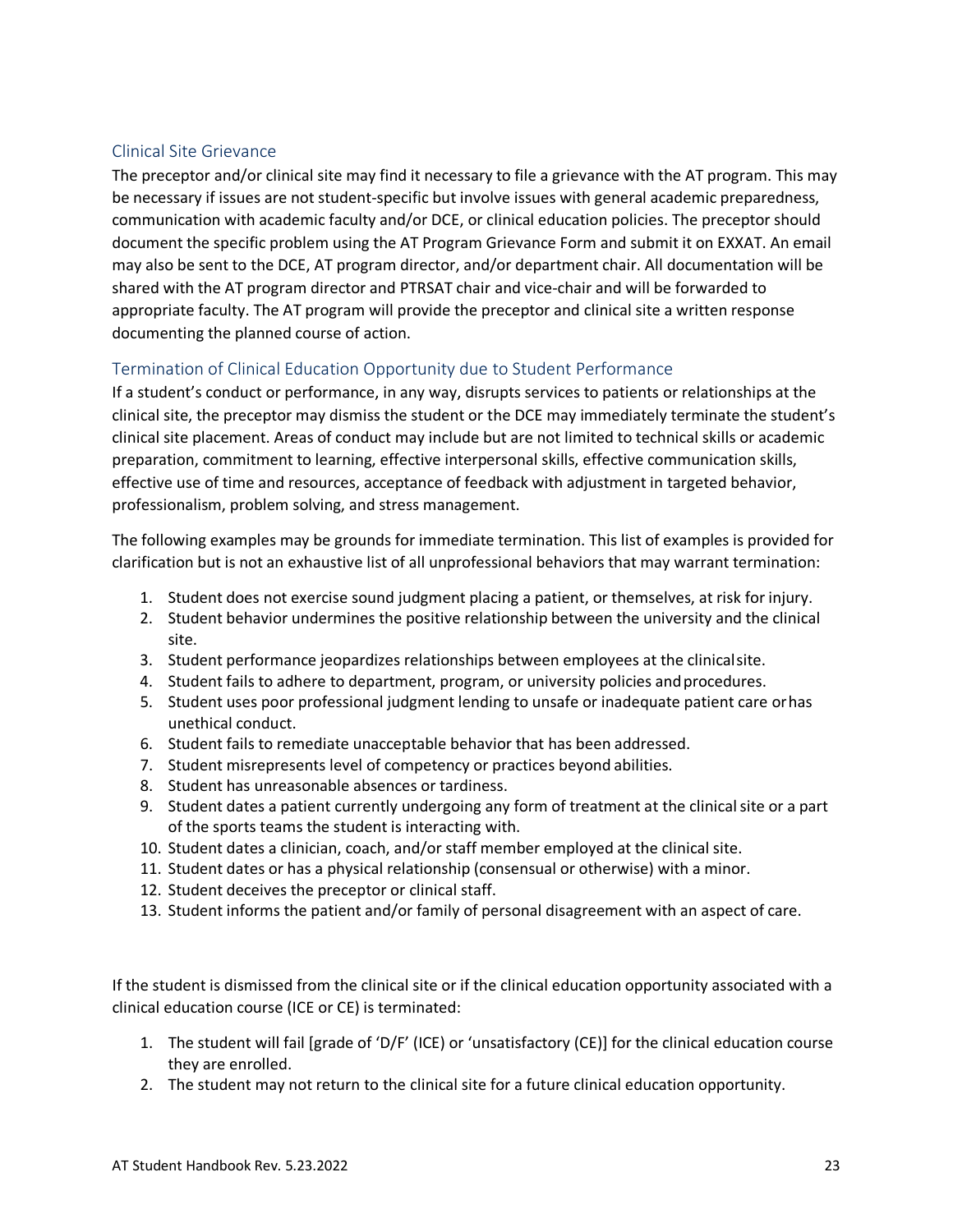- 3. The student or agents of the student may not interact or contact the clinical site, its staff, or patients.
- 4. The student must formally meet with the DCE to outline a remediationplan.
- 5. Students may be granted the opportunity to re-enroll in the clinical education course in which theyhave received a failing grade one additional time (dependent on the egregious nature of the cause of dismissal). Students who do not successfully complete the clinical education course the second time will be dismissed from the AT program. The student will only have one opportunity to recycle any clinical education course. Unsatisfactory performance, resulting in a failing grade, in any subsequent clinical education course will be grounds for dismissal from the program.

### <span id="page-29-0"></span>Immunization Requirements

University of Kansas Medical Center (KUMC) students, including athletic training (AT) students, must complete the institutional [Health Requirements for Enrollment.](https://www.kumc.edu/academic-and-student-affairs/departments/student-health-services/policies-and-procedures/health-requirements-for-enrollment.html) A list of requirements including immunizations are on the **Student Health** webpage. The following KUMC policies apply to AT students:

- [Immunization Requirements for Clinical Non-Medical Students \(Category B\)](https://kumc-publicpoliciesandprocedures.policystat.com/policy/8326518/latest/)
- [KUMC Student Flu Vaccination Policy](https://kumc-publicpoliciesandprocedures.policystat.com/policy/7785724/latest/)
- [Immunization Requirements for International Students, Long Term \(](https://kumc-publicpoliciesandprocedures.policystat.com/policy/8326498/latest/)≥4 weeks)

### <span id="page-29-1"></span>Nondiscrimination Policies

The athletic training program adheres to the University of Kansas (KU) and University of Kansas Medical Center policies on nondiscrimination, equal opportunity, and affirmative action. The KU [Nondiscrimination, Equal Opportunity, and Affirmative Action](https://policy.ku.edu/IOA/nondiscrimination) policy is available on the KU Policy website. The University of Kansas Medical Center policy is availabl[e here](https://www.kumc.edu/office-of-compliance/equal-opportunity-office/discrimination.html) and links to the KU Policy.

# <span id="page-29-2"></span>Patient/Client Privacy (FERPA and HIPAA)

#### HIPAA Compliance

All students are required to complete training for awareness and compliance with the patient privacy regulations of the Health Insurance and Portability and Accountability Act (HIPAA) prior to beginning any clinical education opportunities. An annual refresher is administered during the second summer of the athletic training (AT)program.

The AT program adheres to the policies of the University of Kansas Medical Center (KUMC). Links to these policies may be found on the [HIPAA Privacy Program website.](https://www.kumc.edu/compliance-services/office-of-compliance/hipaa-privacy-program.html) Students should pay particular attention to the KUMC Policy: Use of and Safeguards for Protected Health Information by (KUMC) [Internal Business Support](https://kumc-publicpoliciesandprocedures.policystat.com/policy/8938904/latest/) and any referenced or related policies and procedures.

Each student is required to strictly adhere to standards of KUMC and any clinical affiliate where the student is completing clinical education requirements. The student must protect patient confidentiality and is not to discuss the patient/patient condition outside the clinical setting. Patients may be discussed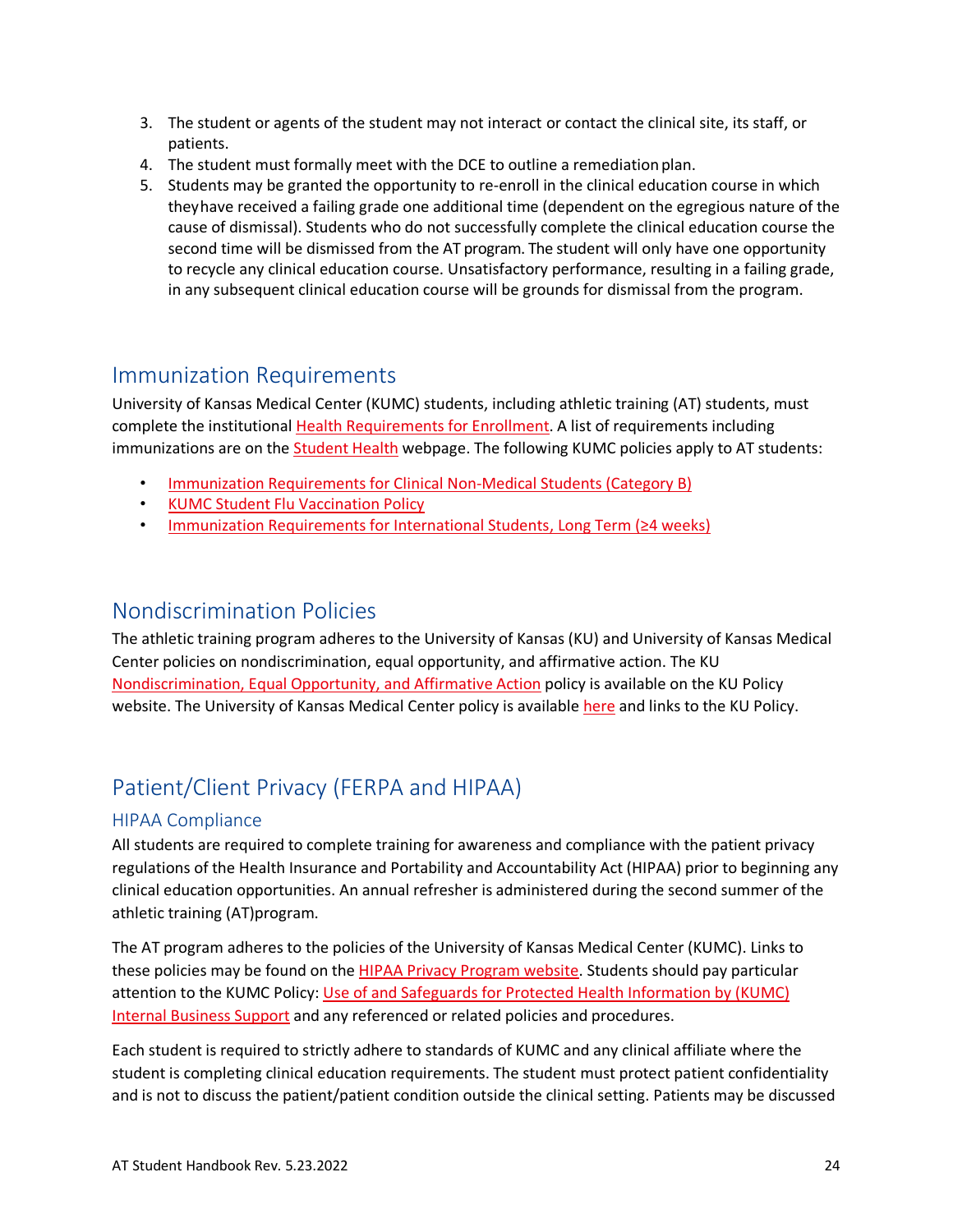with classmates and faculty for educational purposes only. All patient and clinical site identifiers must be removed.

The *Student Statement of Confidentiality* form must be signed and returned to the AT program prior to engaging in clinical education opportunities.

#### Student Confidentiality (FERPA)

The University of Kansas affords all its students their full rights as required by the Family Educational Rights and Privacy Act (FERPA). The complete policy is located in the University of Kansas Policy Library website under the [Student Records Policy.](https://policy.ku.edu/registrar/student-record-policy)

FERPA was enacted to protect the privacy of students and to provide for the right to inspect and review education records which are directly related to a student, and which are maintained by the University or by a party acting for the University including the clinical site. The University may disclose personally identifiable information from the education records without the consent of the student to an outside contractor such as a clinical site who is a party acting for the institution and is performing a service which the institution would otherwise have to perform for itself. They are not permitted to disclose that information to others without the written consent of the student and that the information is to be used only for the purpose(s) intended. A student may request amendment of the content of an education record on the grounds that the record is inaccurate, misleading, or otherwise in violation of the privacy of the student.

# <span id="page-30-0"></span>Radiation Exposure

The athletic training program follows the University of Kansas Medical Center policies related to Radiation Exposure. Athletic training students are at very low risk from exposure.

- [Environment, Health, and Safety](https://kumed.sharepoint.com/sites/mykumc/ehs/Pages/default.aspx)
- [Environment, Health, and Safety Office; Radiation Safety](https://www.kumc.edu/environment-health-and-safety-office/radiation-safety.html)

### <span id="page-30-1"></span>Sanitation Precautions

The athletic training program adheres to the University of Kansas Medical Center (KUMC) policies related to Communicable Disease, Infection Control, and Sanitation.

[Communicable Disease and Infection Control Policy](https://kumc-publicpoliciesandprocedures.policystat.com/policy/8409685/latest/#autoid-j79g3) [Communicable Diseases and Infection Control Policy](https://www.kumc.edu/academic-and-student-affairs/departments/student-health-services/policies-and-procedures/communicable-disease-and-infection-control-policy.html) (Student Health Services) [Personal Protective Equipment Program Description and Policy](https://kumc-publicpoliciesandprocedures.policystat.com/policy/8197461/latest/)

KUMC is committed to supporting the health and safety of our students and their progress through academic programs. To minimize the spread of germs and viruses (e.g., SARS-CoV-2), KUMC has implemented several updates for all campus community members to follow. Students must use personal responsibility and follow the guidelines and procedures outlined below for the safety of themselves, their peers, staff members, faculty, and patients on campus.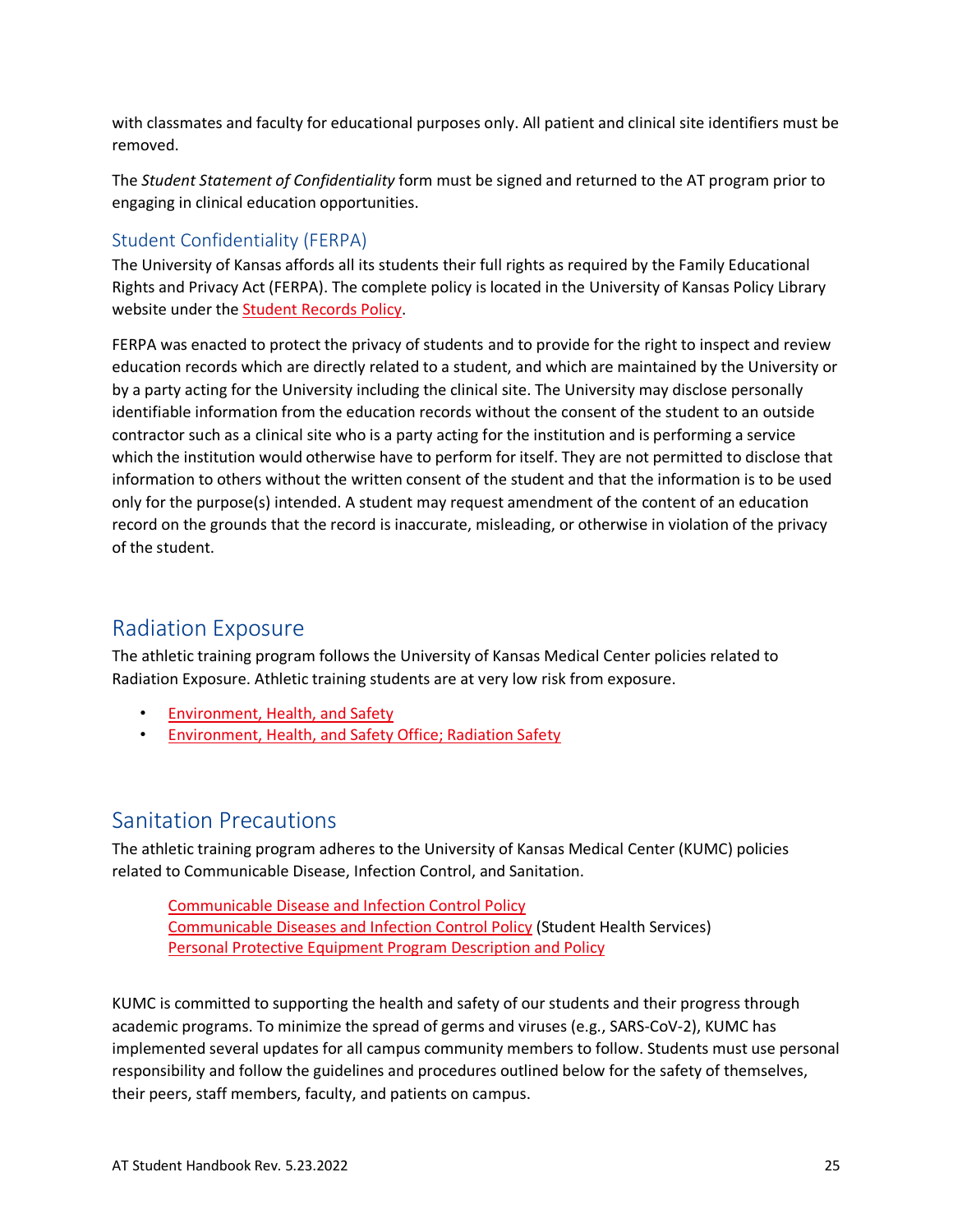#### General Guidelines

Students are expected to wash their hands regularly and wash their hands or use hand sanitizer before and after patient contact. Hand sanitizing stations are located across campus, and it is suggested that students carry individual hand sanitizer with them. It is important each student avoids touching their eyes, nose, or mouth and to make sure to cover their mouth and nose with a tissue when they cough/sneeze or use the inside of the elbow.

Per the Center for Disease Control and Preventions (CDC), "handwashing is one of the best ways to protect yourself and your family from getting sick." The use of hand sanitizer that contains at least 60% alcohol may be used if soap and water are not readily available. However, hand sanitizers do not get rid of all germ types, may not be as effective when hands are visibly dirty or greasy, and may not remove harmful chemicals from hands. The CDC has published [recommendations on handwashing and use of](https://www.cdc.gov/handwashing/when-how-handwashing.html)  [hand sanitizer.](https://www.cdc.gov/handwashing/when-how-handwashing.html) 

#### Additional Resources:

[Handwashing: Clean Hands Save Lives](https://www.cdc.gov/handwashing/index.html) [CDC Health Promotion Materials](https://www.cdc.gov/handwashing/materials.html)

#### Laboratory Guidelines

Lab rooms will be cleaned on a regular basis by university cleaning services. Students will clean the space they contacted with approved sanitizing procedures "before leaving the lab" (see below). Students will use hand sanitizer or wash hands thoroughly upon entering the lab and before exiting the lab. Adequate transition time (approximately 10 minutes) will be allowed between lab sessions to ensure time for cleaning stations.

#### Before Leaving Lab:

- 1. Obtain a sanitizing wipe (or disinfecting spray/paper towel) and wipe down all surfaces touched (e.g., plinth, pillows, stool seats, etc.). Discard used cleaning material.
- 2. Wash hands thoroughly or use hand sanitizer when exiting the lab.
- 3. Leave the lab room on time at/or before the end of the lab session to allow for appropriate transition time between lab groups, if applicable.

#### Clinical Site Protocol

Each clinical site will have their own sanitation protocols. As part of the orientation to a clinical site, students and preceptors must review the protocols and expectations. Students must comply with the clinical site policies and procedures.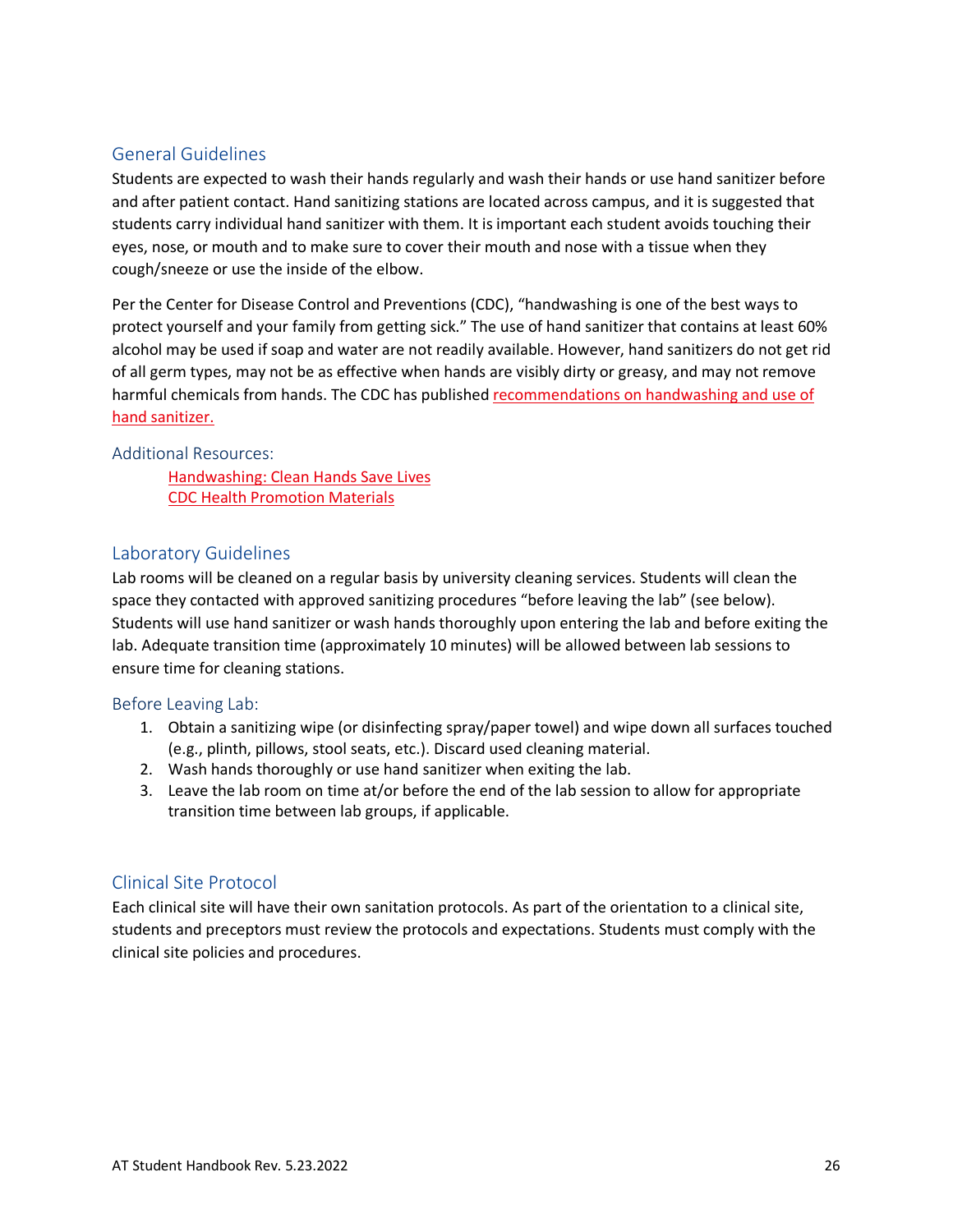# <span id="page-32-0"></span>Scholarships and Awards

#### Master of Science in Athletic Training

#### **Scholarships**

#### *Lynn Bott Scholarship*

The Lynn Bott Scholarship was established by alumni and friends of the athletic training program in honor of Lynn Bott. Lynn began working at the University of Kansas in 1976, eventually becoming the head athletic trainer and director of athletic training services. Lynn has served the profession of athletic training extensively at the state, district, and national levels. He was awarded the Kansas Athletic Trainers' Society (KATS) Outstanding Service Award in 2000, the National Athletic Trainers' Association Distinguished Athletic Trainer Award in 2005, was inducted into the KATS Hall of Fame in 2006, and the Mid America Athletic Trainers' Association Hall of Fame and the University of Kansas Athletic Training Hall of Fame in 2009. In 2010 Lynn was inducted into the National Athletic Trainers' Association Hall of Fame. Lynn retired as Director of Sports Medicine from Baker University in 2021.

The Lynn Bott Scholarship is awarded to a rising athletic training student who displays a commitment to the profession of athletic training.

#### Awards

#### *Brian W. Luinstra Athletic Training Award*

The Brian W. Luinstra athletic training award was established by Carolyn Kenny Luinstra to honor the memory of her husband. Brian was among the 10 men on the Oklahoma State University (OSU) airplane that went down in Colorado on January 27, 2001. Brian is greatly missed by the OSU athletic training staff, the Wichita State University athletic training staff, the University of Kansas athletic training staff, and the National Athletic Trainers' Association, of which he was a dedicated member. Brian was raised in Augusta, Kansas. He received his Bachelor of Science in Education in 1994 from the University of Kansas. As a student at the University of Kansas, Brian pursued his passion of athletic training. Brian was enthusiastic, dedicated, and a motivator of many a student-athletes and fellow students pursuing athletic training. He always demonstrated a positive attitude towards his studies and those athletic programs he interned. He led by example, craved more information, and researched diligently in order to pursue his ultimate goal of becoming a certified athletic trainer. Brian received his Master of Arts in 1996 from Wichita State University where he remained as an assistant athletic trainer until moving to OSU. Brian was the men's basketball athletic trainer for OSU, as well as an instructor in the Health and Human Performance Department from 1999 to his untimely passing in 2001.

The recipient of this award represents the qualities that made Brian W. Luinstra such an outstanding student in athletic training. These include but are not limited to leadership, strong work ethic, professional involvement, dedication to the profession and patients, respect toward others, and a constant pursuance of professional development.

#### *"Deaner" Jayhawk Award*

The "Deaner" Jayhawk Award is in memory of Dean "Deaner" Nesmith. Dean Nesmith was the first athletic trainer at the University of Kansas, serving from 1938 to 1983. He also served as an athletic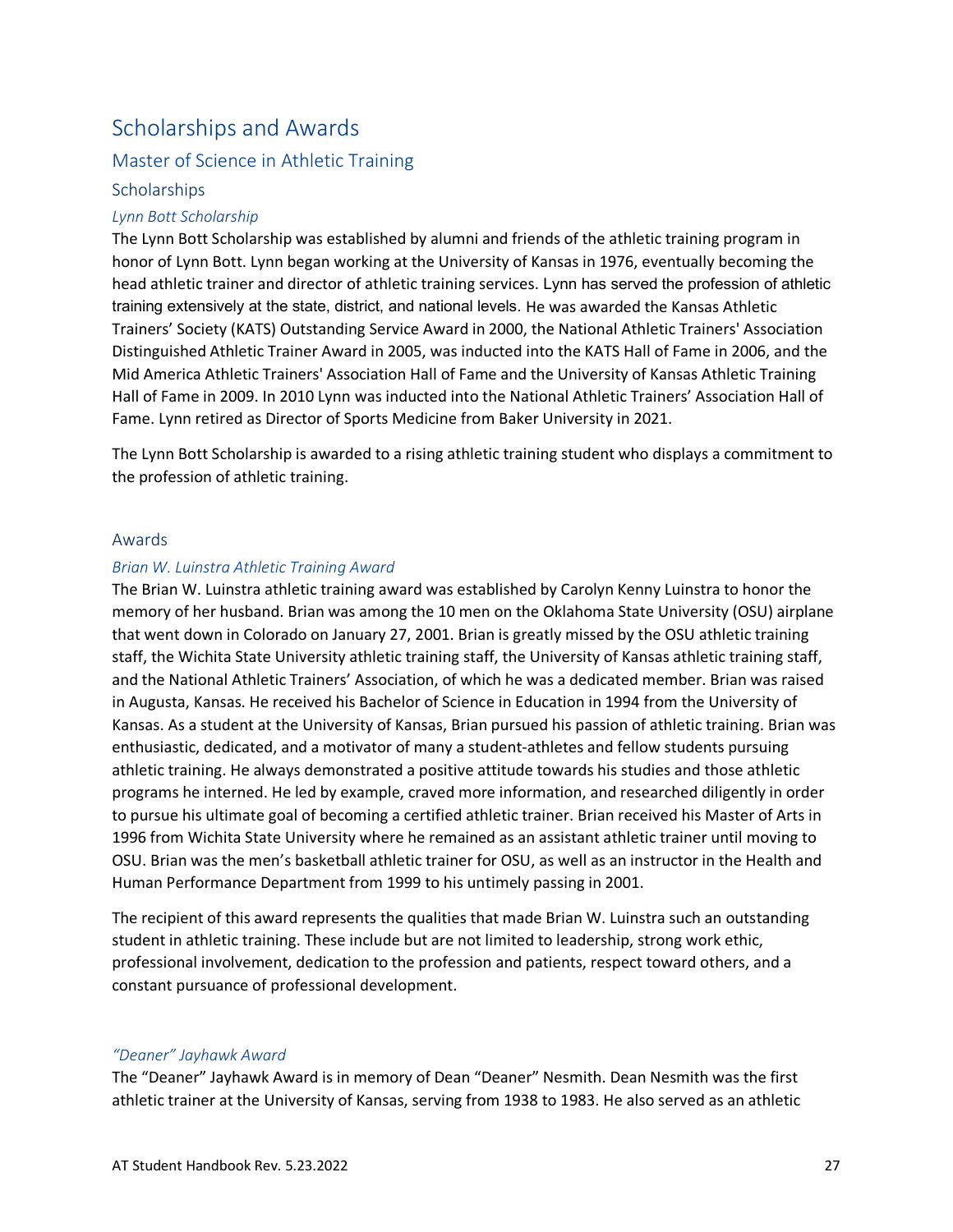trainer for the 1960 United States Olympic basketball team. Dean Nesmith was inducted into the University of Kansas Athletic Hall of Fame in 1984, the Kansas Athletic Trainers' Society Hall of Fame in 1997, the Mid America Athletic Trainers' Association Hall of Fame in 1994, and the National Athletic Trainers' Association Hall of Fame in 1971.

The "Deaner" Jayhawk Award is given to an athletic training student who demonstrates commitment and dedication to the athletic training program.

#### *Athletic Training Leadership Award*

The Athletic Training Leadership Award is given to a graduating athletic training student who demonstrates exceptional leadership skills within the athletic training program.

#### *Athletic Training Preceptor Award*

The Athletic Training Preceptor Award is given to a preceptor who consistently goes above and beyond to help mentor students and strives to improve the program and profession by educating today's students to become tomorrow's clinicians. The preceptor award is chosen by the athletic training students.

#### Scholarship Opportunities for School of Health Professions Students

A list of scholarships awarded through the School of Health Professions (SHP) for students currently enrolled in a SHP program are located on the [SHP Scholarships webpage.](https://www.kumc.edu/school-of-health-professions/academics/admissions-and-aid/scholarships.html)

#### University of Kansas Medical Center Student Financial Aid

The University of Kansas Medical Center Office of Student Financial Aid has a comprehensive menu of available services. This includes information related to [Grants and Scholarships.](https://www.kumc.edu/academic-and-student-affairs/departments/student-financial-aid/financial-aid/scholarships-and-grants.html)

#### Professional Organization Opportunities

Scholarships or awards may be available from professional organizations. This is not an exhaustive list, may be based on where a student is located, and requires the student to be a member of the organization.

[Kansas Athletic Trainers' Society \(KATS\)](https://ksathletictrainers.org/awards/student-scholarship.html) [Mid-America Athletic Trainers' Association \(MAATA\)](https://www.maatad5.org/maata-scholarship-application/) [National Athletic Trainers' Association \(NATA\) Research and Education](https://www.natafoundation.org/education/scholarships/) Foundation Scholarship [Program](https://www.natafoundation.org/education/scholarships/)

### <span id="page-33-0"></span>Student Organizations

Athletic training students have the opportunity to participate in the governance of the School of Health Professions (SHP) and the University of Kansas Medical Center (KUMC) through the following organizations: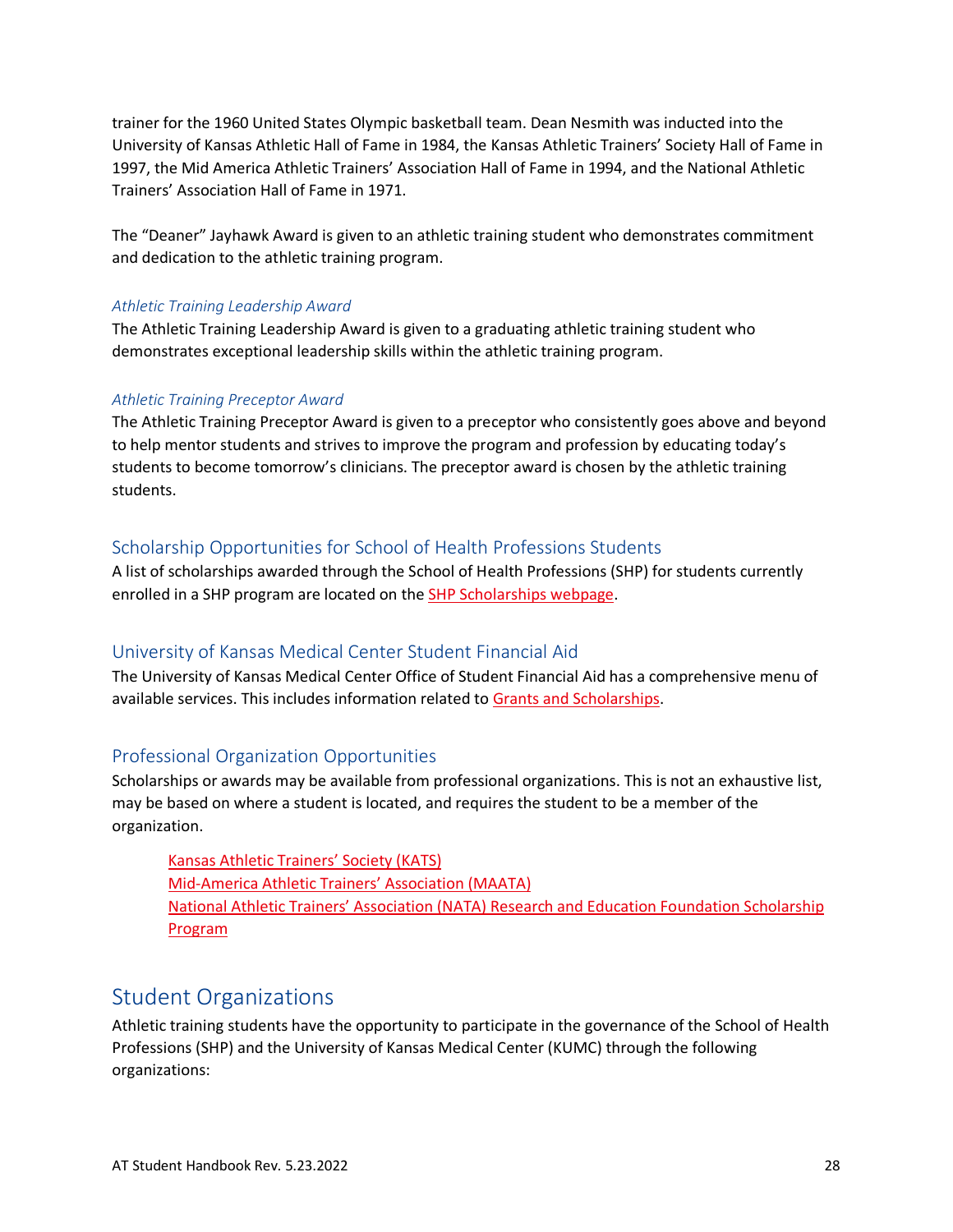#### [KUMC Student Organizations](https://www.kumc.edu/academic-and-student-affairs/departments/office-of-student-life/student-organizations.html)

A complete list of KUMC opportunities available through the [Office of Student Life](http://www.kumc.edu/student-affairs/office-of-student-life.html) are available o[n The](https://kumc.campuslabs.com/engage/)  [Beat@KUMC.](https://kumc.campuslabs.com/engage/) 

#### [Student Governing Council \(SGC\)](https://kumc.campuslabs.com/engage/organization/SGC)

The SGC serves as the students' primary voice to leadership and is the primary student governing body at KUMC. Completely student run and supported by faculty advisors, the SGC consists of representatives from all four schools at KUMC: Heath Professions, Graduate Studies, Medicine, and Nursing. The SGC disburses student fees to registered student groups, provides services to the student body (like ticket giveaways and legal services), and promotes all aspects of student life with committees ranging from technology to parking to legislative.

#### [Graduate Student Council \(GSC\)](https://kumc.campuslabs.com/engage/organization/gsc)

All KUMC graduate students are eligible to become members of the GSC. The purpose of the GSC is to:

- promote the welfare of KUMC graduate students through participation in university governance activities; representation of all graduate students at KUMC in campus-wide affairs that directly and primarily affect the graduate students; and representation of their interests and concerns to the faculty and University administration.
- allocate university funds derived from Student Activity Fees.
- enhance the cultural, social, and professional growth of KUMC graduate students.
- ensure that the opportunities at KUMC are open to all graduate students regardless of race, religion, color, sex, disability, national origin, age, ancestry, marital status, parental status, sexual orientation, or veteran status, as set forth in the University's Equal Opportunity and Nondiscrimination Policies.
- protect and enhance student's rights.

#### [School of Health Professions Student Senate](https://kumc.campuslabs.com/engage/organization/shpsenate)

The purpose of the SHP Student Senate is to establish an organization representative of all SHP students. The SHP Student Senate facilitates student involvement by fostering interprofessional relationships and by providing a unified voice that promotes a positive relationship and mutual respect among students, faculty, and administration.

### <span id="page-34-0"></span>Student Resources

#### [A.R. Dykes Library](http://library.kumc.edu/)

#### [Equal Opportunity and](https://www.kumc.edu/compliance-services/office-of-compliance/equal-opportunity-office.html) Academic Compliance

- [Religious Accommodation:](https://www.kumc.edu/compliance-services/office-of-compliance/equal-opportunity-office/discrimination/religious-accommodation.html) The University of Kansas Medical Center (KUMC) will make good faith efforts to provide reasonable religious accommodations. The Religious [Accommodation Policy](https://kumc-publicpoliciesandprocedures.policystat.com/policy/7283670/latest/) outlines procedures for requesting accommodations.
- [Title IX and Sexual Violence:](https://www.kumc.edu/compliance-services/office-of-compliance/equal-opportunity-office/title-ix-and-sexual-violence.html) KUMC prohibits all forms of sex-based discrimination, including [sexual harassment,](https://policy.ku.edu/IOA/sexual-harassment) sexual violence, and assault. [This website](https://www.kumc.edu/compliance-services/office-of-compliance/equal-opportunity-office/title-ix-and-sexual-violence.html) includes links to policies, process, and procedures as well as online reporting form.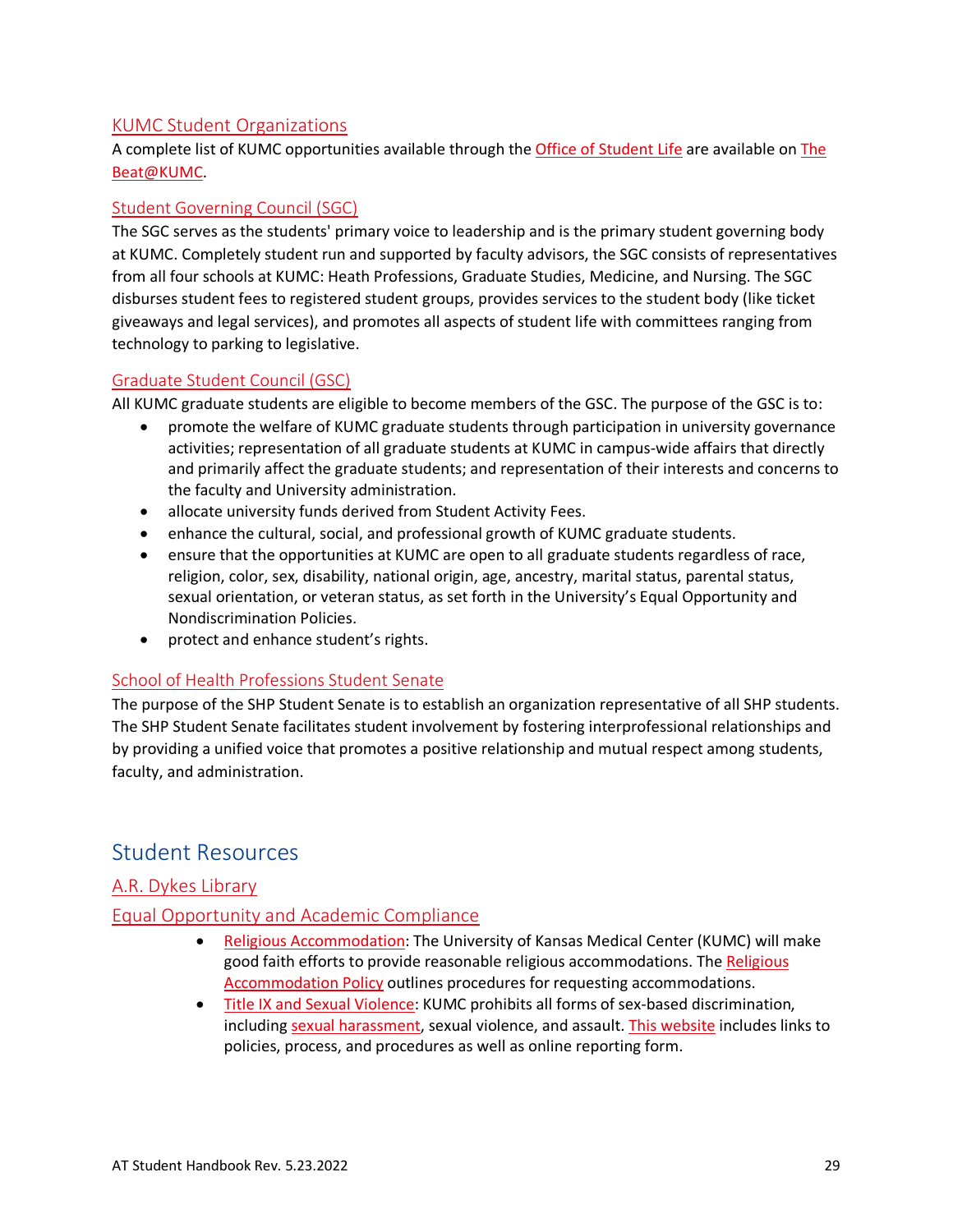#### [Information Resources](http://www.kumc.edu/information-resources.html)

- [Jayhawk Tech Clinic:](https://kumed.sharepoint.com/sites/mykumc/ir/customer-support) KUMC Information Technology Customer Support.
- [Office of Information Security:](https://www.kumc.edu/information-technology/services/information-security.html) Oversees KUMC's efforts to protect computing and informational assets.
- [Technology Services Catalog:](https://kumed.sharepoint.com/sites/mykumc/catalog/Pages/Technology.aspx) Master list of technology services available.
- [Teaching and Learning Technology:](https://www.kumc.edu/information-technology/services/teaching-and-learning-technologies.html) Technology and services available including eLearning, testing services, room reservations and more.

#### [KUMC Bookstore](https://www.kubookstore.com/adoption-search)

The KUMC bookstore is located on the first floor of Orr-Major. An online search feature for textbooks is available on the [KUMC Bookstore](https://www.kubookstore.com/adoption-search) website.

#### [KUMC Student Affairs](https://www.kumc.edu/academic-and-student-affairs/departments.html)

- [Office of the Student Ombudsman:](https://www.kumc.edu/academic-and-student-affairs/student-resources/student-ombudsman.html) The Ombudsman's office provides a safe place where students may discuss problems or issues within the University.
- [Registrar's Office:](http://www.kumc.edu/student-affairs/registrars-office.html) Academic Calendar, Advising, Enrollment, Tuition and Fees, and a lot more focused on current students.
- [Office of Admissions:](https://www.kumc.edu/academic-and-student-affairs/departments/registrars-office/admissions.html) Resources and information related to KUMC admissions.
- [Student Financial Aid:](http://www.kumc.edu/student-affairs/student-financial-aid.html) Comprehensive services in financial aid.
- [Student Health Services:](http://www.kumc.edu/student-affairs/student-health-services.html) Variety of on-campus health care services.
- [Counseling and Educational Support Services:](http://www.kumc.edu/student-affairs/counseling-and-educational-support-services.html) Educational support, and writing assistance are available, in addition to psychological and psychiatric services.
- [Concerning Behavior Reporting Tool:](https://redcap.kumc.edu/surveys/?s=3X7PH4HH4L) This link provides a mechanism to report any concerning behavior a student may have experienced or observed.
- [Office of Student Life:](http://www.kumc.edu/student-affairs/office-of-student-life.html) Opportunities for personal and professional development as well as campus activities, wellness programs, and community outreach that are a part of Student Life.
- [Kirmayer Fitness Center:](http://www.kumc.edu/student-affairs/kirmayer-fitness-center.html) An on-campus integrated place for recreation, wellness, and fitness.
- [Student Health Insurance:](http://www.kumc.edu/student-affairs/student-health-insurance.html) All on-campus students at KUMC are required to have health insurance. Students may hold their own insurance or KUMC has an option for purchase.
- [Academic Accommodation Services:](http://www.kumc.edu/student-affairs/academic-accommodation-services.html) The Office of Academic Accommodations helps facilitate and provide equal educational access and opportunity.

#### [Parking and Transportation Services](https://www.kumc.edu/public-safety/parking.html)

Students parking on-campus will need to purchase a parking permit. Parking permit fees are outlined in Section 7 of the [Parking Policies and](https://www.kumc.edu/parking/parking/policies-procedures-and-permit-fees.html) Procedures. A map of the various parking zones is available [here.](https://www.kumc.edu/public-safety/parking/zone-maps.html) Additional services include a shuttle service and security escorts.

#### [Police Department](https://www.kumc.edu/public-safety/police-and-security-services.html)

- [Clery Act Information:](https://www.kumc.edu/public-safety/clery-information.html) The Annual Security Report as defined by the Jeanne Cleary Disclosure of Campus Security and Crime Statistics Act is located on the KUMC Police Department website. Here is the direct link to the [Annual Security Report.](https://www.kumc.edu/public-safety/clery-information/annual-security-report.html)
- [Emergency Warning and Communication:](https://www.kumc.edu/emergency-management/campus-emergency-communications.html) KUMC has a multilayered approach. Learn more [here.](https://www.kumc.edu/emergency-management/campus-emergency-communications/rave-guardian.html)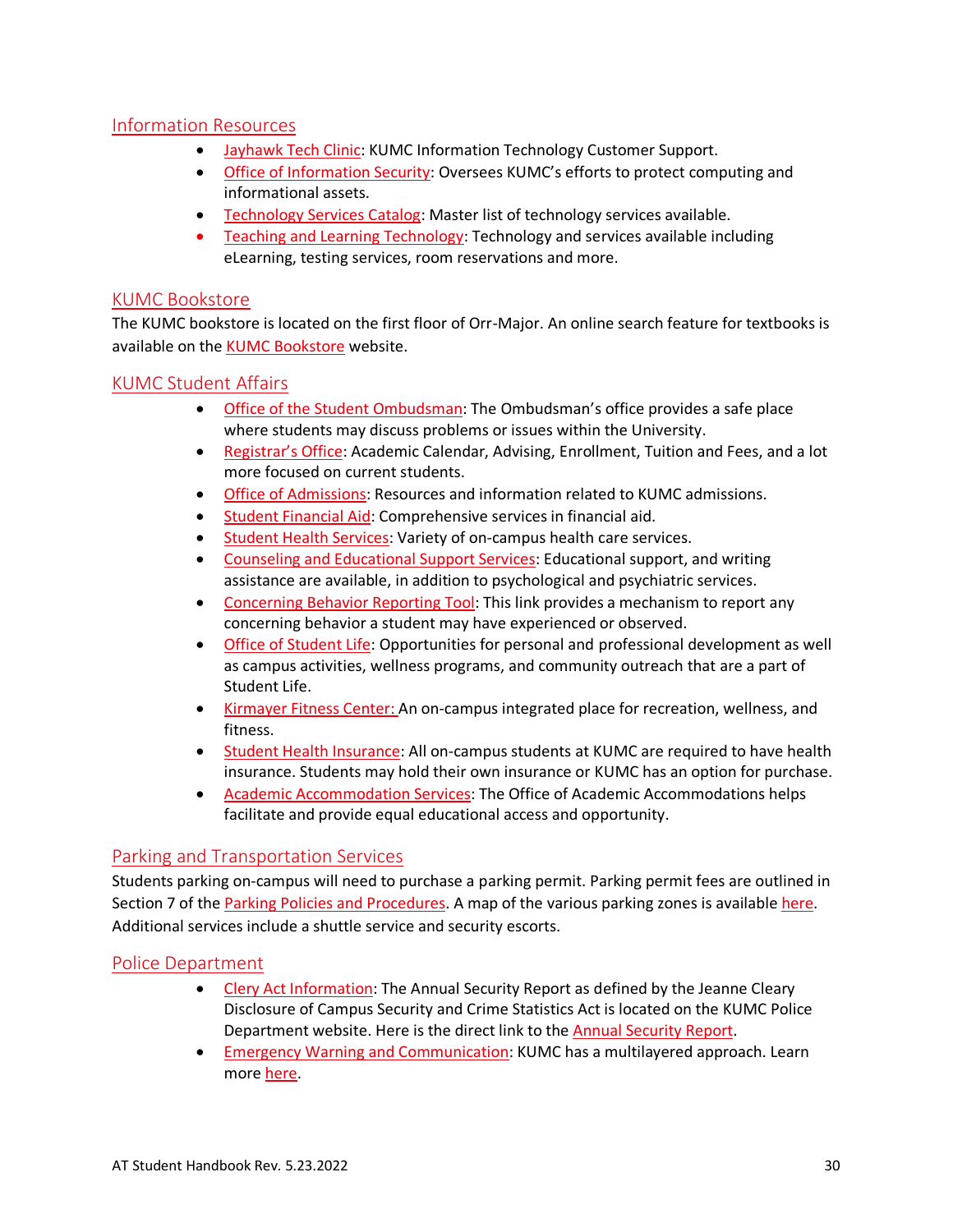• [Identification Badge/Card Access Information:](https://www.kumc.edu/public-safety/campus-safety/card-access-info.html) The identification badge serves as a student's key to enter KUMC. The identification badge must be worn at all times. Failure to do so may result in being stopped by the police.

#### [Student Reporting Resources](https://www.kumc.edu/academic-and-student-affairs/about/reporting-resources/student-resources.html)

A comprehensive list and links related to reporting issues and situations compiled by the Office of Academic and Student Affairs.

### <span id="page-36-0"></span>Student Withdrawal and Refund of Tuition and Fees

The athletic training program adheres to the University of Kansas and University of Kansas Medical Center (KUMC) policies on student withdrawal and refund of tuition and fees. The information related to [changes in enrollment](https://www.kumc.edu/academic-and-student-affairs/departments/registrars-office/services/change-enrollment.html) is available on the KUMC Registrar's website. (see Dropping a Course and Cancelling/Withdrawing from All Courses.)

For any tuition adjustment, grading, and drop deadlines, students should refer to the [standard university](https://registrar.ku.edu/calendar)  [academic calendar.](https://registrar.ku.edu/calendar)

### <span id="page-36-1"></span>Transfer Credit

The athletic training program evaluates transfer credit and content mastery waiver, from another professional master's degree in athletic training, on a case-by-case basis and in compliance with the [University of Kansas Medical Center policy on transfer credits.](https://catalog.ku.edu/graduate-studies/kumc/#TransferCredit) As a lockstep program, transfer credits are the exception, rather than the norm.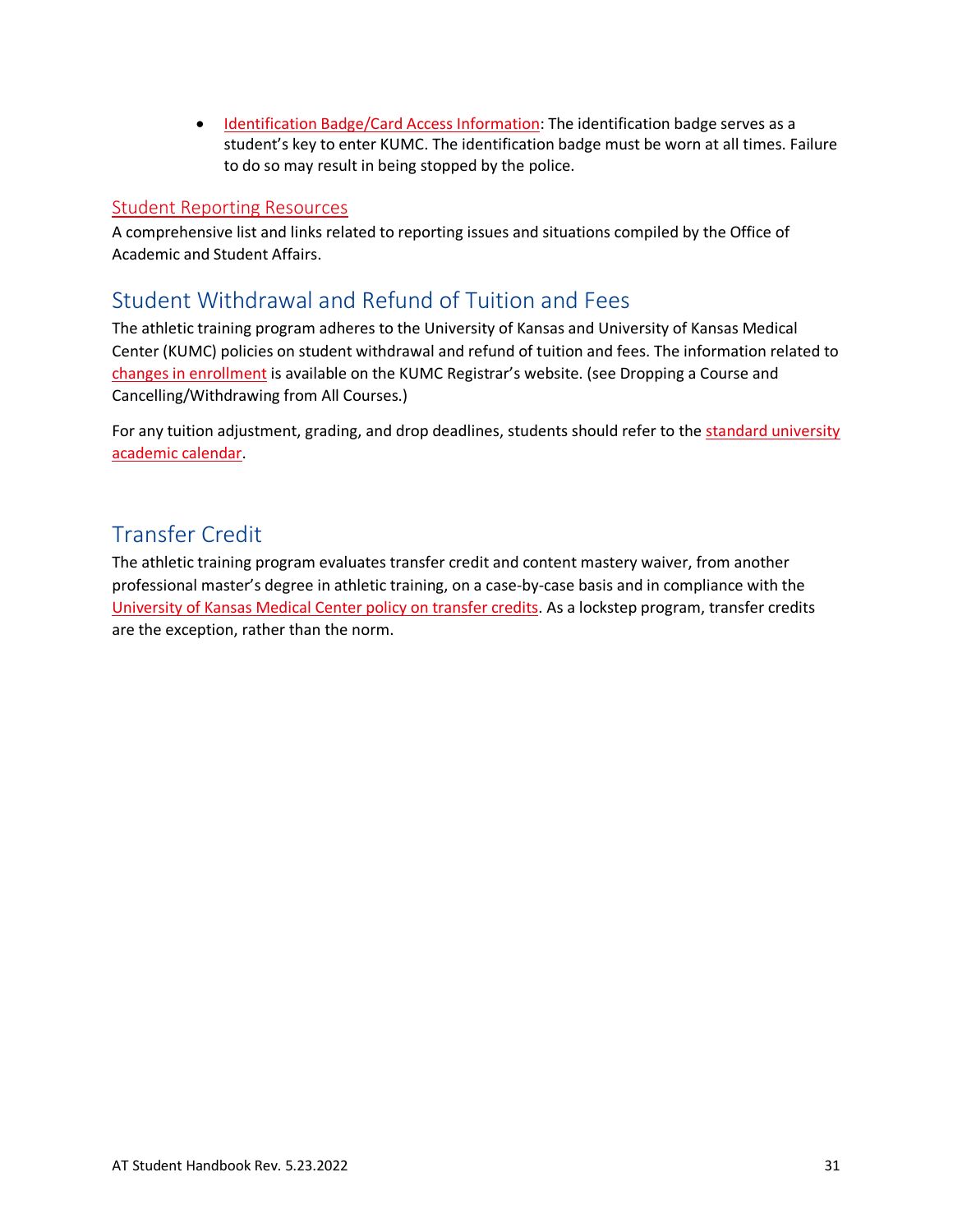### *Section III*

<span id="page-37-0"></span>*Athletic Training Program*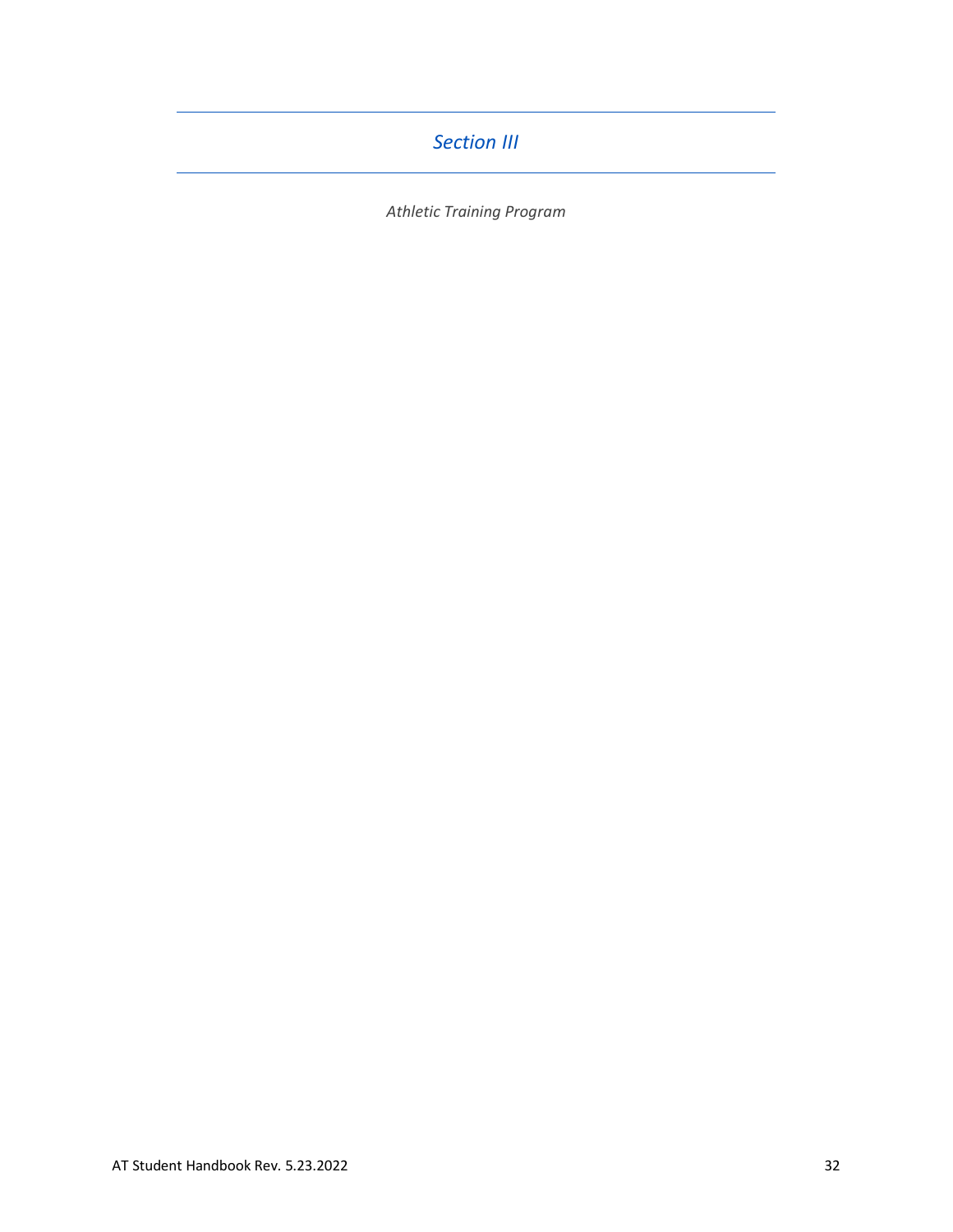# <span id="page-38-0"></span>Accreditation

#### Higher Learning Commission

The University of Kansas is accredited by the [Higher Learning Commission](https://www.hlcommission.org/) (HLC). During its last comprehensive evaluation in May 2015, the University of Kansas was granted the maximum continuing accreditation of 10-years.

#### Commission on Accreditation of Athletic Training Education

*The University of Kansas is currently seeking accreditation for its new athletic training program and is not accredited by the* [Commission on Accreditation of Athletic Training Education \(CAATE\)](https://caate.net/)*. The institution will be submitting a self-study to begin the accreditation process on July 1, 2022. Submission of the self-study and completion of a site visit does not guarantee that the program will become accredited. Students that graduate from the program prior to accreditation WILL NOT be eligible to sit for the credentialing examination for athletic trainers and will not be eligible for licensure in most states.*

#### CAATE may be contacted in the following manners:

2001 K Street NW, 3rd Floor North Washington, DC 20006

PHONE: 512-733-9700 TOLL FREE: 844-GO-CAATE (844-462-2283) **[WEBSITE](https://caate.net/)** 

### <span id="page-38-1"></span>Professional Behavior

Students are expected to exhibit professional conduct in all academic and clinical settings and conduct themselves in a manner that ensures all students can learn and participate. Professional behavior expectations are imposed from a variety of sources including institution, profession, and programmatic.

#### University of Kansas Medical Center

The School of Health Professions statement on professional conduct is available in th[e School of Health](https://www.kumc.edu/school-of-health-professions/academics/student-handbook.html)  [Professions Student Handbook.](https://www.kumc.edu/school-of-health-professions/academics/student-handbook.html)

#### NATA Code of Ethics

The [National Athletic Trainers' Association \(NATA\) Code of Ethics](https://www.nata.org/sites/default/files/code_of_ethics.pdf) states the principles of ethical behavior that should be followed in the practice of athletic training. It is intended to establish and maintain high standards and professionalism for the athletic training profession. The principles do not cover every situation encountered by the practicing athletic trainer but are representative of the spirit with which athletic trainers should make decisions. The principles are written generally; the circumstances of a situation will determine the interpretation and application of a given principle and of the Code as a whole. When a conflict exists between the Code and the law, the law prevails. (Reprinted from the [National Athletic Trainers' Association,](https://www.nata.org/) September 28, 2005, Revised 2016)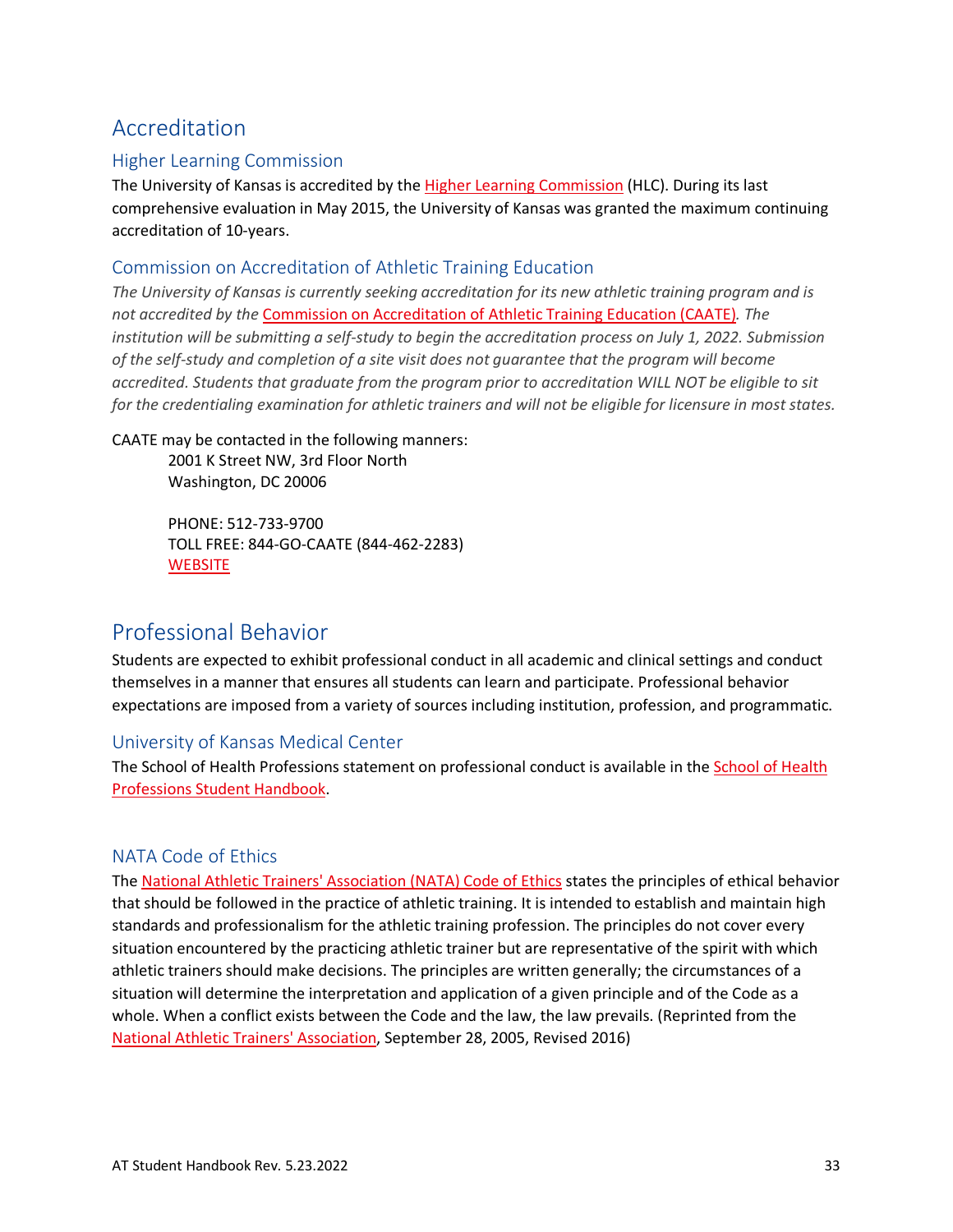#### BOC Standards of Professional Practice

The [Board of Certification, Inc. \(BOC\)](https://www.bocatc.org/) is the national credentialing agency for athletic trainers and strives to protect the public through a process of certification, adjudication, standards of practice, and continuing competency programming. As such, athletic trainers must comply with the [BOC Standards of](https://www.bocatc.org/athletic-trainers/maintain-certification/standards-of-professional-practice/standards-of-professional-practice)  [Professional Practice.](https://www.bocatc.org/athletic-trainers/maintain-certification/standards-of-professional-practice/standards-of-professional-practice) These standards include Practice Standards and the Code of Professional Responsibility.

#### Foundational Behavior

#### CAATE Core Competencies

The Commission on Accreditation of Athletic Training Education (CAATE) has imbedded six core competencies into the *[Pursuing and Maintaining Accreditation](https://caate.net/wp-content/uploads/2022/04/2020-Purusing-and-Maintaining-Accreditation_Feb_22_edits.pdf) AND 2020 Standards For Professional [Masters Programs](https://caate.net/wp-content/uploads/2022/04/2020-Purusing-and-Maintaining-Accreditation_Feb_22_edits.pdf)*. The CAATE core competencies are:

*"Patient-Centered Care* – Care that is respectful of, and responsive to, the preferences, needs, and values of an individual patient, ensuring that patient values guide all clinical decisions.

#### *Interprofessional Practice and Interprofessional Education*

- *Interprofessional Practice* The ability to interact with, and learn with and from, other health professional in a manner that optimizes the quality of care provided to individual patients.
- •
- *Interprofessional Education* When students from two or more professions learn about, from, and with each other to enable effective collaboration and improve health outcomes.

*Evidence-Based Practice* – The conscientious, explicit, and judicious use of current best evidence in making decisions about the care of an individual patient.

*Quality Improvement* – Systematic and continuous actions that result in measurable improvement in health care services and in the health status of targeted patient groups.

*Health Care Informatics* – The interdisciplinary study of the design, development, adoption, and application of information-technology-based innovations in the delivery, management, and planning of health care services.

*Professionalism* – Relates to personal qualities of honesty, reliability, accountability, patience, modesty, and self-control." (CAATE 2020 Professional Standards glossary)

#### AT Milestones

Additionally, the [AT Milestones](https://www.atmilestones.com/) project has adopted six areas of general competencies from the Accreditation Council for Graduate Medical Education (ACGME). The AT Milestones general competencies are:

*"Patient Care and Procedural Skills* – Athletic trainers must be able to provide patient care that is compassionate, appropriate, and effective for the treatment of health problems and the promotion of health.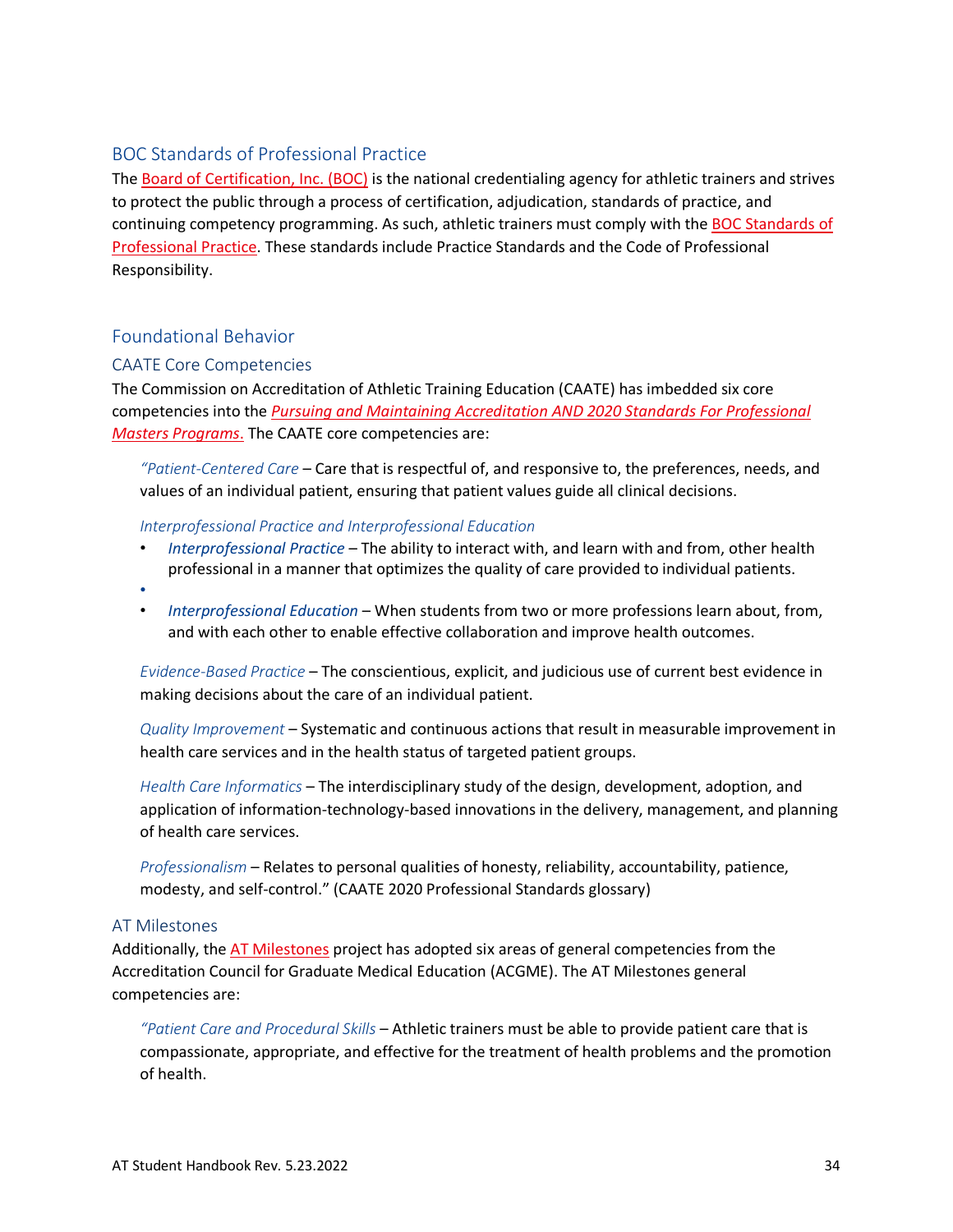*Medical Knowledge* – Athletic trainers must demonstrate knowledge of established and evolving biomedical, clinical, epidemiological, and social-behavioral sciences, as well as the application of this knowledge to patient care.

*Practice-Based Learning and Improvement* – Athletic trainers must demonstrate the ability to investigate and evaluate their care of patients, to appraise and assimilate scientific evidence, and to continuously improve patient care based on constant self-evaluation and life-long learning.

*Interpersonal and Communication Skills* – Athletic trainers must demonstrate interpersonal and communication skills that result in the effective exchange of information and collaboration with patients, their families, and health professionals.

*Professionalism* – Athletic trainers must demonstrate a commitment to carrying out professional responsibilities and an adherence to ethical principles.

*Systems-Based Practice* – Athletic trainers must demonstrate an awareness of and responsiveness to the larger context and system of health care, as well as the ability to call effectively on other resources in the system to provide optimal health care." (AT Milestones)

The Core Competencies and AT Milestones overlap to create a foundation of behavior and skills that permeate everyday practice as an athletic trainer. Students in the AT program are expected to develop and demonstrate the progressive acquisition of the skills and behaviors identified in the core and general competencies discussed above throughout the program. Instruction, feedback, and assessment is threaded throughout the curriculum in all courses, including integrated clinical education and clinical experiences.

#### Generic Abilities

Generic Abilities are attributes, characteristics, or behaviors that are not explicitly part of the profession's core of knowledge and technical skills but are nevertheless required for success in the health care professions. Ten Generic Abilities were identified through a study conducted at the University of Wisconsin-Madison (May et al., Journal of Physical Therapy Education, 9:3-6, 1995). The ten generic professional abilities and definitions are listed below. These Generic Abilities serve as a foundation for professional behavior and may be used for counseling sessions with a student concerning academic and non-academic deficiencies and may be cited as expected standards of professional student behavior and/or academic criteria established between the athletic training program and a student.

*Commitment to Learning* – The ability to self-assess, self-correct, and self-direct; to identify needs and sources of learning; and to continually seek new knowledge and understanding.

*Interpersonal Skills* – The ability to interact effectively with patients, families, colleagues, other health care professionals, and the community and to deal effectively with cultural and ethnic diversity issues.

*Communication Skills* – The ability to communicate effectively (i.e., speaking, body language, reading, writing, listening) for varied audiences and purposes.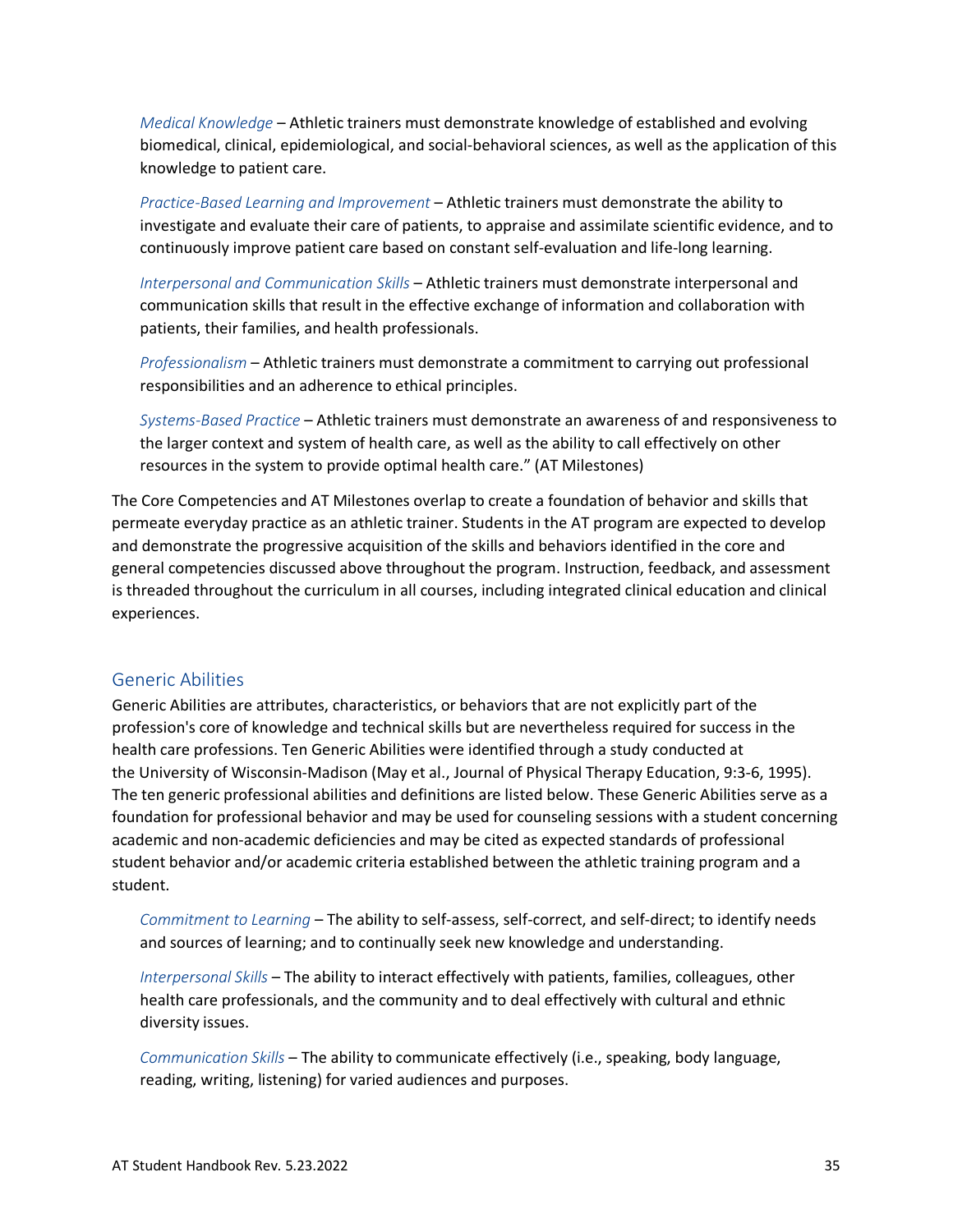*Effective Use of Time and Resources* – The ability to obtain the maximum benefit from a minimum investment of time and resources.

*Use of Constructive Feedback* – The ability to identify sources of and seek out feedback and to effectively use and provide feedback for improving personal interaction.

*Problem-Solving* – The ability to recognize and define problems, analyze data, develop and implement solutions, and evaluate outcomes.

*Professionalism* – The ability to exhibit appropriate professional conduct and to represent the profession effectively.

*Responsibility* – The ability to fulfill commitments and to be accountable for actions and outcomes.

*Critical Thinking* – The ability to question logically; to identify, generate, and evaluate elements of logical argument; to recognize and differentiate facts, illusions, assumptions, and hidden assumptions; and to distinguish the relevant from the irrelevant.

*Stress Management* – The ability to identify sources of stress and to develop effective coping behaviors.

#### Consequences

Inappropriate behavior may result in a demand that the student leaves the class, laboratory, or clinic setting. Students should understand that any faculty member in the Department of Physical Therapy, Rehabilitation Science, and Athletic Training, even if not directly involved in teaching or facilitating a course, may intervene if inappropriate behavior occurs in an educational setting (e.g., classroom or laboratory). The first incident of inappropriate behavior normally results in the instructor discussing the behavior with the student and documenting the behavior and subsequent discussion. This documentation will become a part of the student's file.

A second occurrence of inappropriate behavior may invoke misconduct proceedings to be brought against the offending student, as per institutional/department/program procedures, which may eventually lead to dismissal of the student on behavioral (non-academic) grounds.

The student should be aware that unprofessional behavior may lead to a decision by the AT program director that the student will not be permitted to enroll in a subsequent integrated clinical education (ICE) or clinical experience (CE) course until such time that the student consistently exhibits professional behaviors. If deemed necessary, a behavioral agreement that specifies expectations for professional behavior on the part of the student will be developed by the athletic training program. The AT program director, director of clinical education (if applicable), and the student will sign this behavioral agreement, and copies of this agreement will be maintained in the student's file and transmitted to the department chair and/or vice-chair. Failure to meet the standards of the behavioral agreement may result in the student being required to recycle portions of the academic curriculum (to permit monitoring of behaviors) and/or denial of enrollment in an integrated clinical education (ICE) or clinical experience (CE) course and may ultimately lead to the student being dismissed from the AT program.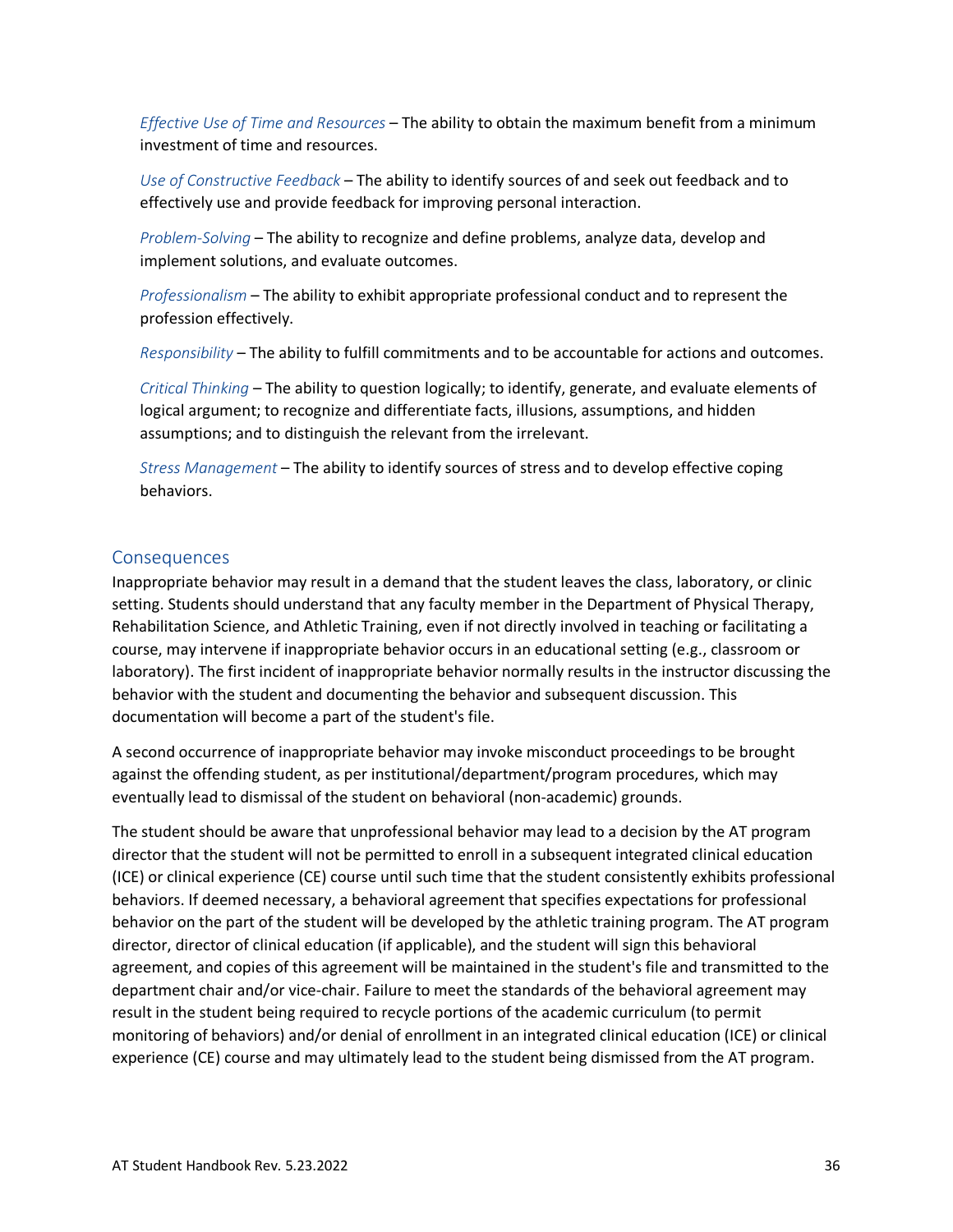# <span id="page-42-0"></span>Credentialing

#### BOC Certification

The [Board of Certification, Inc. \(BOC\)](https://bocatc.org/) administers a national certification examination to graduates of Commission on Accreditation of Athletic Training Education (CAATE) accredited programs.

- BOC[: Eligibility/Exam Requirements](https://bocatc.org/candidates/steps-to-become-certified/determine-eligibility/determine-exam-eligibility)
- BOC[: Maintain Certification](https://bocatc.org/athletic-trainers/maintain-certification)

#### State Credentialing

At this time, 49 states and the District of Columbia regulate the practice of athletic training. To legally practice athletic training, one must be recognized by the appropriate state regulatory agency. The BOC exam is recognized as a means to meet the exam requirement of all athletic training state regulating agencies.

- [BOC State Regulation Search](https://bocatc.org/athletic-trainers/state-regulation)
- [NATA Athletic Training State Regulatory Boards](https://members.nata.org/gov/state/regulatory-boards/map.cfm) (Interactive Map)
- Kansas Board of Healing Arts: **Athletic Trainer**
- Missouri Division of Professional Registration: [Missouri Athletic Trainer Advisory Committee](https://pr.mo.gov/athletictrainers.asp)

#### Felony Convictions

If a student has been convicted of a felony, they should be aware that their application for certification or state credentialing will be subject to review and additional information may be requested. Based on the review process, denial of licensure, certification, and/or registration may occur and subsequent opportunities for employment as an athletic trainer may be compromised.

Board of Certification Exam Candidate Handbook

• [Candidates with a Legal or Academic Discipline Case \(p. 10\)](https://online.flowpaper.com/7f6907b2/202021BOCCertificationExamCandidateHandbook/#page=10)

### <span id="page-42-1"></span>General Items

#### <span id="page-42-2"></span>Academic Advising

Each student in the athletic training program is assigned a faculty advisor when they begin the program. The purpose of academic advising is to monitor student progress and proactively meet the students' needs.

Students may meet with their advisor periodically either through student or faculty-initiated invitation. Academic advising may include monitoring progress within each academic or clinical course, which is the responsibility of the student and course instructor. Each student should seek assistance from the course instructor if they recognize the need for assistance or are at risk of an adverse outcome. If a student experiences academic or clinical issues, the course instructor and athletic training program director may request a meeting with the student. A written report will be completed during the meeting articulating an action plan for corrective action or remediation.

A student who is placed on [academic probation](https://catalog.ku.edu/graduate-studies/kumc/#AcademicProbation) will be notified in writing. The athletic training program will follow the policies outlined by the University of Kansas Medical Center Office of Graduate Studies on [academic probation.](https://catalog.ku.edu/graduate-studies/kumc/#AcademicProbation) The student must meet with the athletic training program director to formulate a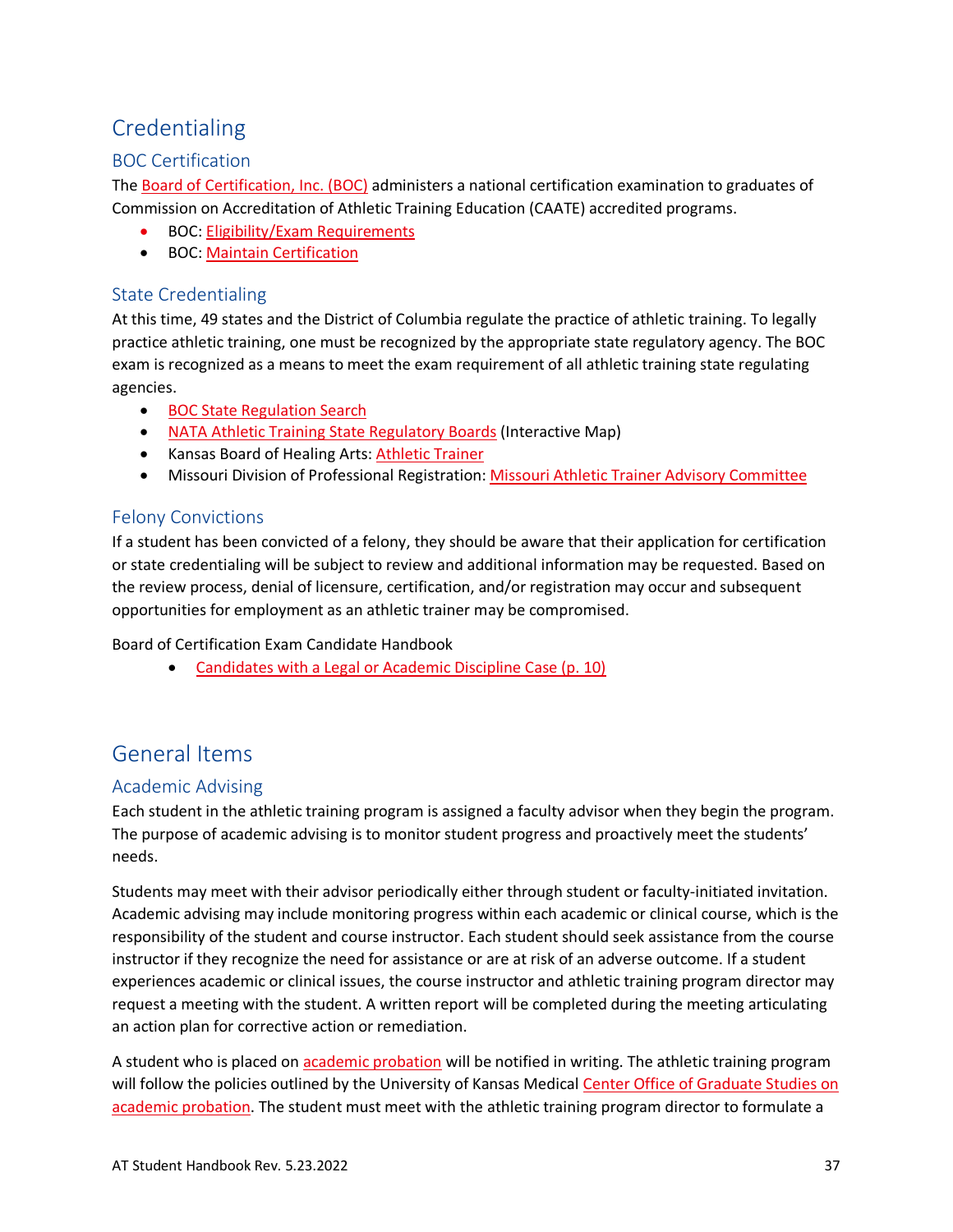written, corrective action plan that will assist the student in achieving academic and clinical success within the program. A student on probation should meet with their advisor at the beginning, mid-term, and end of the semester while on probation.

Any advising documentation is retained in the student record.

#### <span id="page-43-0"></span>Academic Curriculum

#### Course Sequence

The Athletic Training (AT) Plan of Study is available on the [AT Curriculum and Degree Requirements](https://www.kumc.edu/school-of-health-professions/academics/departments/physical-therapy-rehabilitation-science-and-athletic-training/academics/master-of-science-in-athletic-training/curriculum-and-degree-requirements.html) webpage and in the [University of Kansas Academic Catalog.](https://catalog.ku.edu/health-professions/physical-therapy-rehabilitation-science/mat/#planofstudytext)

#### Course Descriptions

Course descriptions for all AT courses may be found in the *University of Kansas Academic Catalog.* 

#### <span id="page-43-1"></span>Assumption of Risk

Clinical practice poses potential for exposure to hazardous materials, infectious agents, and personal injury. Prior to beginning the first integrated clinical education course, athletic training students are trained in standards for preventing transmission of blood borne and other infectious agents. All students must complete assigned blood borne pathogen training annually.

A student must complete any additional training required by the clinical site. It is the student's responsibility to seek all of the information needed to comply with the clinical site's policies including infection control, use/storage/labeling of hazardous materials, fire and emergency procedures, security, and incident reporting of personal or patient injury. A list will be provided online for specific clinical education opportunities.

#### Exposure or Workplace Injury Plan

In the event of an exposure to an infectious agent or hazardous material or injury at the worksite the student should seek treatment through the clinical site's employee health department, if available. Otherwise, treatment should be sought by a nearby qualified physician or urgent care center. For nonemergent conditions, students may seek care at the University of Kansas Medical Center's Student [Health Services.](https://www.kumc.edu/student-affairs/student-health-services.html) The student must follow clinical site protocols for injury or exposure reporting. If a student is injured or exposed to infectious or hazardous materials, they should notify the director of clinical education as soon as possible. Treatment may be at the student's expense.

#### <span id="page-43-2"></span>Degree Requirements

Requirements for completing the athletic training (AT) program are available on the [AT Curriculum and](https://www.kumc.edu/school-of-health-professions/academics/departments/physical-therapy-rehabilitation-science-and-athletic-training/academics/master-of-science-in-athletic-training/curriculum-and-degree-requirements.html)  [Degree Requirements](https://www.kumc.edu/school-of-health-professions/academics/departments/physical-therapy-rehabilitation-science-and-athletic-training/academics/master-of-science-in-athletic-training/curriculum-and-degree-requirements.html) webpage and in the [University of Kansas Academic Catalog.](https://catalog.ku.edu/health-professions/physical-therapy-rehabilitation-science/mat/#text)

#### Remediation: Skill Assessment

Students must obtain a 70% or higher on all skill assessments (e.g., checkoff, practical exam). Students receiving below a 70% on a skill assessment must re-take the assessment to obtain a passing grade. Only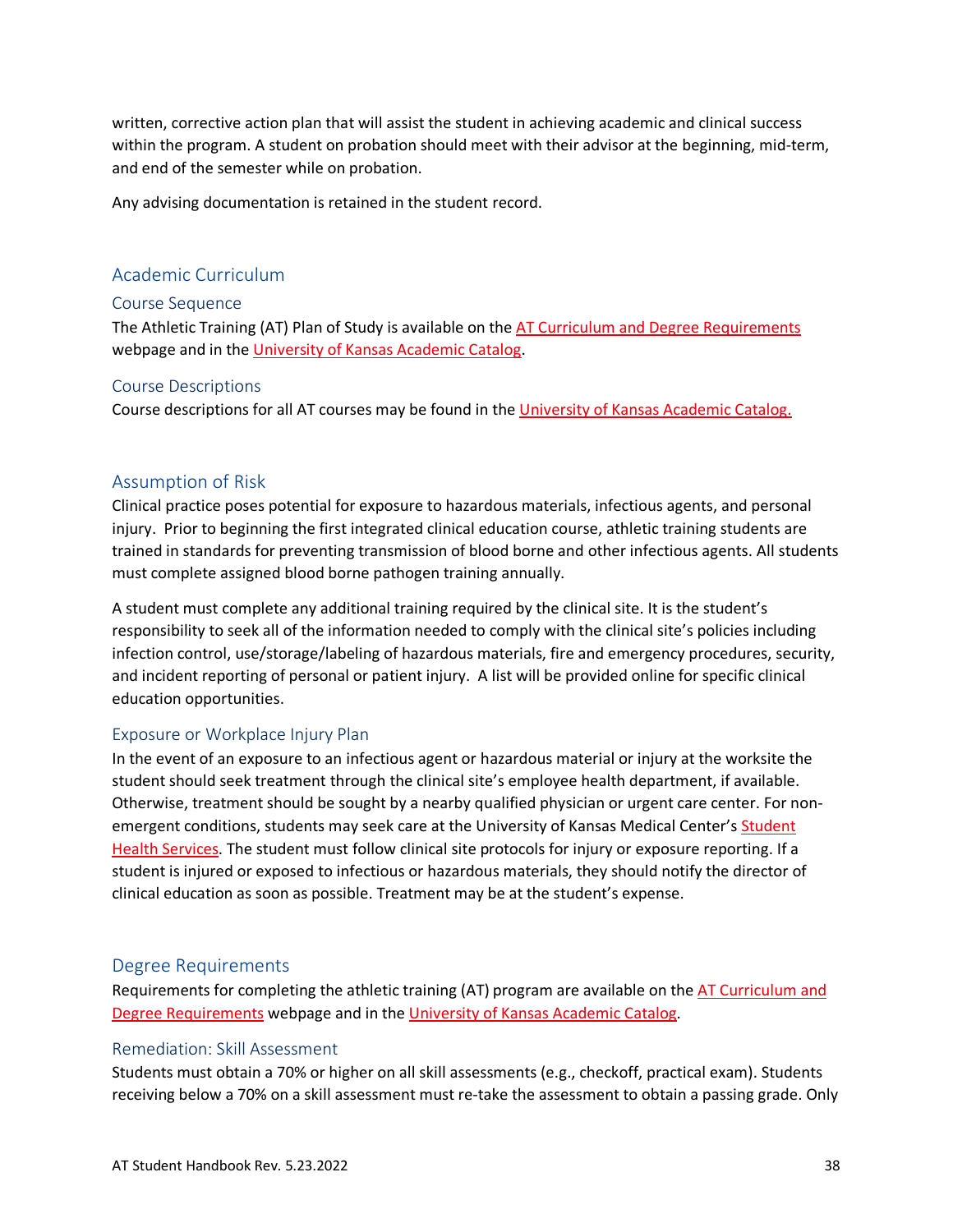one retake per assessment will typically be given per student. Retakes will take place at the discretion of the faculty member after the entire class has completed the skill assessment. Students are encouraged to review the material prior to the retake. The retake will be scored on a pass/fail basis. If a student passes the retake, a 70% is recorded in the grade book. This prevents a student from scoring higher than another student who passed the checkoff on the first try. If the student fails the retake, further remediation may take place at the discretion of the course instructor and the AT program faculty. It is possible that no remediation will be allowed, and the student will be placed on academic probation. Failure to perform a skill assessment in a manner that is safe for the patient will result in the student automatically receiving a grade of zero for the assessment.

During the skill assessment, the evaluator may provide the student with feedback about performance (but not a specific grade). Skill assessment grades will be posted to the gradebook in the learning management system (Blackboard) after the exam is completed. Students can make an appointment with the course instructor if they have specific questions about the assessment.

#### Deceleration

In exceptional cases, when a student is on academic probation, the program may offer the student an option to begin an individualized decelerated schedule or consider alternative options.

A decelerated schedule will result in a delay in the originally planned graduation from the program. The decelerated schedule requires the student to reduce the required courses and credit hours in the next semester. This is determined based on individual strengths and weaknesses, course grades, and timing of clinical education courses. A student cannot move to the decelerated schedule if any course has an incomplete, except in unusual circumstances.

The decelerated schedule will delay any subsequent courses, including clinical education courses, until such time as all prerequisite courses for that semester have been successfully completed. The student is required to keep current any clinical skills successfully completed prior to the deceleration. The student is required to work closely with their faculty advisor and the athletic training program faculty in course scheduling and learning opportunities including clinical opportunities. Courses will only be offered in their normal sequence. Students will not have an opportunity to take "special courses"; they must still follow the outlined curriculum although in a decelerated fashion.

At the end of each semester of the decelerated schedule the student's semester GPA must be at least 3.0. If at any point in the decelerated schedule the student's semester GPA falls below a 3.0, the student will be dismissed from the program.

Before a schedule of less than full-time is pursued, students are responsible for checking with offices of student financial aid, student health, and international programs (if applicable), to ensure a reduction from full-time status does not impact the student's enrollment status. If a student is receiving a stipend, the office granting the stipend should be contacted before starting a decelerated schedule.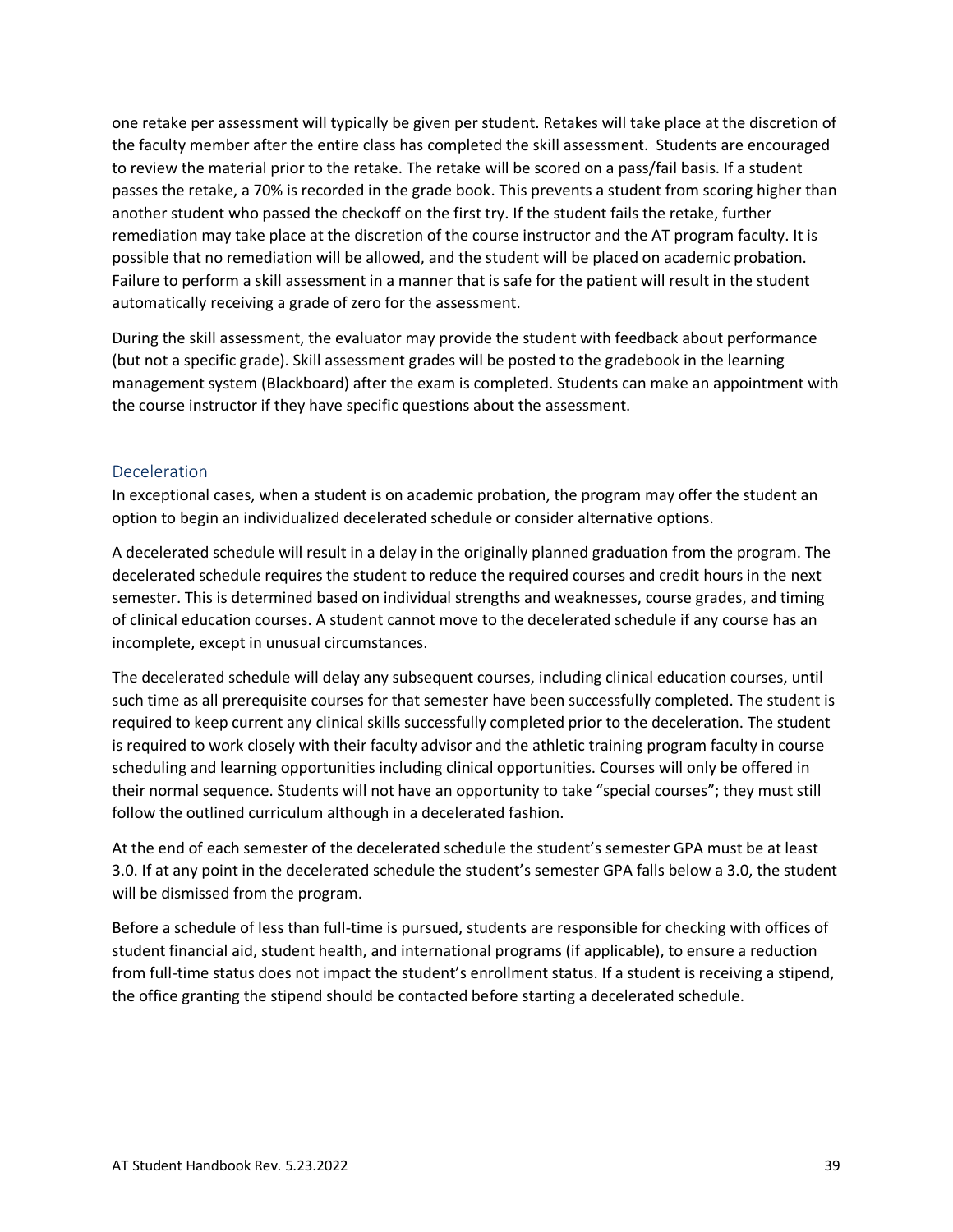#### <span id="page-45-0"></span>Dress Code

All athletic training (AT) students are required to adhere to the AT dress code during on-campus and program required activities. When students are working with patients/clients (e.g., integrated clinical education, clinical experience), they are expected to conform to the dress requirements of the supervisory setting. In contacting the facility prior to each clinical education opportunity (e.g., integrated clinical education, clinical experience), the student should ask about the attire requirements.

The AT student will visibly wear their University of Kansas Medical Center student identification badge, indicating they are a student, unless prohibited by the facility.

#### AT Dress Code

Students are expected to adhere to the AT dress code for all skill assessments, class presentations, guest speakers, and clinical education opportunities unless otherwise instructed by the program or preceptor. Tattoo, piercings, and other forms of personal expression must adhere to the policy of each clinical site or preceptor, and may vary across or within sites.

#### *Professional Dress Expectations*

- KU Medical Center student identification badge (clients/patients must be able to differentiate students from credentialed providers)
- Care should be taken in selecting clothes that a student can move freely in (e.g. squat, raise hands over head, bend over without showing chest or low back)
- Appropriate grooming, including facial hair (should be professional and well-kept)
- Shorts or pants
- Black, khaki, brown, gray, navy, or other neutral color
- If a belt loop is present, a belt should be worn
- Shorts length should be at least as long as the finger length when arms are extended at the sides
- Shirts\*
- Collared shirts are preferred
- Plain t-shirt with no logos
- Tucked in at all times
- Long hair pulled back
- Shoes
- Flat-bottomed (must be prepared to run)
- Closed-toe
- Watch with a second hand (to assess vitals)

\*Some clinical sites will issue students collared and/or t-shirts with the school's logo. The student should default to the preceptor on when these should be worn. The student is expected to return any clothing issued to them unless the preceptor says the student may keep the item(s).

#### *Non-professional Dress*

- The following shorts or pants are not appropriate:
	- o Leggings or yoga pants
	- o Sweatpants or wind-suit pants
	- o Jeans
	- o Running shorts or other athletic shorts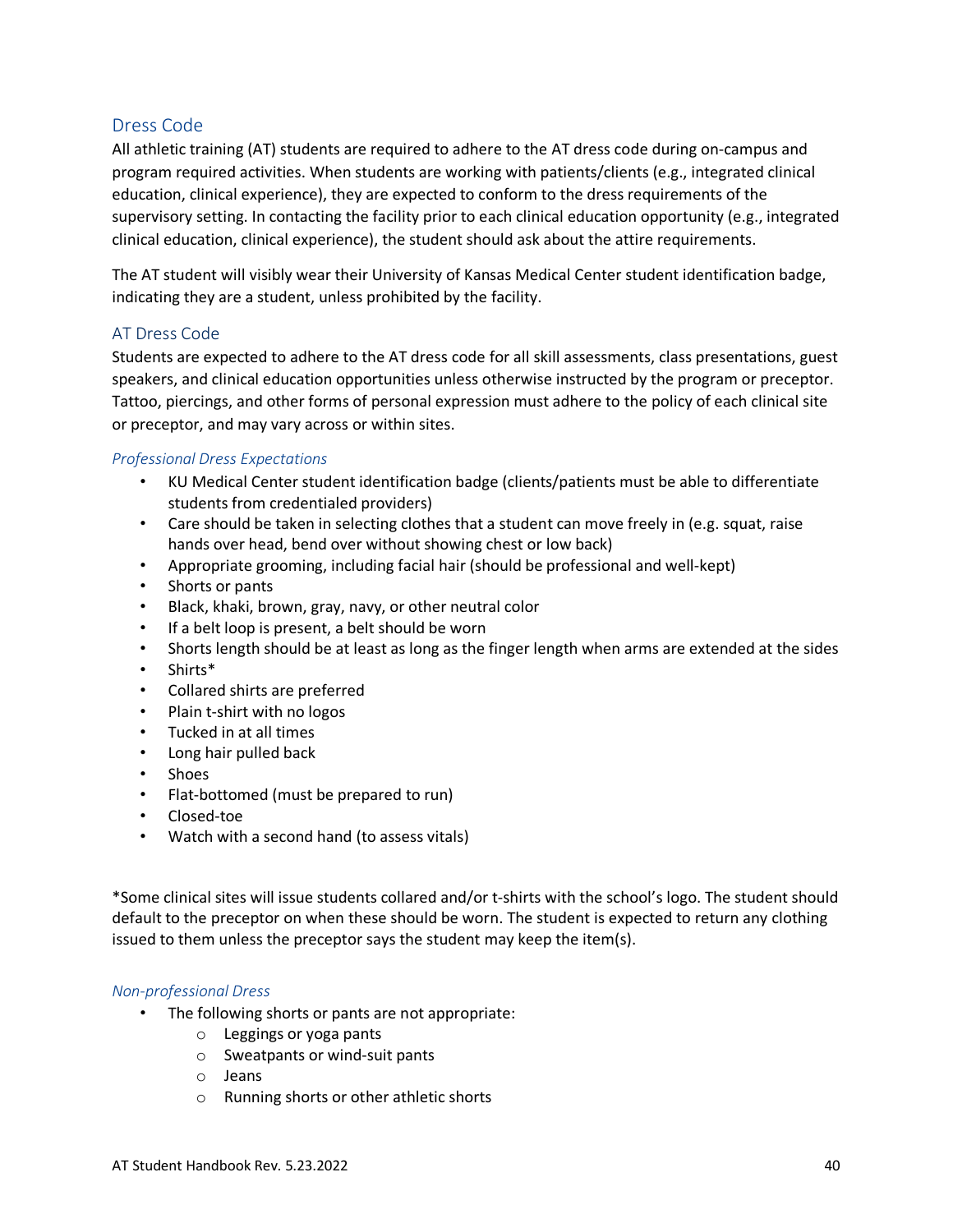- o Cut-off bottoms or holes
- o Skirts or dresses
- The following shirts are not appropriate:
	- o Tank tops
	- o Shirts showing the midriff
	- $\circ$  If a student is given a shirt by a clinical site, they should only use that shirt at that clinical site; do not wear shirts from other schools/teams (college, high school, professional) to another clinical site
- The following shoe types are not appropriate:
	- o Open-toed
	- o Flip flops or sandals
	- o Boots (e.g., UGGS)
	- o High heels
- Dangling jewelry (should have no danger of catching or causing injury)
- Tongue and lip jewelry (may interfere with emergency cardiac care)
- Acrylic or fake fingernails (associated with disease transmission)
- Long fingernails (must be suitable for palpation and manual therapy)
- Other clothing deemed inappropriate by the AT faculty and/or preceptor(s)

If a student has a religious or other reason that they cannot follow the dress code, the student should speak with the athletic training program director and director of clinical education to determine appropriate accommodations in conjunction with the institution policies.

#### Inclement Weather

At times a student may be at a clinical site where they are required to be outside in rain or cold weather. Students should be prepared and are encouraged to wear rain pants or jackets, rain boots, or cold weather gear, as appropriate.

#### <span id="page-46-0"></span>Student Identification Badge

The athletic training (AT) student will wear their University of Kansas Medical Center (KUMC) student identification badge (ID) visibly for all activities on- and off-campus unless prohibited by the facility. Additional information about the KUMC ID badge, including replacement if lost, stolen, or damaged, is available on the Public Safety website under [Card Access Info.](https://www.kumc.edu/public-safety/campus-safety/card-access-info.html)

It is important that the AT student is clearly recognized as a "student" during each clinical education opportunity. The KUMC ID badge is the program preferred mechanism identifying the AT student as a "student" to the patient/client. If prohibited by a facility, the supervising preceptor will inform the student, and AT program, of an alternative mechanism for ensuring each patient/client knows they are a student.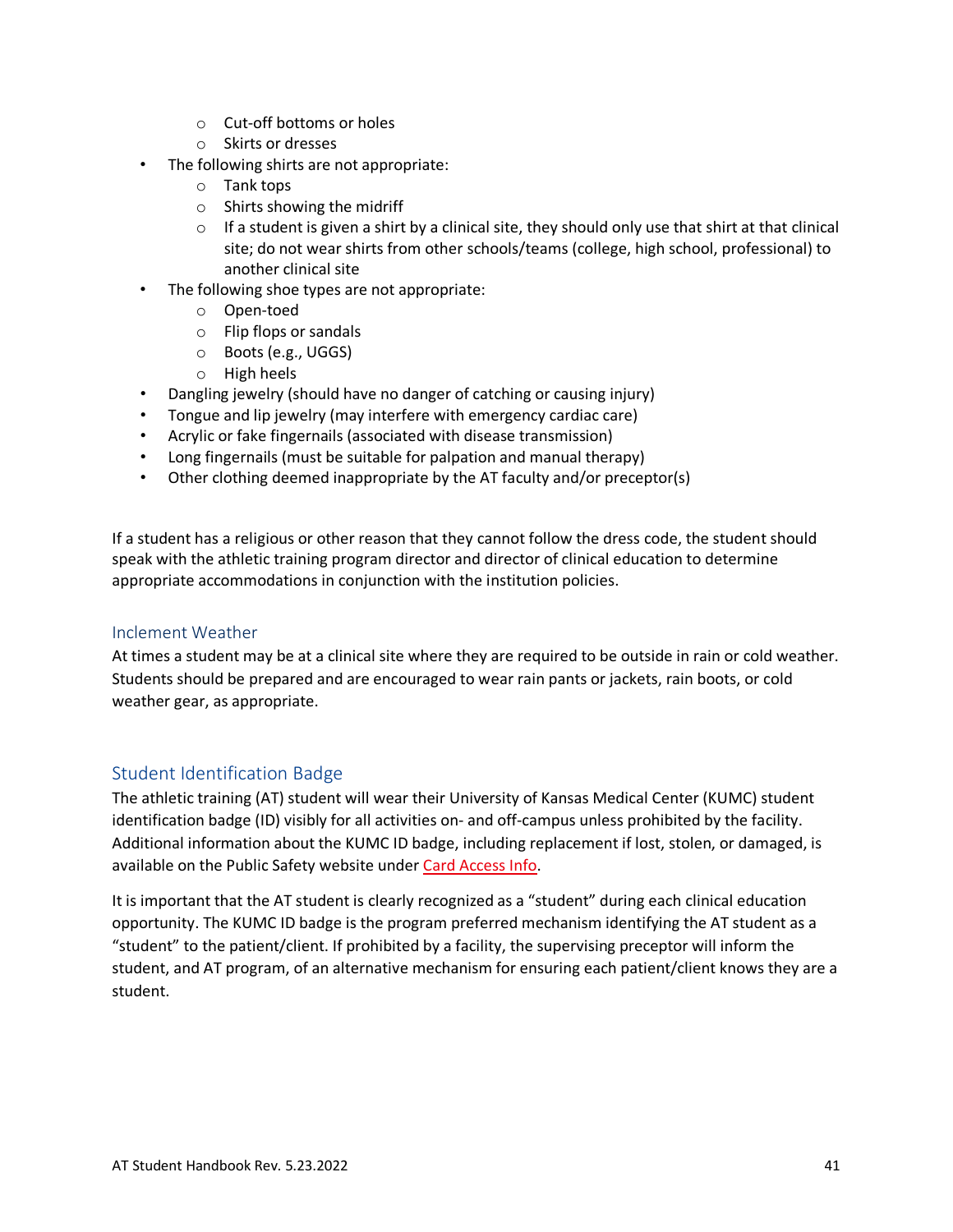#### <span id="page-47-0"></span>Emergency Cardiac Care

The athletic training program requires each student to maintain a current Emergency Cardiac Care (ECC) certification throughout the program. The student should carry a copy of their ECC card with them to the clinical facility, as it may be requested by the facility for their records.

The Board of Certification, Inc. outlines courses and requirements that meet the **ECC criteria**. Some clinical sites may specifically require a current American Heart Association (AHA) Healthcare Provider Basic Life Support card and will not accept other lay person training. Therefore, the athletic training program prefers students to complete the AHA training.

#### <span id="page-47-1"></span>Fraternization

Students in the athletic training (AT) program should use professional judgement when fraternizing with individuals outside of an educational experience.

Consensual relationships between a student and a professor, supervisor, patient, or other persons at the University of Kansas Medical Center or at a clinical site constitutes (1) conflicts of interest; (2) unprofessional conduct; (3) breach of trust; (4) appearances of impropriety; and (5) questions the validity of consent, any of which impairs the integrity of academic and clinical decisions. Such relationships also have the potential for (1) undermining the atmosphere of trust and objectivity essential to the educational process and clinical education opportunity; (2) exploiting subordinate faculty, staff, employees, or students and the possible professional or academic disadvantage of third parties; and (3) subjecting both the University of Kansas Medical Center, the clinical sites, and the individuals to the risk of liability.

Therefore, the AT program strictly prohibits any type of such relationship as described above whether consensual or not. Violation of this prohibition may result in dismissal from the program. Should such relationships develop, faculty, staff, preceptors, and AT students who become aware of the relationship have the obligation to disclose the existence of the relationship to the AT program director. Furthermore, a relationship between an AT student and a high school student or minor at any clinical site with whom the AT program has a clinical contract is strictly prohibited during the entire time that the AT student is enrolled in the AT program. Violation of this prohibition may result in dismissal from the program.

For more information view the [University of Kansas Medical Center Relationship Policy.](https://kumc-publicpoliciesandprocedures.policystat.com/policy/8460782/latest/)

#### <span id="page-47-2"></span>Matriculation Requirements

Detailed information about the matriculation requirements are available on the [Master of Science in](https://www.kumc.edu/school-of-health-professions/physical-therapy-and-rehabilitation-science/ms-in-athletic-training.html)  [Athletic Training](https://www.kumc.edu/school-of-health-professions/physical-therapy-and-rehabilitation-science/ms-in-athletic-training.html) webpage and in th[e University of Kansas Academic Catalog.](https://catalog.ku.edu/health-professions/physical-therapy-rehabilitation-science/mat/#text)

#### <span id="page-47-3"></span>Professional (Student) Liability Insurance

The University of Kansas Medical Center provides professional liability insurance (malpractice insurance) for all enrolled students during clinical education opportunities (ICE and CE). Enrollment in a clinical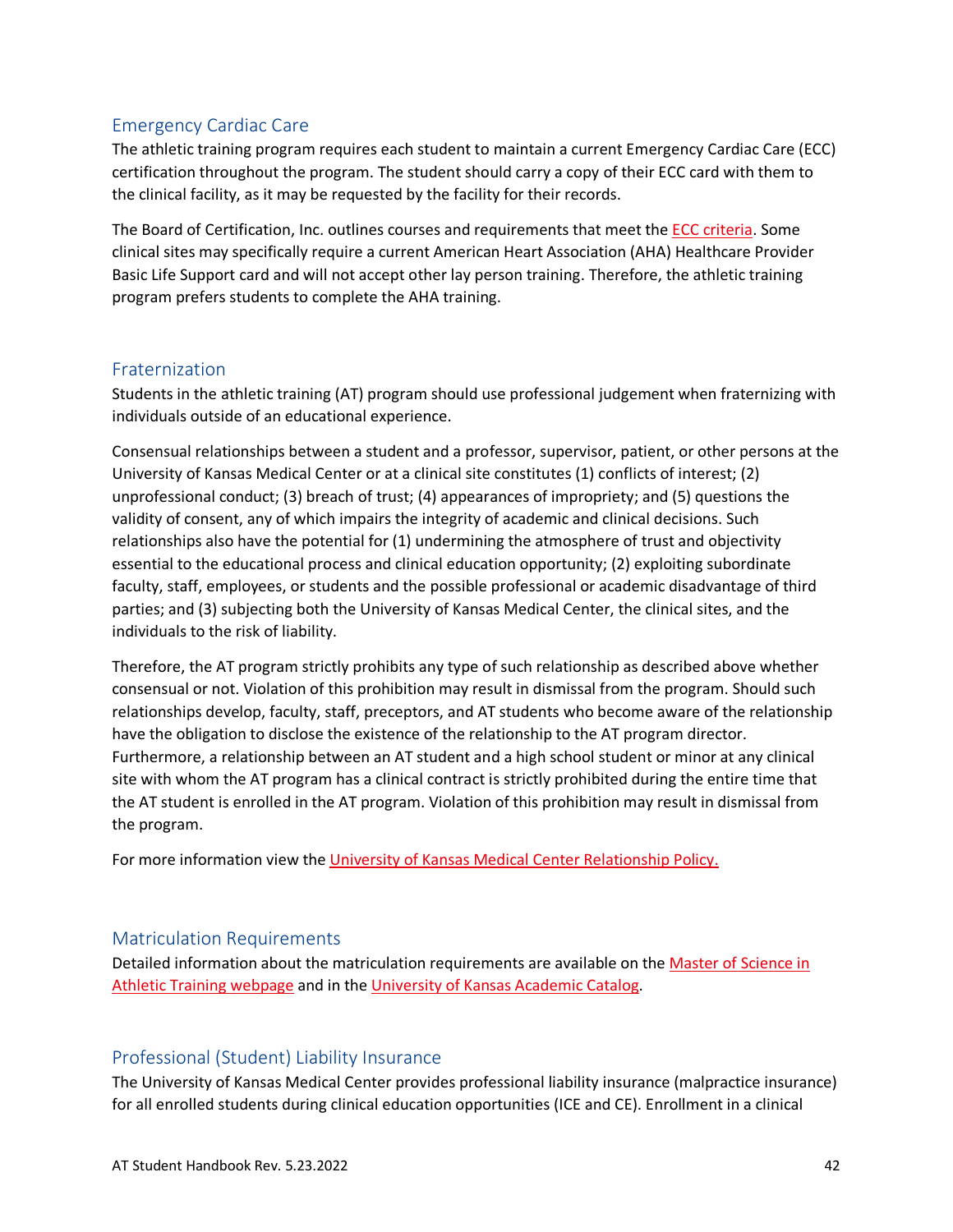education course is required and the student must be participating in approved activities included in the clinical education course in which the student is enrolled.

#### <span id="page-48-0"></span>Professional Organizations

A variety of professional organizations exist for athletic training students to participate in professional development and networking opportunities. Participation is not required, but may provide additional resources, opportunities, and discounts for students. Involvement in activities should not compromise classroom or clinical education without prior consent of course instructors and program director. For clinical absence, the preceptor and director of clinical education must give their consent as well.

#### National Athletic Trainers' Association (NATA)

The NATA is the national membership organization for athletic trainers. Membership and available resources may be found on their [website.](https://www.nata.org/) There is a national symposium each summer, information on immersive clinical experiences, and great resources and publications.

#### Mid-America Athletic Trainers' Association (MAATA)

The NATA is broken into 11 districts. Kansas and Missouri are in District 5, the Mid-America Athletic Trainers' Association (MAATA). This encompasses Kansas, Missouri, Oklahoma, Iowa, Nebraska, South Dakota, and North Dakota. Check out the [MAATA website](https://www.maatad5.org/) for more information. There are resources on scholarships, the annual meeting (spring of each year), and student organization activities.

#### Kansas Athletic Training Society (KATS)

The Kansas Athletic Trainers' Society is the professional organization for athletic trainers in Kansas. KATS holds a conference in the fall, awards student scholarships, as well as other initiatives. Details are available on th[e KATS website.](https://ksathletictrainers.org/)

#### Kansas City Athletic Trainers' Society (KCATS)

The Kansas City Athletic Trainers' Society (KCATS) works to advance, encourage, and promote athletic training in the greater Kansas City area. Join the [KCATS Facebook group](https://www.facebook.com/groups/KCATS/) to learn more and participate in local activities.

#### <span id="page-48-1"></span>Program Costs

Program costs for the athletic training (AT) program may be found on the [AT Tuition and Costs](https://www.kumc.edu/school-of-health-professions/academics/departments/physical-therapy-rehabilitation-science-and-athletic-training/academics/master-of-science-in-athletic-training/costs-and-financial-aid.html) webpage.

#### <span id="page-48-2"></span>Social Media

Students in the athletic training program should not post information about patients and students on social media that may violate patient and student privacy. Disclosure of such information may be a violation of federal Health Insurance Portability and Accountability Act (HIPAA) and/or Family Educational Rights and Privacy Act (FERPA) laws. Students must adhere to the University of Kansas Medical Cente[r regulations on social media.](https://kumc-publicpoliciesandprocedures.policystat.com/policy/5607024/latest/)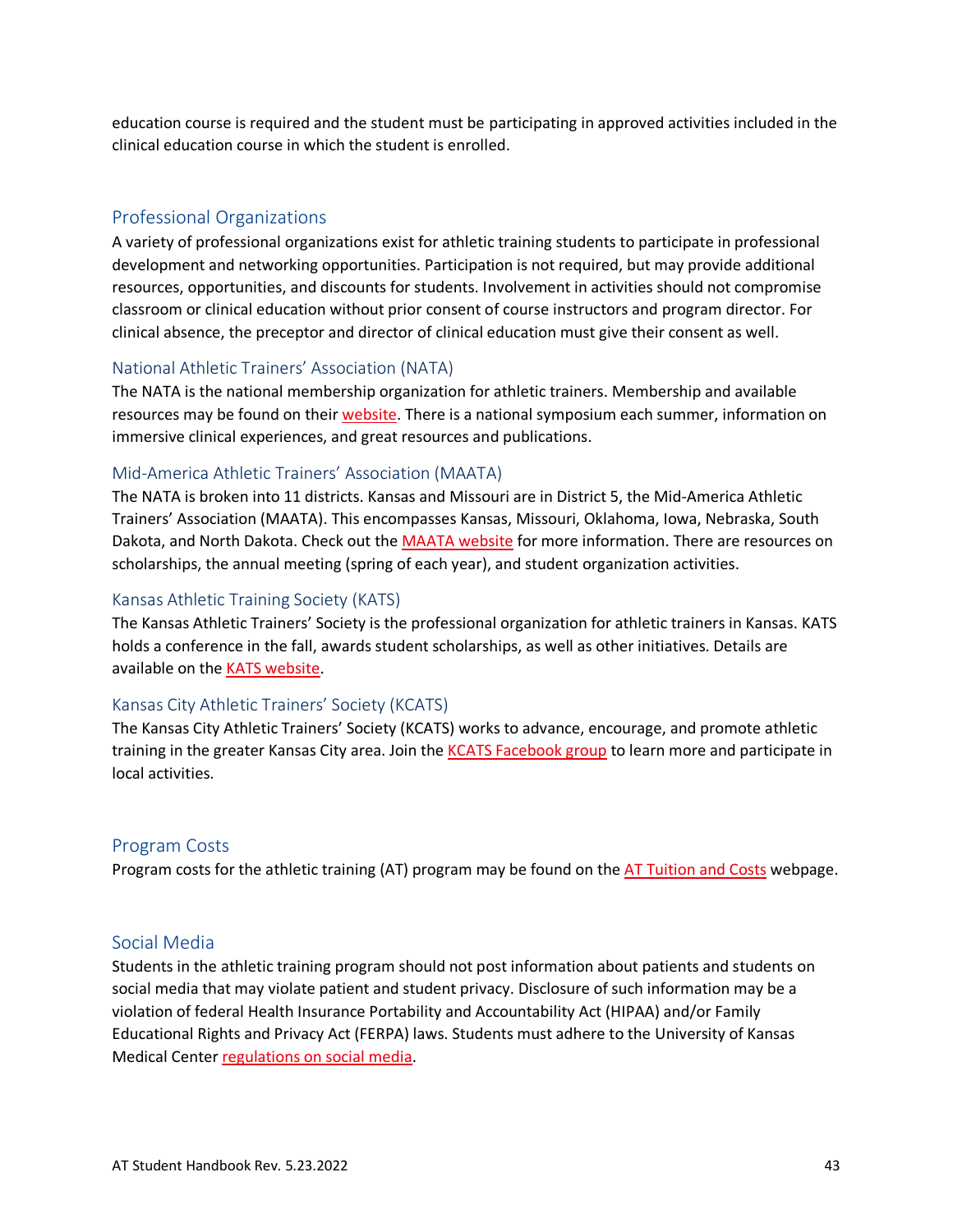#### <span id="page-49-0"></span>Student Officers and Committees

As a new program, the athletic training (AT) program has not yet established student officers and/or a student organization. Until such roles are initiated, the AT program will solicit feedback and input from all AT students regarding programmatic topics and departmental student representation.

Students in the initial cohorts are encouraged to propose what the structure should look like. This includes a student organization, organization and/or class officers, etc. The AT program understands this will be an evolving process.

#### <span id="page-49-1"></span>PTRSAT Teaching Labs and Locker Room

Students may use any of the Physical Therapy, Rehabilitation Science, and Athletic Training (PTRSAT) teaching lab rooms, 1010 SON and 1020 SON, for review sessions or special projects, provided that no one has previously reserved the room. There is an online reservation calendar in outlook - students wishing to reserve a lab room should contact Allison Michel [\(amichel@kumc.edu\)](mailto:amichel@kumc.edu) for assistance.

The lab rooms are secured with badge entry. *Students using the lab rooms should leave them clean and orderly at all times.* Failure to pick up trash, straighten, and sanitize the room will result in the lab rooms being made unavailable for the remainder of the semester. Do not disturb classes in session. Use of rooms is restricted to educational purposes.

Next to the teaching labs is a PTRSAT Locker Room. Students, along with PTRSAT faculty, graduate teaching assistants, and staff, have access to this room through badge access. Please do not use more than one locker per person. Lockers are not assigned to students; lockers are first-come, first-serve each day. Lockers are intended for daily use, with contents emptied at the end of the day. However, if a student wishes to keep items in a locker overnight, that is their decision to make. Please do not leave food in a locker overnight. It is at the student's discretion whether to lock their locker or not. Locks are not provided by the PTRSAT department; student's must provide their own lock. *Students are responsible for maintaining the safety and security of their personal items, and the PTRSAT department is not responsible for lost or stolen items.* 

The University and PTRSAT reserve the right to open lockers at any time, if deemed necessary by the department chair, athletic training program director, or university security.

#### <span id="page-49-2"></span>Technical Standards

The University of Kansas Medical Center Master of Science in Athletic Training program intends for its graduates to become competent and compassionate health care providers who are capable of entering the profession and meeting all requirements for credentialing as athletic trainers. Students are expected to develop a robust knowledge base and the requisite clinical skills, with the ability to appropriately apply their knowledge and skills, effectively interpret information, and contribute to patient-centered decisions across a broad spectrum of situations and settings related to athletic training.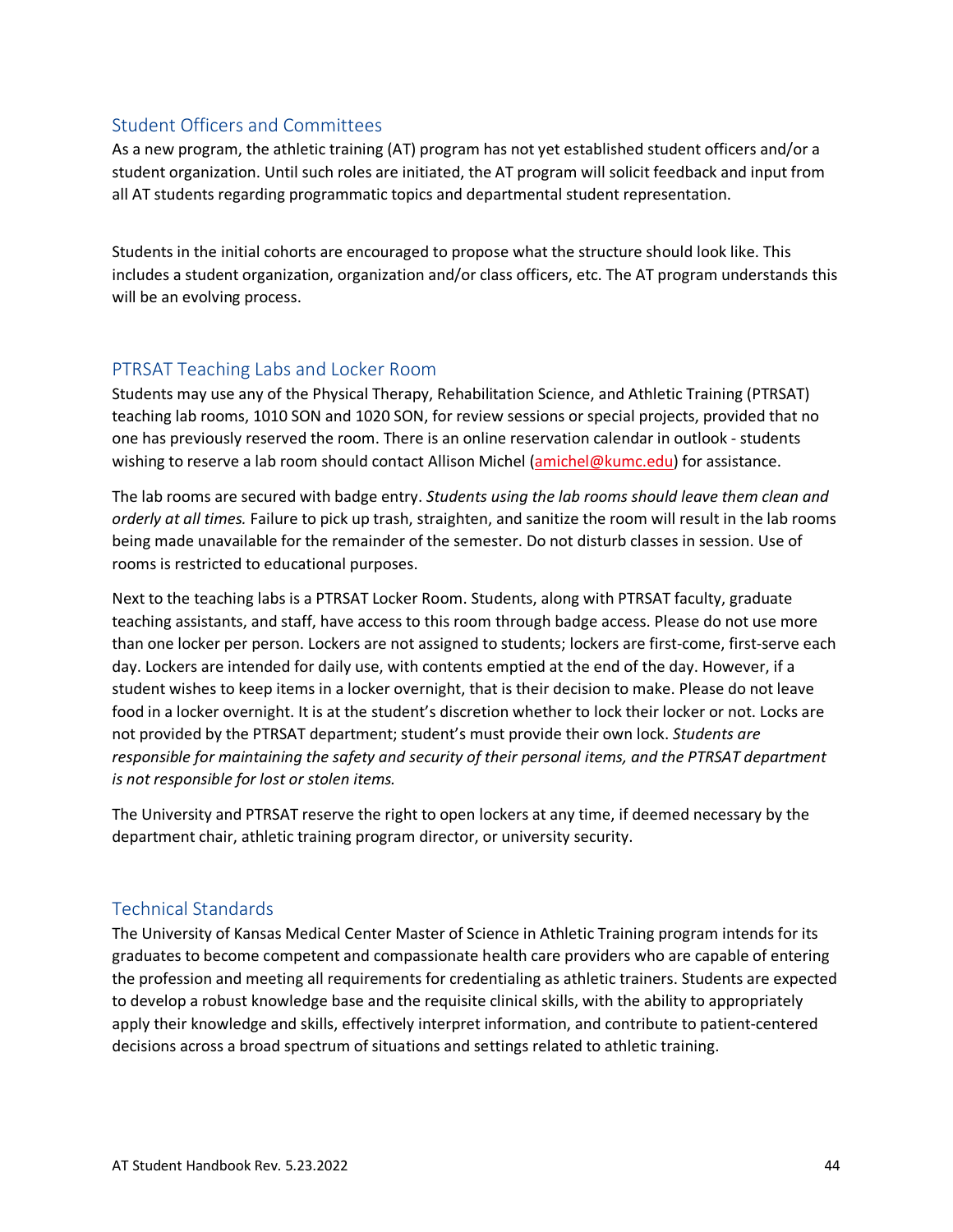The following technical standards, in conjunction with the academic standards, are requirements for admission, retention, and graduation. The term "candidate" refers to candidates for admission to the athletic training program as well as current athletic training students who are candidates for retention and graduation. The University of Kansas Medical Center Master of Science in Athletic Training program maintains a strong commitment to equal educational opportunities for qualified students with disabilities who apply for admission to the program or who are already enrolled. The technical standards are not intended to deter any candidate for whom reasonable accommodation will allow the fulfillment of the complete curriculum. Candidates with disabilities are encouraged to contact the *Academic Accommodations Office at (913) 945-7035 or* [cukoko@kumc.edu](mailto:cukoko@kumc.edu) early in the application process to begin a confidential conversation about what accommodations they may need to meet these standards. This process is informed by the knowledge that students with varied types of disabilities have the ability to become successful health professionals.

**Observation:** Candidates must acquire information as presented through demonstrations and experiences in the foundational sciences. Candidates must also:

- Evaluate patients\* accurately and assess their relevant health, behavioral, and medical information.
- Obtain and interpret information through a comprehensive assessment of patients, correctly interpret diagnostic representations of patients' physiologic data, and accurately evaluate patients' conditions and responses.

**Clinical Skills:** Candidates must perform physical examinations and diagnostic maneuvers. These activities require some physical mobility, coordination of both gross and fine motor neuromuscular function, balance, and equilibrium. Candidates must also:

- Provide general care and emergency treatment for patients and respond to emergency situations in a timely manner.
- Meet applicable safety standards for the environment and follow universal precaution procedures.

**Communication:** Candidates must exhibit interpersonal skills to enable effective caregiving of patients/clients. Candidates must also:

- Communicate effectively with all members of a multidisciplinary health care team, patients/clients, and those supporting patients/clients, in person and in writing.
- Clearly and accurately record information and accurately interpret verbal and nonverbal communication.

**Clinical Reasoning:** Candidates must effectively interpret, assimilate, and understand complex information required to function within the athletic training curriculum. Candidates must also:

- Comprehend three-dimensional relationships and understand the spatial relationships of structures.
- Effectively participate in individual, small-group, and lecture learning modalities in the classroom, clinical, and community settings.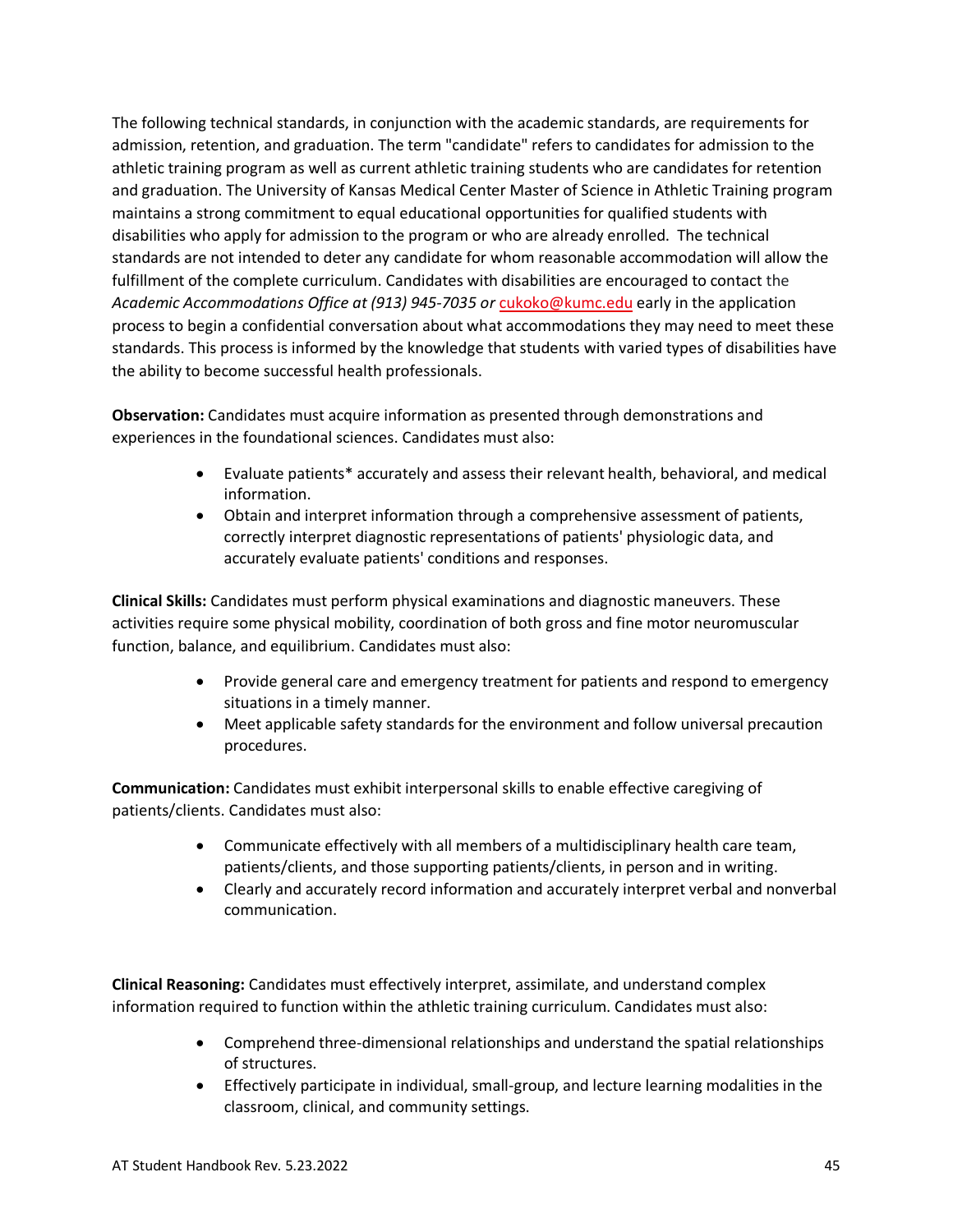- Learn, participate, collaborate, and contribute as a part of a team.
- Synthesize information both in person and via remote technology.
- Interpret causal connections and make accurate, fact-based conclusions based on available data and information.
- Formulate a hypothesis and investigate potential answers and outcomes.
- Reach appropriate and accurate conclusions.

**Judgment:** Candidates must exercise good judgment; promptly complete all responsibilities attendant to the diagnosis and care of patients; and develop mature, sensitive, and effective relationships with patients. Candidates must also:

- Effectively handle and manage heavy workloads, function effectively under stress.
- Adapt to changing environments, display flexibility, and learn to function in the face of the uncertainties inherent in the clinical problems of patients.

Behavioral and Social Attributes: Candidates are expected to exhibit professionalism, personal accountability, compassion, integrity, concern for others, and interpersonal skills. Candidates must:

- Accept and apply feedback.
- Respect boundaries.
- Care for all individuals in a respectful and effective manner regardless of race, color, ethnicity, religion, sex, national origin, age, ancestry, disability, status as a veteran, sexual orientation, marital status, parental status, gender identity, gender expression, genetic information, or any other protected status.

**Professional Expectations:** Candidates must understand, and function within, the legal and ethical aspects of the practice of athletic training. Candidates must also:

- Maintain and display ethical and moral behaviors commensurate with the role of an athletic trainer in all interactions with patients, faculty, staff, students, and the public.
- Maintain interest and motivation throughout the educational processes.

\*The term "patient" throughout the document, refers to both patients and clients as referenced in the [CAATE Pursuing and Maintaining Accreditation and 2020 Standards for Professional Masters Programs.](https://caate.net/wp-content/uploads/2020/11/Pursuing-and-Maintaining-Accreditation-AND-Guide-to-2020-Standards-FInal_Oct-2020.pdf)

*Revised by KUMC Office of Student Affairs, Office of General Counsel, Academic Accommodation Services and AT program: 11-2020.*

#### <span id="page-51-0"></span>Technology Requirements

•

The University of Kansas Medical Center's School of Health Professions supports either Windows 10 based computes or Apple/Mac computers. Students are responsible for having a primary computing device that meets the minimum requirements. The following will **not** meet the minimum necessary to complete the required coursework as a primary computing device: iPad, Chromebook, Netbook, Linuxbased computer, Android tablet, or any type of smartphone. These non-computer devices are **NOT**  allowed for non-proctored remote or online testing.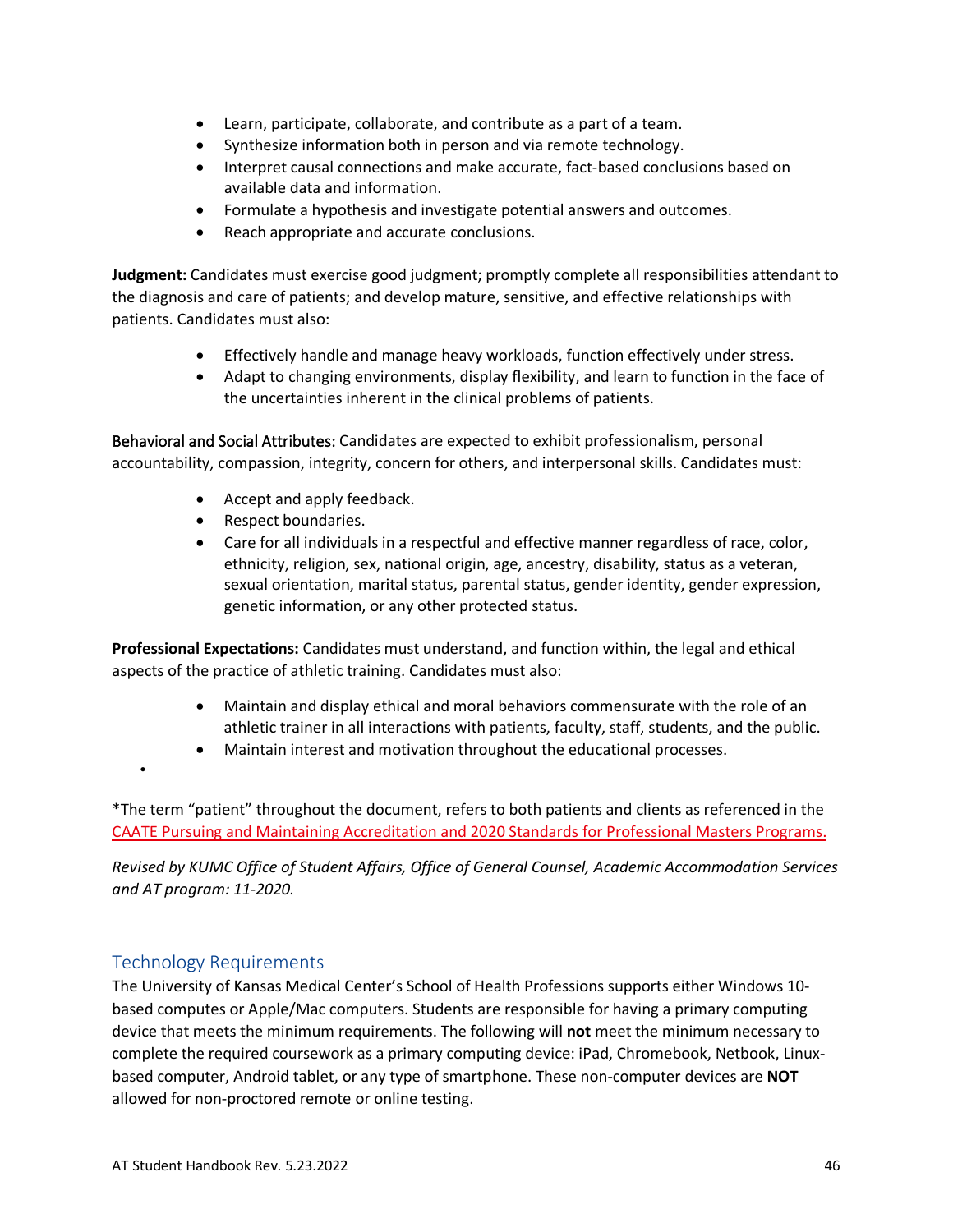The athletic training curriculum incorporates the following tasks:

- Accessing and downloading course files (e.g., documents, presentations, videos, etc.)
- Uploading assignment files (e.g., documents, presentations, videos, etc.)
- Taking quizzes and exams
- Posting to discussion boards
- Accessing resources through different browsers
- Taking notes/annotating resources
- Presenting student created files/media through a data projector
	- o Our lecture halls and classrooms are equipped with Windows PCs for use by presenters
- Live Blackboard Collaborate sessions
- Use of non-KUMC online learning resources
- Accessing the internet

It is the student's responsibility to maintain a backup of all work. It is strongly suggested student's use an online backup service (e.g., Dropbox, Google Drive, OneDrive) or, at a minimum, use of an external hard drive.

Regardless of the choice of computing platform, minor compatibility issues arise if instructors or peers are using a different platform. Assistance with addressing basic computing is available from Information [Technology and the Jayhawk Tech Clinic.](https://www.kumc.edu/information-technology.html)

#### <span id="page-52-0"></span>Venue-Specific Expectations

#### Critical Incident Response (Emergency Action Plan)

The athletic training program adheres to the University of Kansas Medical Center (KUMC) policies and procedures fo[r emergency management and preparedness.](https://kumed.sharepoint.com/sites/mykumc/em) All personnel (including students) should know the procedures for the various buildings they spend time in. At a minimum, the student should be familiar with the critical incident response procedure for a fire and [tornado](https://www.kumc.edu/emergency-management/emergency-procedures/inclement-weather/tornado.html) for all office, classroom, and laboratory locations.

- Fire: evacuation routes are posted by elevators and/or water fountains on each floor
- [Pre-determined Tornado Shelter Locations](https://www.kumc.edu/documents/emergmgmt/Tornado%20Shelter%20Locations%20Updated%202018.pdf)

#### Emergency Management Updates

#### *RAVE Text Messaging*

Check out [this website](https://kumed.sharepoint.com/sites/mykumc/em/Pages/Campus-Emergency-Communications-Overview.aspx) to sign-up or update account and ensure emergency-related text messages will be received.

#### *RAVE Guardian*

A [mobile phone app](https://www.kumc.edu/emergency-management/campus-emergency-communications/rave-guardian.html) that provides real-time interactive features that create a virtual safety network of friends, family, and Campus Safety, while improving communication across the community.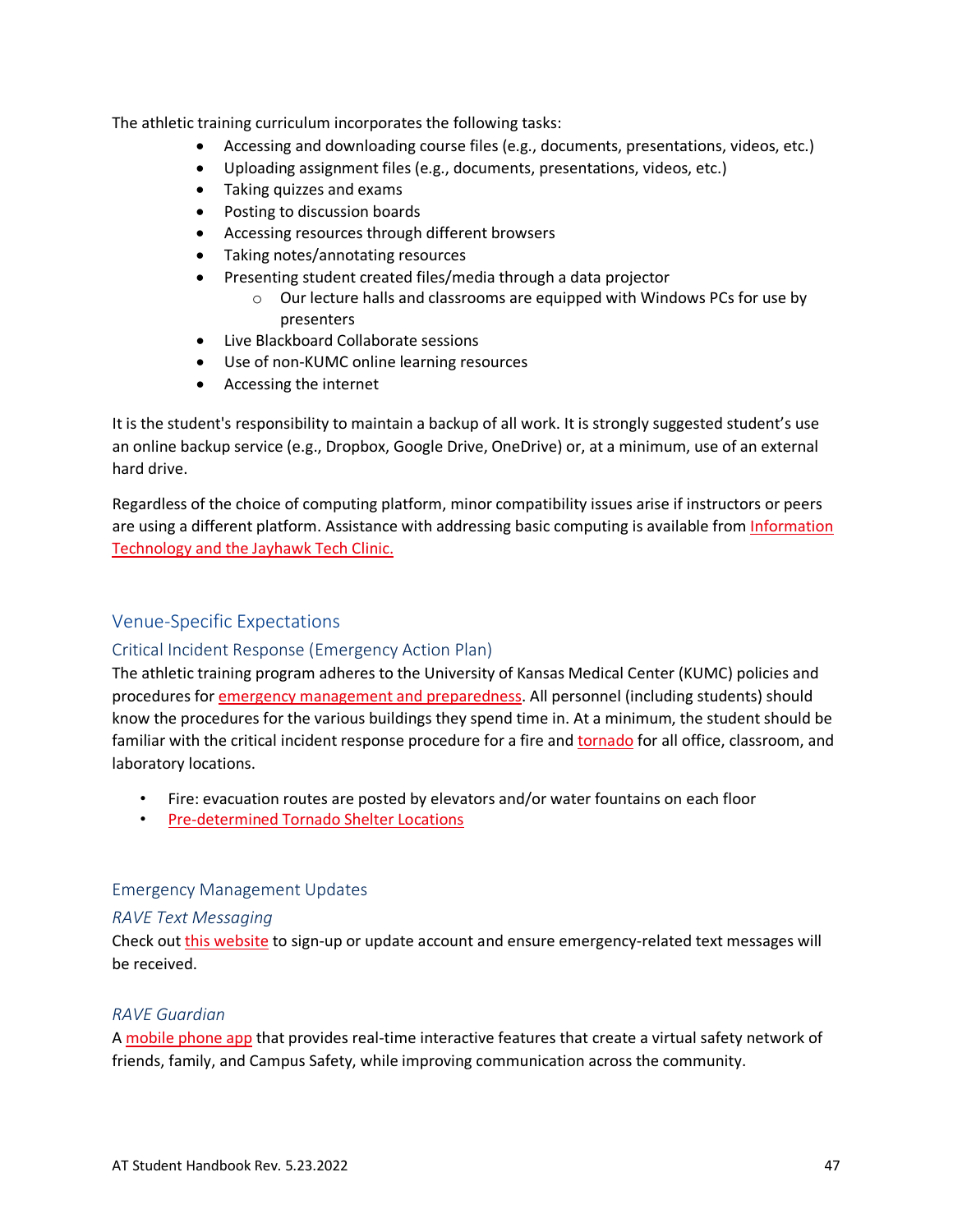#### *KUMC links*

The following links may be useful for KUMC related information:

- [Emergency Management Department](https://www.kumc.edu/emergency-management.html)
- [Emergency Communications on Campus](https://www.kumc.edu/emergency-management/campus-emergency-communications.html)
- [Active Shooter or Active Threat](https://kumed.sharepoint.com/sites/mykumc/em/Pages/Active-Shooter-Active-Threat.aspx)
- [Bomb Threat and Suspicious Package](https://kumed.sharepoint.com/sites/mykumc/em/Pages/Bomb-Threat-and-Suspicious-Package.aspx)
- [Inclement Weather](https://www.kumc.edu/emergency-management/emergency-procedures/inclement-weather.html)

#### Clinical Education Expectation

Orientation of the policies and procedures of each clinical site, and individual venues, must include, but is not limited to, the following areas:

- Critical incident response procedures (i.e., emergency action plans)
- Blood-borne pathogen exposure plan
- Communicable and infectious disease policies
- Documentation policies and procedures
- Patient privacy and confidentiality protections
- Plan for clients/patients to be able to differentiate practitioners from students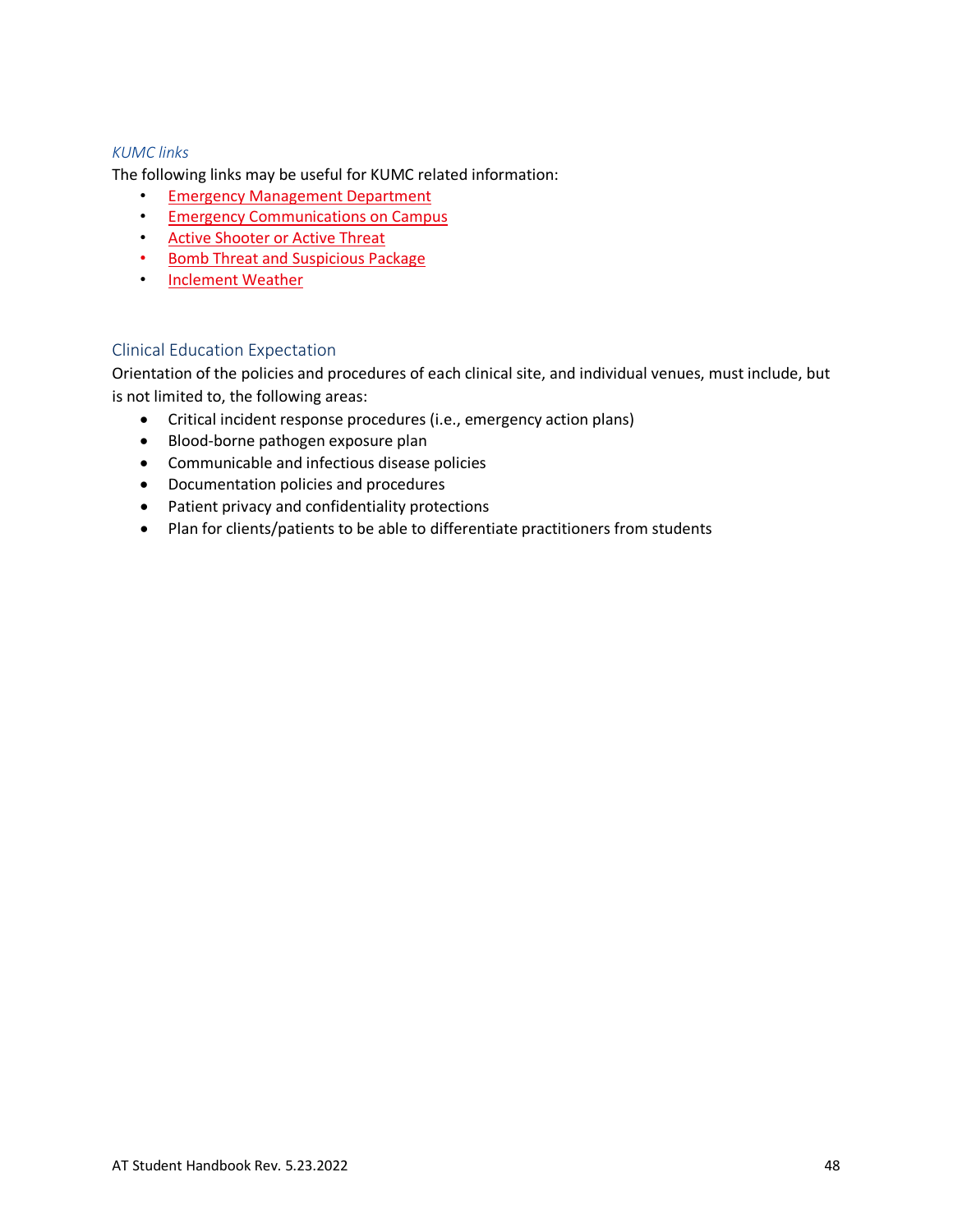### *Section IV*

*Athletic Training Clinical Education*

<span id="page-54-0"></span>•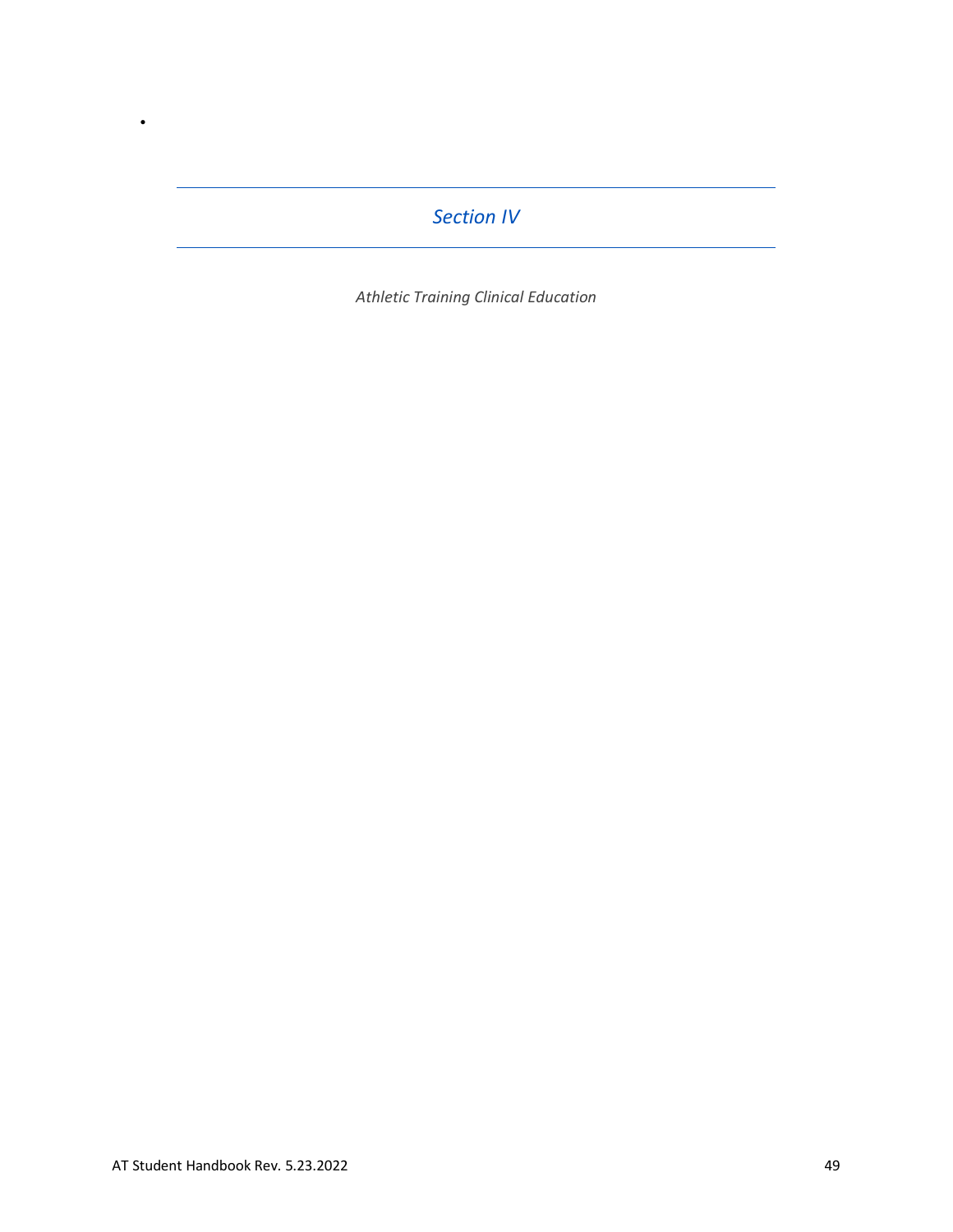# <span id="page-55-0"></span>Clinical Education

#### <span id="page-55-1"></span>Overview of Clinical Education Process

A primary goal of the clinical education curriculum is to build competency in generalist athletic training (AT) practice through AT clinical experiences, simulation, and/or supplemental clinical experiences. The AT program, based on the Commission on the Accreditation of Athletic Training Education (CAATE) Standards, will provide AT students with clinical education opportunities that includes, but are not limited to, patients:

- across the lifespan (e.g., pediatric, adolescent, adult)
- of different sexes and/or gender identities
- of different socioeconomic statuses
- of varying levels of physical and/or mental ability
- who participate in sport and non-sport activities (e.g., team/individual sports, occupational, recreational activities, performing arts)
- who have a variety of health conditions (e.g., emergent, primary care, orthopedics, behavioral health, pediatrics, performance enhancement)

AT students will complete AT clinical education opportunities - integrated clinical education (ICE) and clinical experiences (CE) - over the course of the curriculum. Before the AT student begins an ICE or an immersive experience, an in-person or virtual meeting is held to review:

- Course syllabus
- Rules, regulations, and processes in preparation for the clinical education opportunity
	- $\circ$  All information related to each clinical site (e.g., emergency action plans, blood borne pathogen exposure plan, documentation policies) is available through the clinical education database (i.e., EXXAT).
	- $\circ$  Students are expected to review their assigned clinical site documentation [available on the clinical education database (i.e., EXXAT)] prior to beginning at their clinical site.
- Professional behavior and expectations
- Required paperwork
- Site communication
- Assessment training

The AT director of clinical education (DCE) will ensure AT students and clinical sites have all proper documentation prior to the student beginning at the clinical site. Documentation includes:

- For clinical sites:
	- o Affiliation agreement or memorandum of understanding
	- o Updated policies and procedures, including but not limited to:
		- Venue specific critical incident response policies and procedures (i.e., emergency action plans)
		- Blood-borne pathogen, communicable/infectious disease prevention and post-exposure plan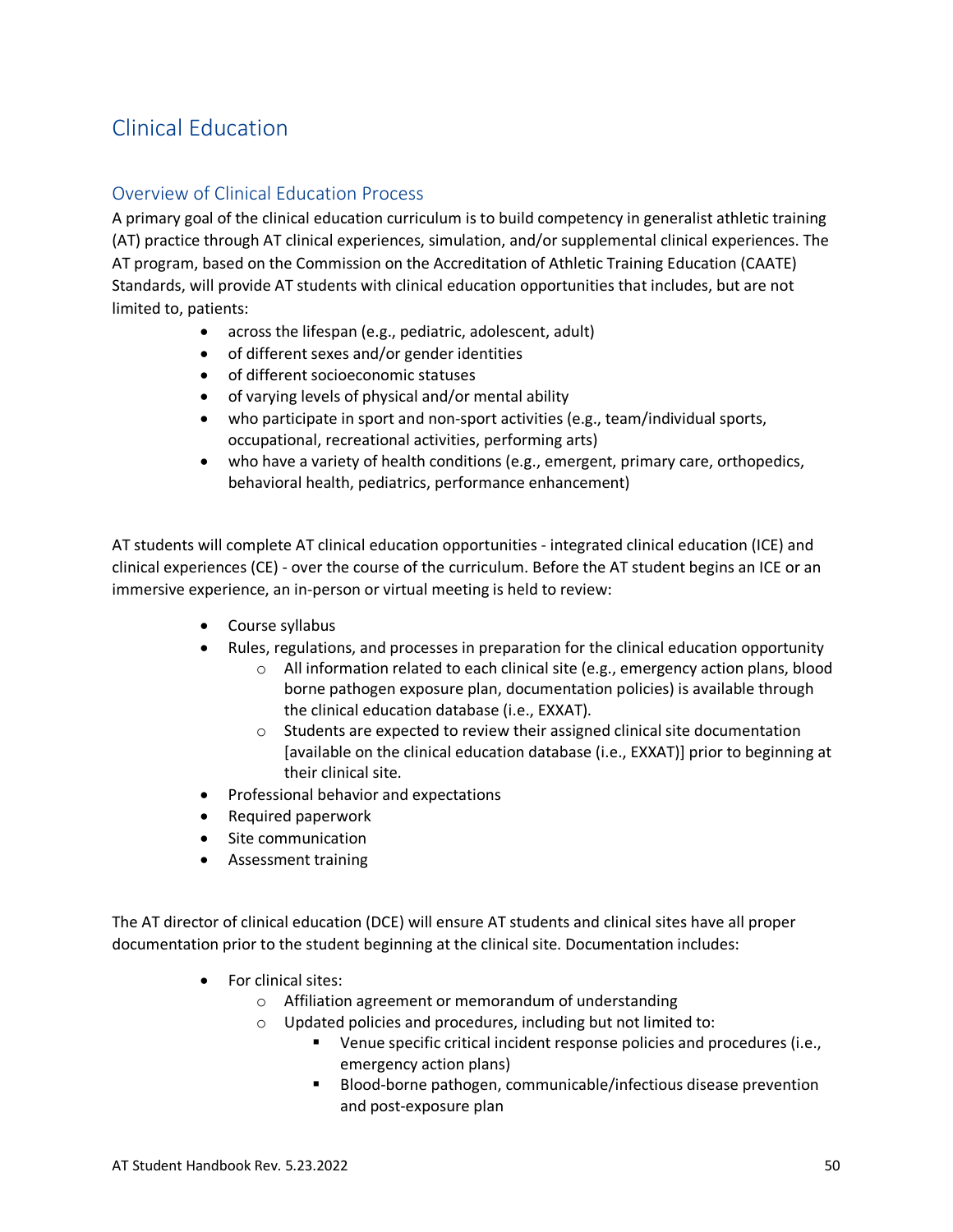- Documentation policies and procedures
- **Patient privacy and confidentiality protections**
- Verification of safety check and calibrated therapeutic equipment
- o Verification student has been oriented to the clinical site its policies and procedures
- o Verification of annual preceptor training
- o Verification that preceptor is in good standing with licensing and/or certification board(s), as applicable to their profession
- o Verification of preceptor annual contemporary expertise table update
- For students:
	- o Verification of student's liability insurance
	- o Verification of student's annual blood-borne pathogen training
	- o Verification of student's privacy training (HIPPA and FERPA)
	- o Verification of student's emergency cardiac care training
	- o Verification of student's background check
	- o Verification of student's drug screening
	- o Student's signed technical standard form
	- o Any additional documentation required by the site (e.g., verification of immunizations)

#### <span id="page-56-0"></span>Integrated Clinical Education (ICE)

The AT program provides integrated clinical education (ICE) opportunities that are concurrent to didactic coursework. ICE facilitates the development and translation of professional AT behaviors and practical skills to clinical settings. Students complete ICE at specific identified partnering facilities during four semesters within the AT curriculum. ICE assignments are made each semester by the DCE and are communicated to students at least four weeks prior to the assigned start date. The DCE, in consultation with the preceptor, is responsible for managing the supervision, evaluation, and grading of student performance. Students rotate through designated sites as determined by the DCE. The schedule generally by semester is as follows:

#### Semester 2: ATTR 713 Integrated Clinical Education I

Students enroll in 2 credit hours for the fall semester that includes pediatric sports medicine clinical education opportunities.

#### Semester 3: ATTR 723 Integrated Clinical Education II

Students enroll in 2 credit hours for the spring semester that includes adult sports medicine clinical education opportunities.

#### Semester 4: ATTR 793 Integrated Clinical Education III

Students enroll in 1 credit hour for the summer semester generally, during the month of June (may include performance center/clinic, health clinic, urgent care).

#### Semester 5: ATTR 863 Integrated Clinical Education IV

Students enroll in 1 credit hour for the fall semester and complete a clinical education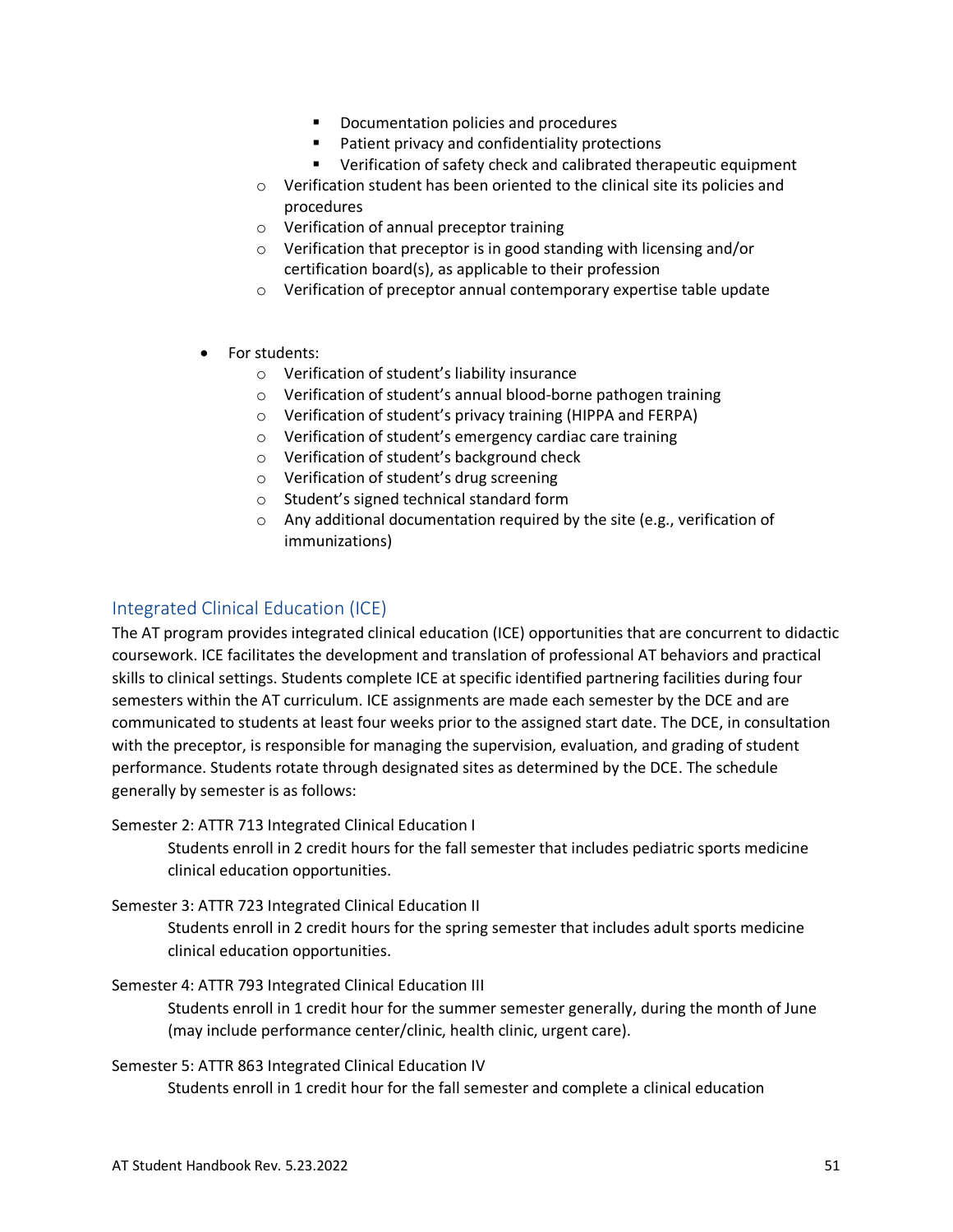opportunity, generally, between October and December.

#### <span id="page-57-0"></span>Clinical Experience (CE)

To graduate clinically competent ATs, it is important to provide clinical experience (CE) that are immersive in nature and correspond with the student's didactic competence. In accordance with the CAATE standards, immersive opportunities are designed to allow AT students to experience the totality of care provided by ATs during day-to-day and week-to-week operations. Immersive opportunities occur during the summer (semester 4, CE I), fall (semester 5, CE II), and spring (semester 6, CE III) semesters in the second year of the AT program.

Each immersive opportunity is a course (CE I-III) in the overall curriculum. Each course has a syllabus listing goals and objectives and carries credit hours based upon the amount of the time spent in the clinics. The total immersive opportunities spans approximately 28 weeks in the form of three separate courses. The schedule generally by semester is as follows:

Semester 4: ATTR 813 Clinical Experience I

Students enroll in 2 credit hours for the summer semester and complete a mini-immersive experience.

Semester 5: ATTR 843 Clinical Experience II

Students enroll in 4 credit hours for the fall semester and complete an immersive experience, generally between August and October.

#### Semester 6: ATTR 883 Clinical Experience III

Students enroll in 8 credit hours for the spring semester and complete a semester long immersive experience that includes a clinical site in which the AT student identifies as a future career setting.

#### <span id="page-57-1"></span>Clinical Education Student Assignments

AT students are assigned to a variety of clinical settings based on their educational needs and interests. **Educational opportunities and clinical placements are not prejudicial or discriminatory.** The AT student to preceptor ratio will not exceed 3 to 1.

The School of Health Professions and Department of Physical Thearpy, Rehabilitation Science, and Athletic Training has contractural arrangements with facilities across the United States. Students are provided a list of current clinical sites available in the clinical education database (i.e., EXXAT) and during new student orientation. The AT student may complete a "wish list" of clinical education opportunities and will meet with the DCE to individually discuss the student's clinical education opportunity preferences. The DCE, in conjunction with the program director and faculty, if needed, will make all final decisions about student clinical assignments. The DCE is responsible for maintaining documentation of all students' clinical education opportunities to ensure each student is provided adequate and appropriate clinical education opportunities and ensure integration and synthesis of didactic information. Documentation of all clinical site placements are maintained in the AT student's record.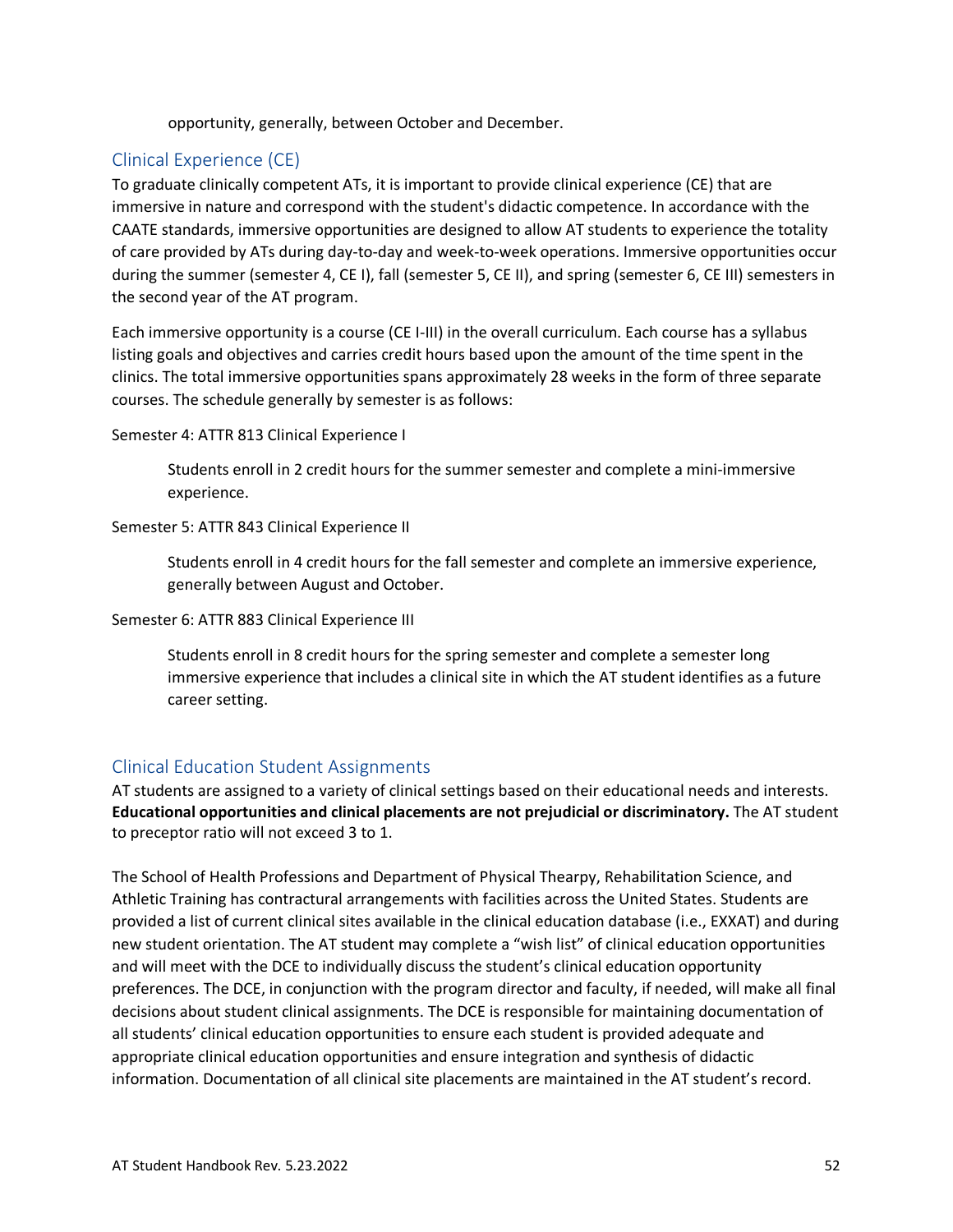#### COVID-19 Vaccine Status Impact on Student Activities

The University of Kansas Medical Center encourages students to receive the COVID-19 vaccine. The University of Kansas programs will assign students to clinical or other programmatic activities without regard to thei[r COVID-19 vaccine immunization status](https://www.kumc.edu/academic-and-student-affairs/departments/student-health-services/policies-and-procedures/covid-vaccine-policy.html) unless it is a requirement of the third-party site.

Students may not decline an assignment due to being unvaccinated unless specific accommodations have been requested and granted pursuant to the *[Students with Disabilities Policies and Procedures](https://kumc-publicpoliciesandprocedures.policystat.com/policy/9387972/latest/)  [Manual](https://kumc-publicpoliciesandprocedures.policystat.com/policy/9387972/latest/)* or the *[Religious Accommodations Process.](https://www.kumc.edu/compliance-services/office-of-compliance/equal-opportunity-office/discrimination/religious-accommodation.html)* If a third-party site requires students to be vaccinated to participate in a clinical or programmatic activity, unvaccinated students would be precluded from participating.

#### ICE Assignments

The DCE will assign AT students to ICE opportunities. For first year AT students, assignments for the first ICE course will be made during summer semester 1. For all ICE courses, assignments will be made, and students and preceptors notified at least 4 weeks prior to the start.

#### CE Assignments

For upcoming second year AT students, a class meeting is held in semester 3 (typically January) to provide students with information about CE opportunities starting in the summer semester (semester 4) and throughout the next year (semester 5 and 6). Students may submit a "wish list" on EXXAT by March 1. Students are matched to clinical sites by the DCE. The DCE, in conjunction with the program director and faculty, if needed, will make all final decisions about clinical experience assignments. An individual email is sent for the semester to all students and preceptors. Clinical experience assignments are made a minimum of 6-8 weeks prior to the start, to allow for adequate planning.

#### Travel and Expense Expectations

Due to the requirements of clinical practice in rural Kansas and in a variety of settings that are not always available in the local region, students may need to travel outside the metropolitan area. In the case of immersive experiences, students may choose to travel outside Kansas or Missouri. Students must understand the additional responsibilities and obligations that are required during clinical education opportunities. These responsibilities include provision for reliable transportation, living expenses (housing, meals, etc.) and other potential expenses like meeting the dress code or additional background checks and drug screenings. Financial aid planning should include an expense budget for clinical education opportunities. The estimated cost may vary significantly from student to student and between experiences. Students are responsible for their own transportation and living arrangements related to clinical experiences unless otherwise supported by the clinical facility.

#### <span id="page-58-0"></span>Supervision of Clinical Education

When an AT student is completing an ICE or CE the AT student must be supervised by a preceptor who is certified and credentialed to practice as an AT or physician in the state. Preceptors will have at least one year of clinical practice before undertaking the supervision of AT students. All preceptors are expected to supervise, instruct, and mentor AT students.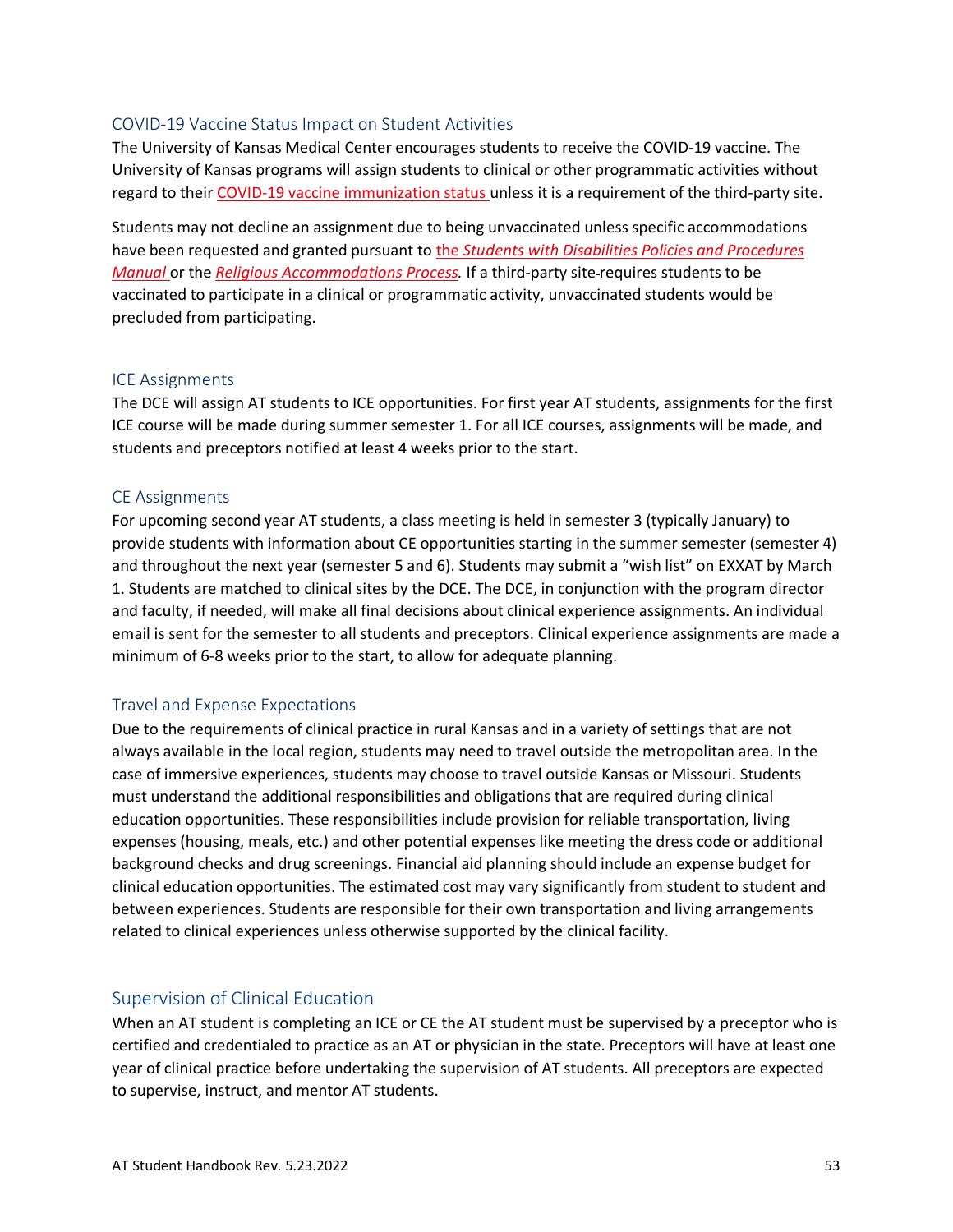Preceptors assume responsibilities as agreed to between the university and the clinical site. The responsibilities of academic faculty and preceptors must be clearly understood by both parties to facilitate appropriate, meaningful learning experiences for students. The DCE is responsible for providing preceptors with adequate information about the AT student's knowledge and expertise at the time the student is scheduled to be at the clinical site. Preceptors are expected to assign patients and clinical tasks to AT students according to the level of the student's knowledge and skills. The preceptor is responsible for evaluating the student's performance using the assessment tool(s) provided by the AT program.

Preceptors will assess the student's ability to practice in the clinical setting safely, responsibly, and professionally. If a preceptor determines the student is unable to meet these criteria, the preceptor may relieve the AT student as necessary and immediately notify the DCE. Efforts are made to encourage the preceptor to notify the DCE of student problems as they occur, rather than at the end of a clinical education opportunity (e.g., ICE or CE), so that remediation strategies may be instituted in time to be of benefit to the student. The DCE will meet with the preceptor and student to determine an appropriate approach to correct the problem(s). If the problem can be corrected, the AT student will be allowed to resume the clinical experience. If the problem cannot be resolved to the satisfaction of the clinical site/preceptor, student, and AT program/university, the student will be removed from the clinical site. Documentation of meetings will be placed in the student's online record. Remediation of any clinical education component is determined at the discretion of the DCE in consultation with the preceptor, program director, and/or PTRSAT department chair, as appropriate. At any time, either the clinical site/preceptor or the AT program may decide to remove the student from the clinical site.

### <span id="page-59-0"></span>Grading and Student Evaluation of Clinical Education

ICE and CE courses are graded using a combination of a traditional grading scale (A, B, C, D, F, I) for ICE I-IV and pass/fail (satisfactory/unsatisfactory) for CE I-III and is the sole responsibility of the DCE.

Satisfactory completion is based on the specific criteria outlined in the syllabus for each clinical education course and the associated clinical education opportunities including:

- Materials submitted by students for fulfillment of the requirements of the clinical education course (e.g., prerequisite documentation, clinical documentation, self-assessments, student goals, student evaluation of clinical experience, student evaluation of preceptor, reflection papers).
- Preceptor(s) assessment of the student's performance (evaluation form) including objective assessments and supporting feedback, and additional documentation such as anecdotal records and/or action plans.
- Consultation with student, preceptor, and DCE during and/or following the clinical education opportunity. Clarification is pursued for disparate assessments and feedback, incomplete or non-descript assessments, and/or scoring below performance expectations for the student's level in the program.
- Absence of critical, problematic, or repetitive deficiencies/events.

Each ICE and CE course syllabus is available on EXXAT and on Blackboard (program learning management system) in the class folder. Course syllabi outline student performance expectations,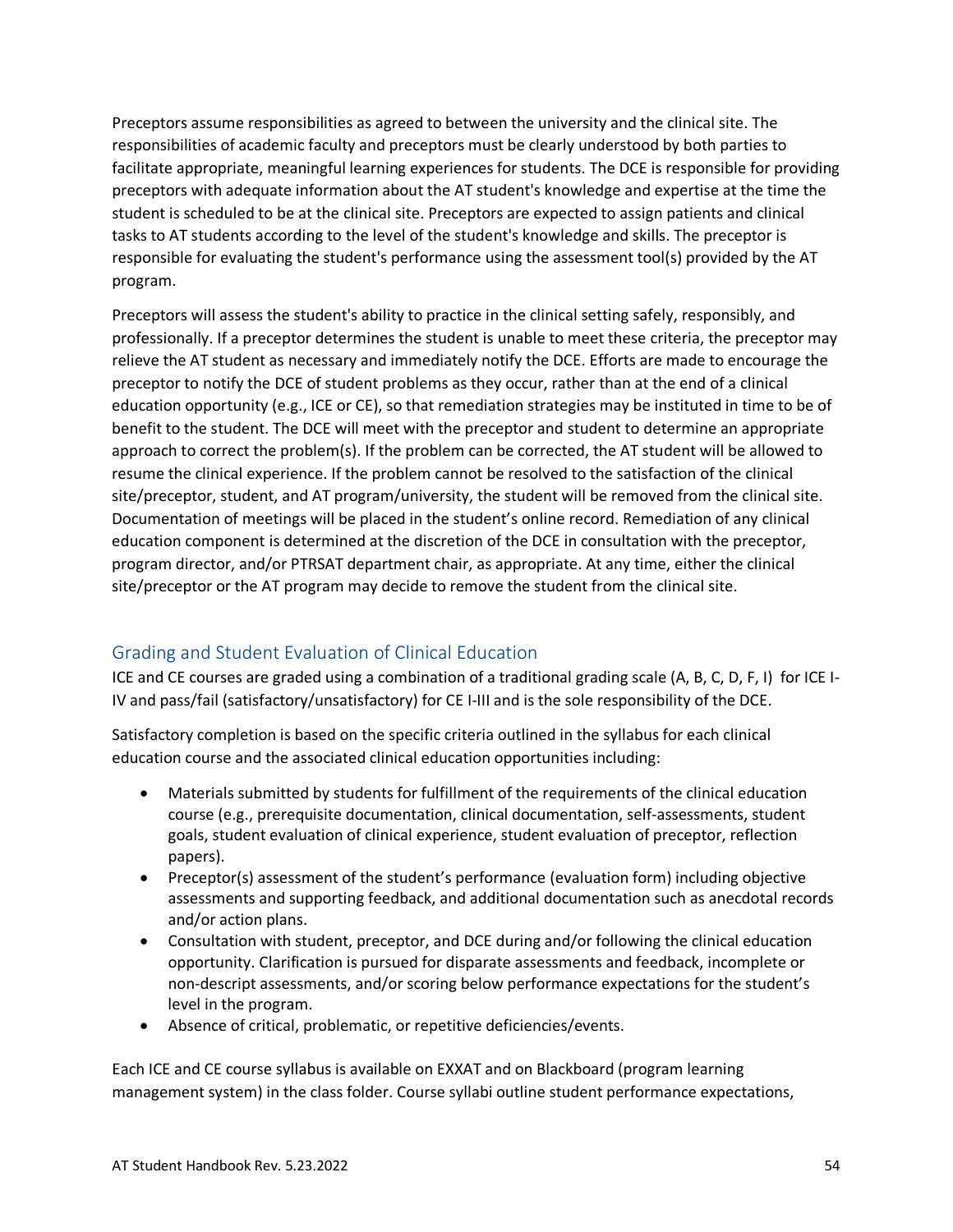grading criteria, and professional behavior standards. Within the first week of beginning each clinical experience (ICE or CE), AT students are prompted by the DCE to submit all required information related to orientation for their clinical site through the clinical education database (i.e., EXXAT). This includes but is not limited to the following:

- Student Affiliation Profile (ensure profile is current and updated)
- Student Orientation Checklist

The DCE reviews all student performance evaluations during the midterm timeframe and arranges site visits, as needed, for student issues and clinical program evaluation (routine site visits). Following the completion of each ICE or CE, students submit course requirements (per syllabus) and the DCE checks for the submission of student requirements. When the student completes the clinical experience, the DCE analyzes the scoring of the grading instrument, the preceptor feedback and discussion with the student and/or preceptor (if needed) to determine the student's performance level. This, in addition to the successful completion of any syllabus assignments determines the student's grade. If there are questions about the grade assigned, changes will be determined by the DCE after discussion with the student and/or the preceptor. Any further determination will be referred according to department policy.

#### <span id="page-60-0"></span>Supplemental Clinical Experience

AT students may obtain supplemental clinical experience from any healthcare provider (non-AT or nonphysician). These opportunities do not fulfill the requirements for AT clinical experience related to the core competencies, as defined by CAATE. Supplemental clinical experience can be used to facilitate multi-disciplinary or interprofessional approaches to patient care. Examples of supplemental clinical experience may include, but are not limited to, experiences with emergency medical technicians, strength and conditioning specialists, nutritionists, chiropractors, nurse practitioners, occupational therapists, or physical therapists.

#### <span id="page-60-1"></span>Attendance and Absences

As part of the professional education process for AT students, prompt, regular attendance is expected during clinical education opportunities. Students must arrive at all clinical education opportunities on time and prepared. The student must adhere to the schedule, established in conjunction with the program and preceptor, at all times.

#### Excused Absences

All absences must be requested using the absence request form and submitted on EXXAT. Excused absences must be arranged and approved in advance by the DCE and the preceptor at the clinical site. During ICE, students will be expected to arrange make up time for any sessions missed. During immersive CE, if the student has an excused absence, the student and preceptor will make a plan for additional hours either by extended day or weekend hours. It is at the discretion of the clinical site whether this is acceptable. Students are strongly discouraged from absences during an immersive CE, including time off for job interviews.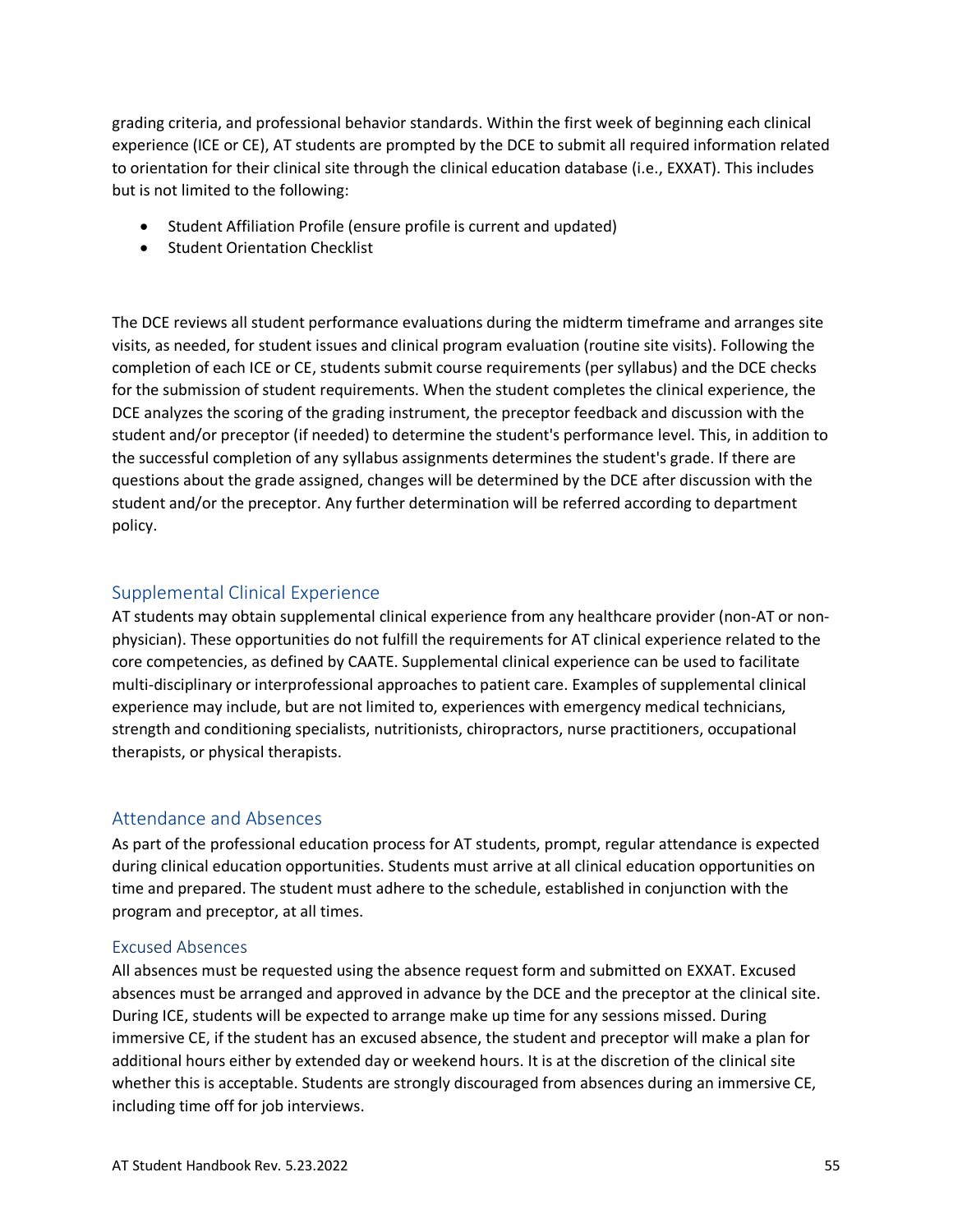In general, a student may be allowed up to three days of excused absence per semester for unanticipated absences including sick days, immediate family funeral leave, or facility closure. **Vacation time or interview time is NOT considered an excused absence**. The excused absence time may need to be made up if the student requires the clinical time to meet performance expectations. It is standard that students attempt to make up any time missed.

In the event of illness, the student must notify the preceptor and DCE as soon as possible. If an illness or excused absence necessitates more than one day away from the clinical site, it is the responsibility of the student to notify the DCE as to the nature of the illness. If a student is absent for three consecutive clinical days due to illness, upon returning they must provide written assurance from a physician that they are capable of returning to assigned duties. A copy of the physician's note must be furnished to the student's preceptor and to the DCE. It is at the discretion of the DCE in concert with the preceptor as to how the missed clinical experience will be made up. In the case of prolonged absence, the clinical experience may be ended, and the student will receive an incomplete (I) for the class. A leave of absence may be sought by the student and remediation may be allowed depending on the circumstances (see Clinical Readiness after Leave of Absence below).

#### Unexcused Absences

Unexcused absences occur when the student has either failed to notify their preceptor of illness or failed to obtain permission from the preceptor prior to the absence. Any unexcused absence must be reported to the DCE by the student and preceptor immediately. More than one unexcused absence during a clinical block or opportunity, may impact the student's grade for the semester and subsequent standing in the program.

#### Tardiness

If the student is unavoidably tardy, they should notify the preceptor by telephone of the reason for the lateness. Even tardiness of a few minutes should be reported to the preceptor immediately upon arrival. The student must also report the tardiness to the DCE within 24 hours. The preceptor must report more than one episode of tardiness or leaving the facility early to the DCE for action by the athletic training faculty. Reported tardiness or leaving the facility early will not be tolerated and may impact the student's grade for the semester and subsequent standing in the program.

#### Clinical Readiness after Leave of Absence

If any student is approved to take a leave of absence (LOA) for a semester during the year prior to enrollment in immersive clinical experiences, a plan will be established upon return from the LOA to encourage student readiness for immersive experiences. This plan will be developed on a case-by-case basis through discussion among the athletic training faculty with input from the student. Strategies to encourage student readiness may include participation in departmental clinical activities, auditing of previously taken clinical courses, review and/or taking of comprehensive examinations, targeted learning conversations, clinical simulations, and/or other identified strategies. The developed plan will be communicated in writing via a learning contract that is signed by the student. Students will be required to satisfactorily complete, as determined by the athletic training faculty, all activities prior to enrollment in the immersive clinical experience courses.

Per the policy of the Office of Graduate Studies, three is the maximum numbers of semesters (or one year), including the summer semester, for a single LOA request. In extenuating circumstances, LOA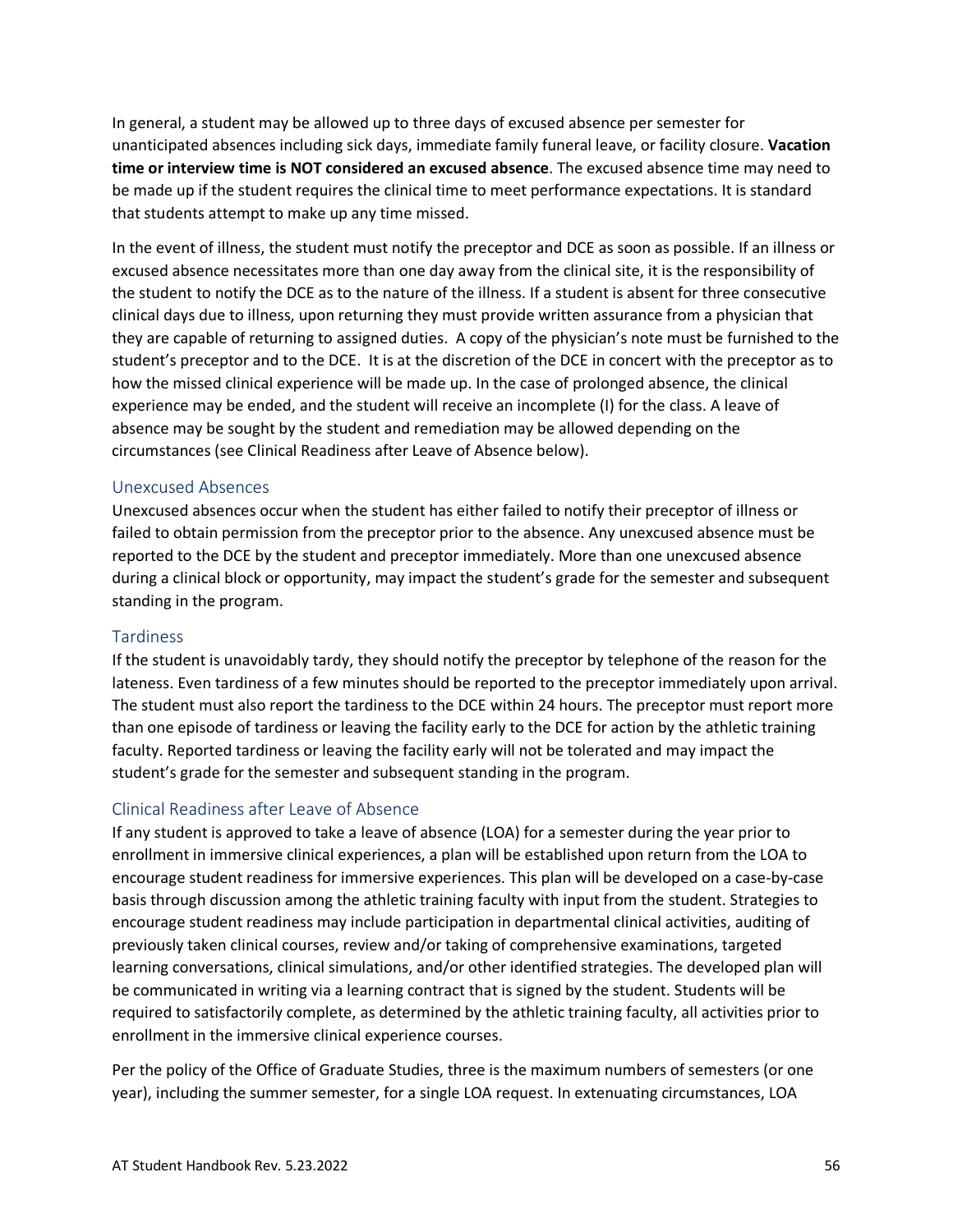requests for additional semesters will be considered on a case-by-case basis. In no circumstances will more than two years of consecutive LOA requests be approved.

#### <span id="page-62-0"></span>Clinical Education and Faculty Evaluations

#### AT Program Evaluation of Clinical Site

The AT program maintains routine contact with clinical sites and preceptors actively involved with AT student education. The DCE stays informed of the performance of the student by site visit, phone, and/or electronic communication with the preceptor while the AT student is at the clinical site. Clinical site visits are utilized to observe AT students during the clinical experience and allow AT faculty to become acquainted with the procedures and current practices of preceptors who supervise, educate, and mentor AT students. Clinical site visits also provide an opportunity to perform clinical education program evaluation and to develop relationships between the preceptors, clinic staff, University of Kansas Medical Center, and/or community partners. Site visits are primarily conducted by the DCE but may be conducted by another member of the AT faculty. Clinical site evaluation for active clinical sites takes place annually. An evaluation form is completed and recorded in EXXAT, and the clinical site database is updated.

#### Student Evaluation of Clinical Education

Student evaluations of the preceptor/clinical site are completed at the end of each clinical education opportunity. For all active preceptor/clinical sites, evaluation feedback is sent annually. Preceptor/clinical site evaluations are maintained within EXXAT. Any student rating a clinical education opportunity as poor or needing improvement prompts the DCE to follow up with the student and/or preceptor(s). Students are encouraged to contact the DCE at any time to discuss any concerns about a clinical site or preceptor.

Students will complete an evaluation of the AT program's clinical education process and of the DCE at the completion of their final CE, which is usually done during the exit interview. Information gathered is used for clinical education program development and faculty development.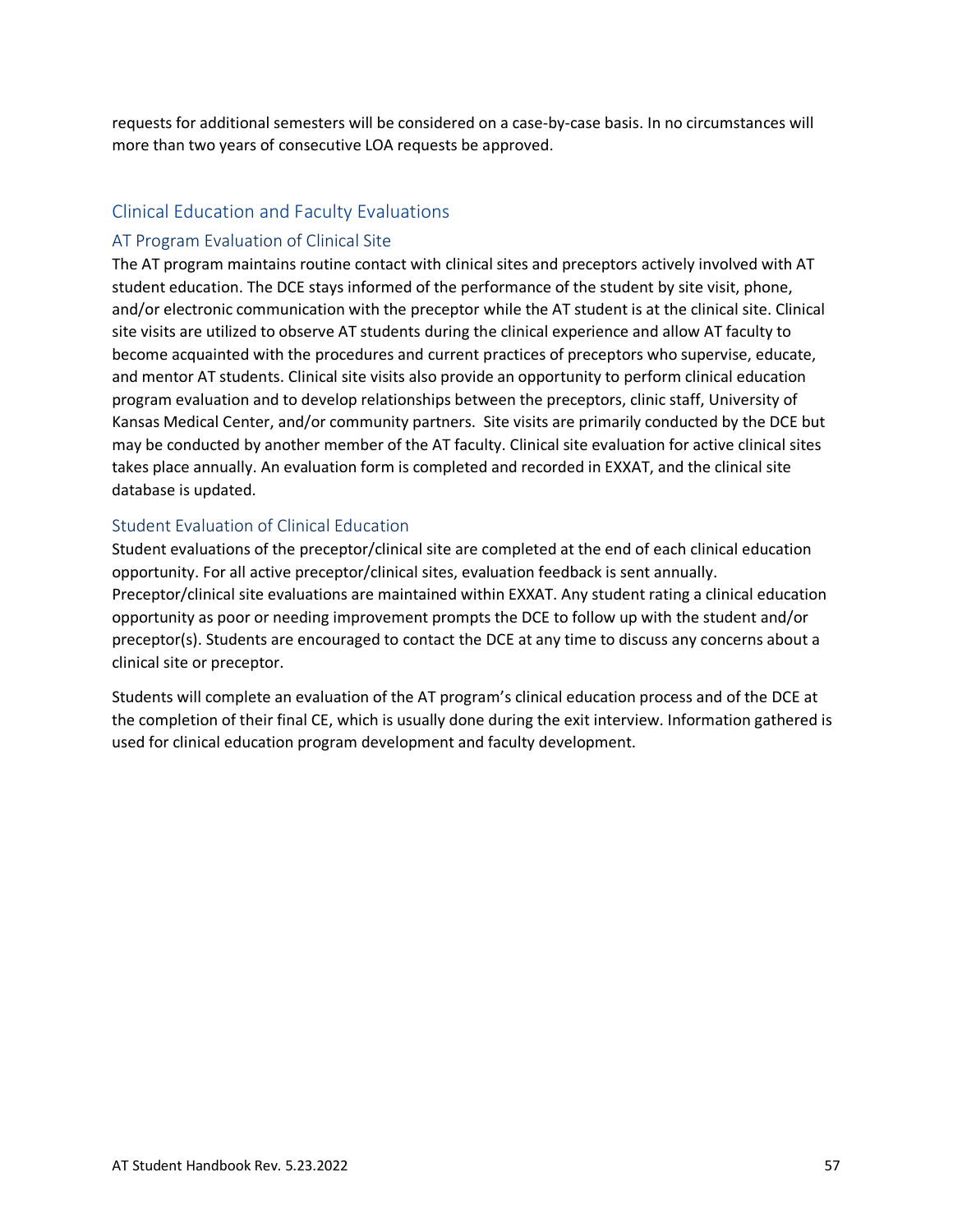# <span id="page-63-0"></span>*Section V*

*Forms*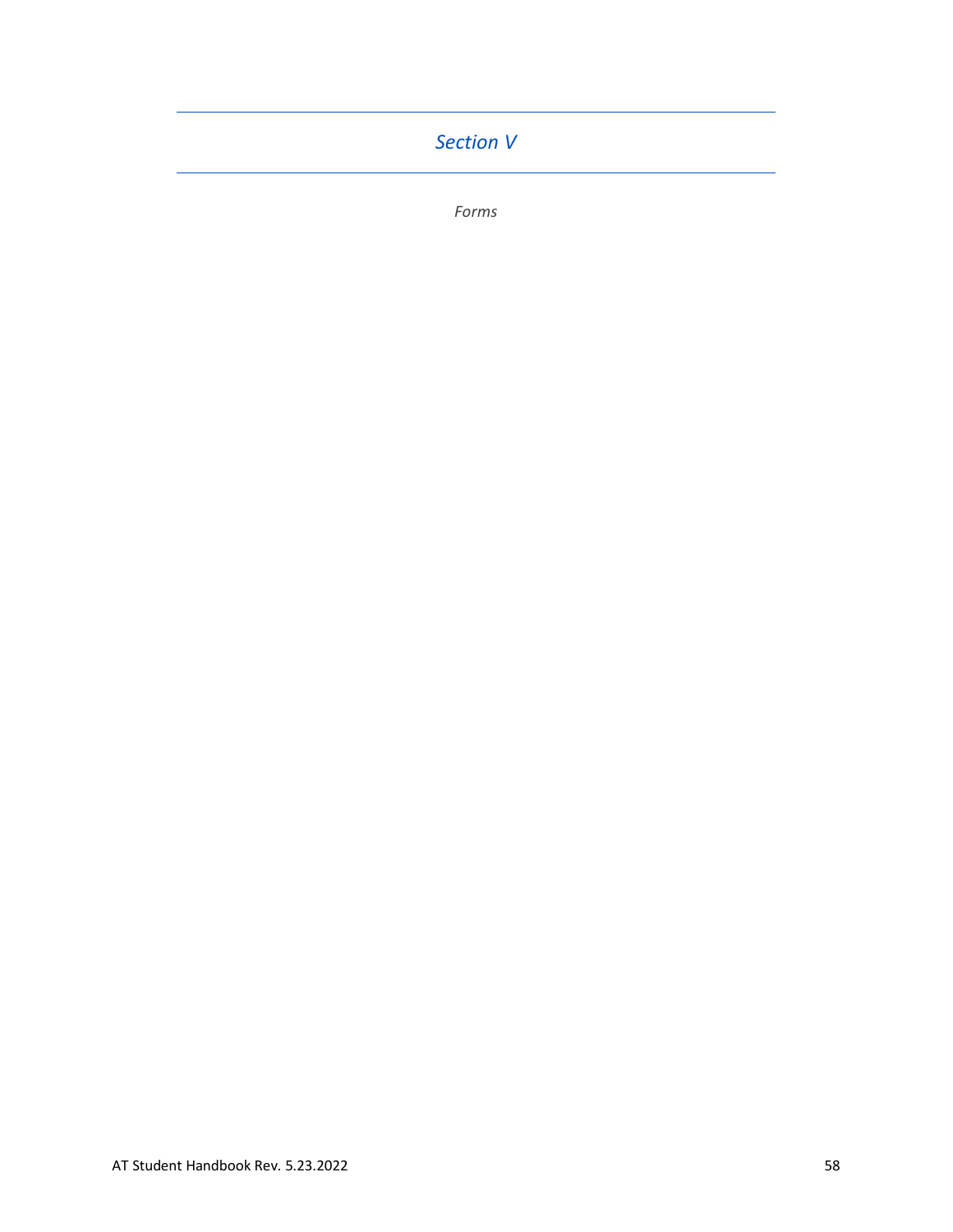# <span id="page-64-0"></span>Student Statement of Confidentiality Form

#### **UNIVERSITY OF KANSAS – SCHOOL OF HEALTH PROFESSIONS STUDENT STATEMENT OF CONFIDENTIALITY**

Patients are entitled to confidentiality with regard to their medical and personal information. The right to confidentiality of medical information is protected by state law and by federal privacy regulations known as the Health Insurance Portability and Accountability Act ("HIPAA"). Those regulations specify substantial penalties for breach of patient confidentiality.

- 1. All patient medical and personal information is confidential information, regardless of the educational or clinical setting, and must be held in strict confidence. This confidential information must not become casual conversation anywhere in or out of a clinical facility or other health care site. Information may be shared only with health care providers, supervising faculty, hospital or clinic employees, and students involved in providing care or services to the patient or involved in approved research projects who have a valid need to know the information.
- 2. Under strict circumstances, upon receipt of a properly executed medical authorization from the patient, or upon receipt of a subpoena, medical information may be released to a requesting party. Inquiries regarding the appropriateness of an authorization or subpoena should be directed to the clinical facility's legal or medical records department.
- 3. Clinical facility information system user codes/passwords are confidential. Only the individual to whom the code/password is issued should know the code. No one may attempt to obtain access through the computer system to information that he or she is not authorized to view or receive. If you are aware that another individual knows your code/password, it is your responsibility to request a new user code/password.
- 4. If a violation of this policy occurs or is suspected, immediately report the violation to your supervising faculty.
- 5. Violations of this policy will result in disciplinary action up to and including termination from the program. Intentional misuse of protected health information could also subject an individual to civil and criminal penalties.

I (Student), acknowledge receipt of this Statement of Confidentiality. I have read the policy and agree to abide by its terms and requirements during my clinical learning experience and other clinical training assignments.

Student's Signature: Management of the Student's Signature:

*Source: University of Kansas School of Health Professions, Clinical Student Affiliation Agreement, Appendix B (v. 03-2021)*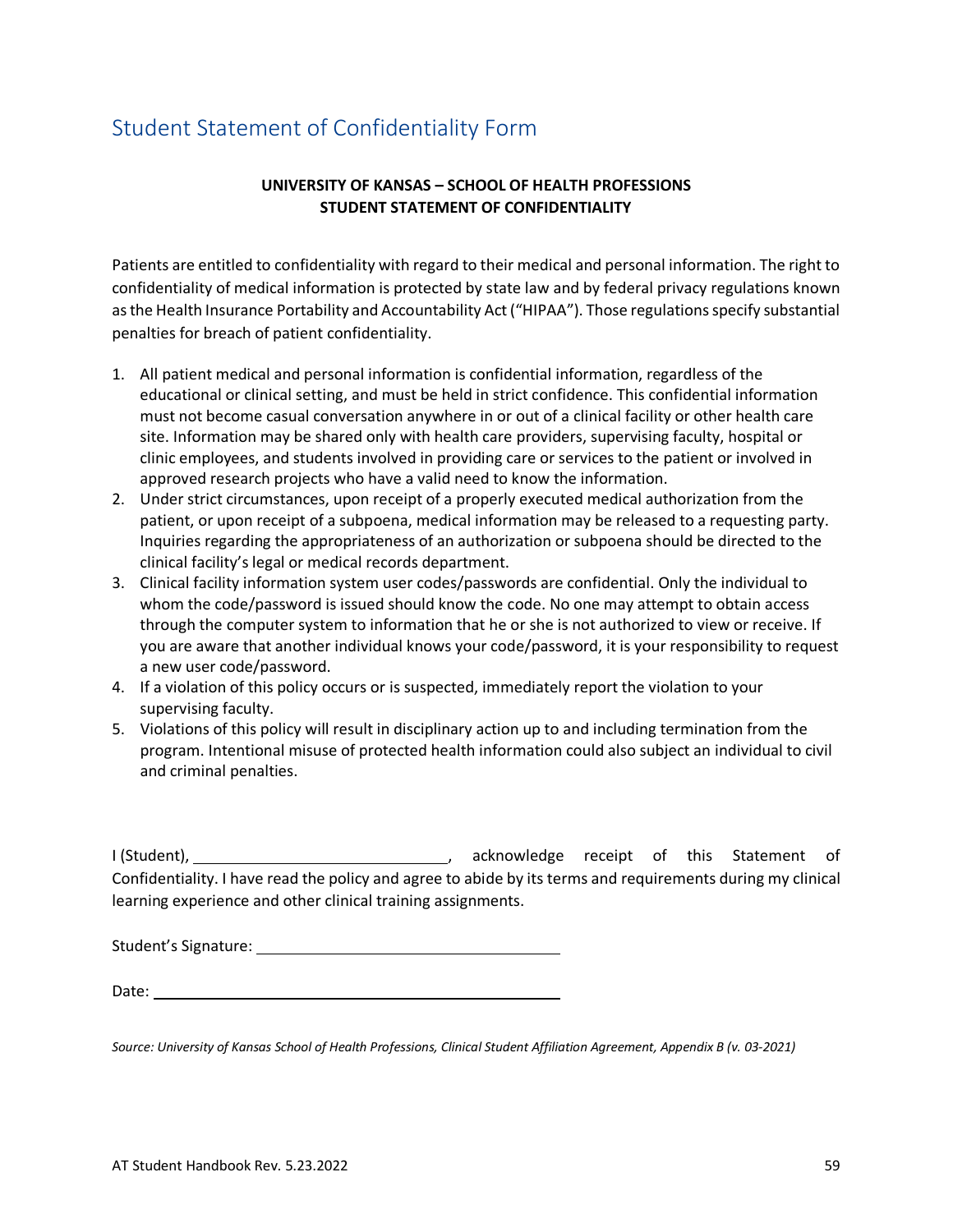# <span id="page-65-0"></span>Student Acknowledgement Form

By signing this form, I am acknowledging the following:

- I have received a copy (electronically) of the University of Kansas Medical Center Athletic Training Student Handbook (AT Student Handbook).
- I have read and understand the information provided in the AT Student Handbook including the University of Kansas Medical Center (KUMC), KUMC Graduate School, School of Health Professions (SHP), and AT program (including respective clinical site) policies and procedures that govern each student.
- I have had an opportunity to ask questions or clarify any of the information contained in the AT Student Handbook.
- I agree to the guidelines set forth both academically and clinically in the AT Student Handbook.
- I agree to abide by the NATA Code of Ethics and the BOC Standards of Professional Practice.
- I agree to represent the University of Kansas and the AT Program in a mature and professional manner.
- I agree to notify the AT program director (in writing) of changes that may affect my ability to comply with requirements and guidelines outlined in this document.

A breach of any University of Kansas, University of Kansas Medical Center, School of Health Professions, Department of Physical Therapy, Rehabilitation Science, and Athletic Training, or AT Program policy will result in disciplinary action and may result in dismissal from the AT Program.

Student's Name (please print legibly)

\_\_\_\_\_\_\_\_\_\_\_\_\_\_\_\_\_\_\_\_\_\_\_\_\_\_\_\_\_\_\_\_\_\_\_\_\_\_

Student's Signature Date Date

Please submit signed acknowledgement to Allison Michel (amichel@kumc.edu) to be kept on file in the Department of Physical Therapy, Rehabilitation Science, and Athletic Training.

\_\_\_\_\_\_\_\_\_\_\_\_\_\_\_\_\_\_\_\_\_\_\_\_\_\_\_\_\_\_\_\_\_\_\_\_\_\_ \_\_\_\_\_\_\_\_\_\_\_\_\_\_\_\_\_\_\_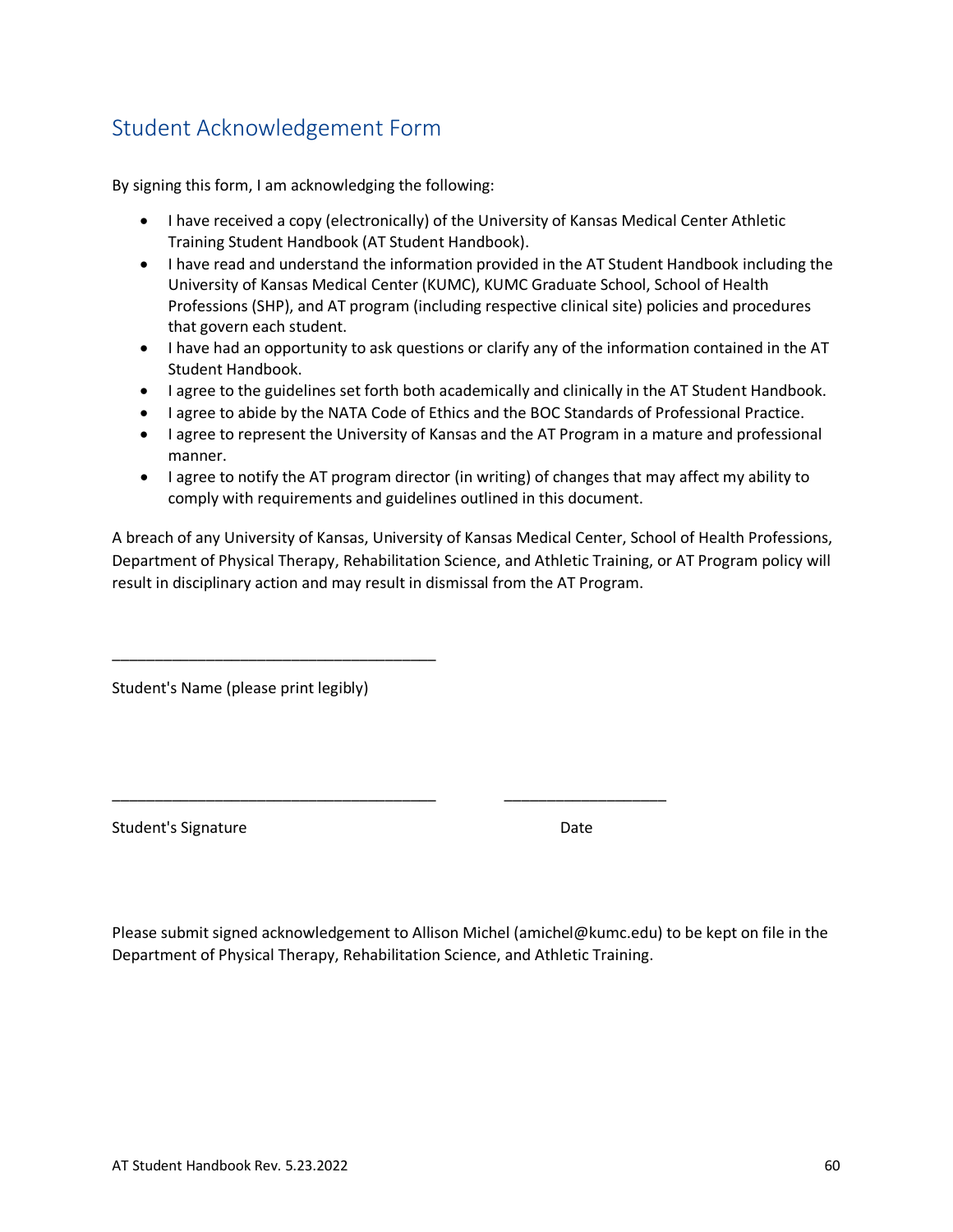

# Master of Science in Athletic Training

#### TECHNICAL STANDARDS ACKNOWLEDGMENT

<span id="page-66-0"></span>I have reviewed and understand the requirements set forth in the Technical Standards for admission to, continuation in, and graduation from the Master of Science in Athletic Training (MSAT) Program. To my knowledge, I can meet the requirements set forth in the Technical Standards with or without accommodation. I understand that it is the responsibility of candidates needing accommodation to register with and provide documentation of their disability and specific functional limitations to the *Academic Accommodations Office*, *(913) 945- 7035 or* [cukoko@kumc.edu.](mailto:cukoko@kumc.edu) Candidates are encouraged to engage in this process early, in advance of new student orientation and the start of classes. *The Students with Disabilities Policies and Procedures Manual* contains additional information related to academic accommodations and is available at: [https://kumc](https://kumc-publicpoliciesandprocedures.policystat.com/policy/6321369/latest/)[publicpoliciesandprocedures.policystat.com/policy/6321369/latest/](https://kumc-publicpoliciesandprocedures.policystat.com/policy/6321369/latest/)*.* 

Signature Date

\_\_\_\_\_\_\_\_\_\_\_\_\_\_\_\_\_\_\_\_\_\_\_\_\_\_\_\_\_\_\_ \_\_\_\_\_\_\_\_\_\_\_\_

\_\_\_\_\_\_\_\_\_\_\_\_\_\_\_\_\_\_\_\_\_\_\_\_\_\_\_\_\_\_\_

Print Name

*Revised by KUMC Office of Student Affairs, Office of General Counsel, Academic Accommodation Services and MSAT program: 11-2020.*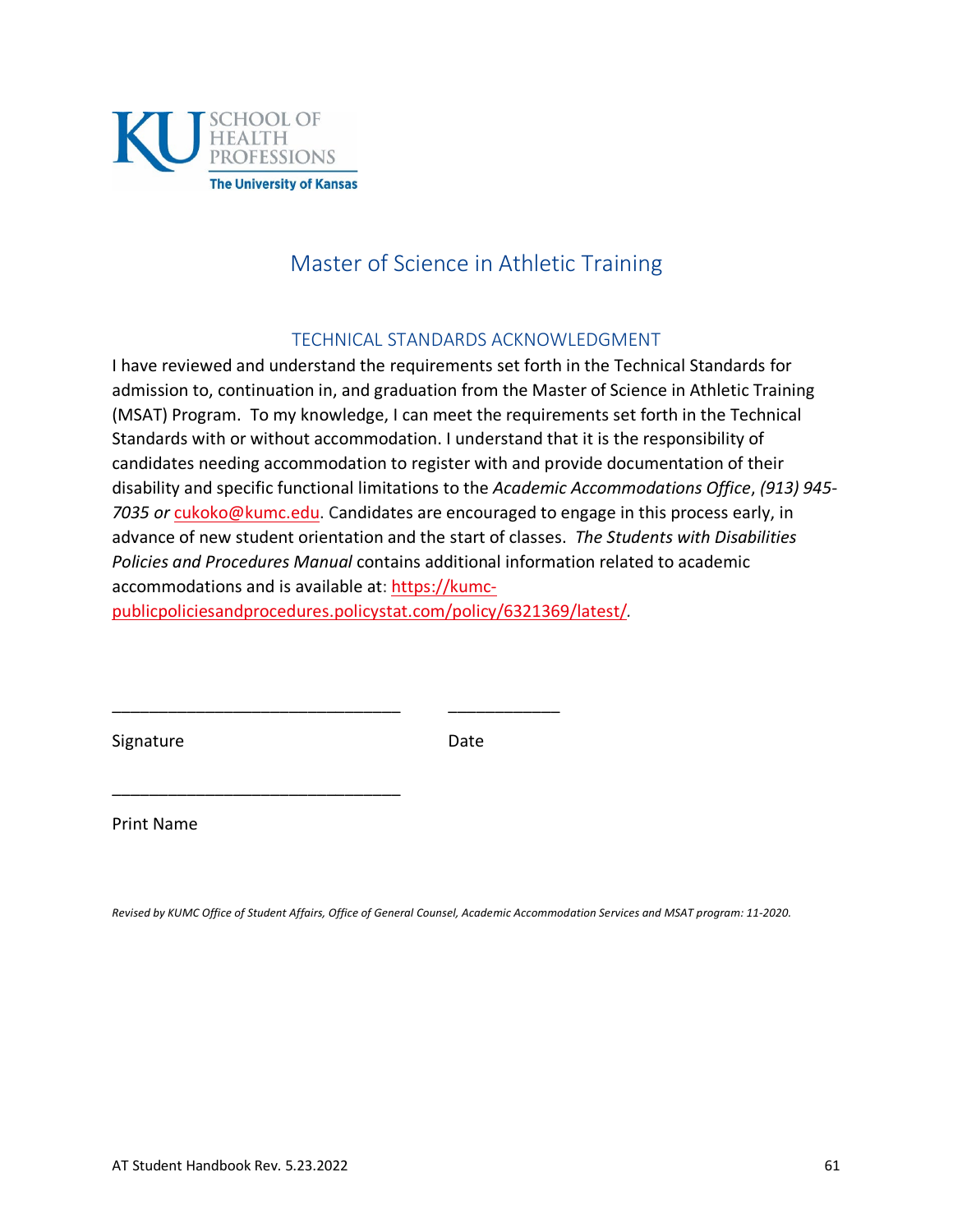# <span id="page-67-0"></span>AT Program Grievance Form

#### Instructions:

This form is to be used to submit a grievance a student has been unable to satisfactorily resolve with individual(s) involved with the KU Medical Center AT program (e.g., faculty, staff, preceptor, or others involved). Please fully complete the form so that your grievance can be processed.

| Date: Click or tap to enter a date.                     | Student Email Address: Click or tap here to enter<br>text.    |
|---------------------------------------------------------|---------------------------------------------------------------|
| Student First Name: Click or tap here to enter<br>text. | <b>Student Last Name:</b> Click or tap here to enter<br>text. |
| Student ID#: Click or tap here to enter text.           | Semester in Program: Click or tap here to enter<br>text.      |

Date of Incident / Situation: Click or tap here to enter text.

Location of Incident / Situation: Click or tap here to enter text.

If this is a grievance against a specific person(s), please list their names and credentials: Click or tap here to enter text.

What academic policy, university policy, or student right do you allege has been violated? Click or tap here to enter text.

Explain your grievance (Provide complete details and dates; Present facts) Click or tap here to enter text.

What attempts have you made to resolve this grievance up to this point? (Provide who you contacted and what happened.)

Click or tap here to enter text.

What resolution would you consider fair? Choose an item.

If other, please explain: Click or tap here to enter text.

Is there any additional information you want to provide? Click or tap here to enter text.

Is there any person who you do not want to be told of your grievance? (Keep in mind that it may be difficult to resolve if those involved cannot be asked to explain or respond.)

Click or tap here to enter text. *NOTE: RETALIATION AGAINST A STUDENT FOR MAKING A GRIEVANCE IS ABSOLUTELY PROHIBITED AND WILL BE CONSIDERED A SERIOUS VIOLATION OF PROFESSIONAL RESPONSIBILITY.*